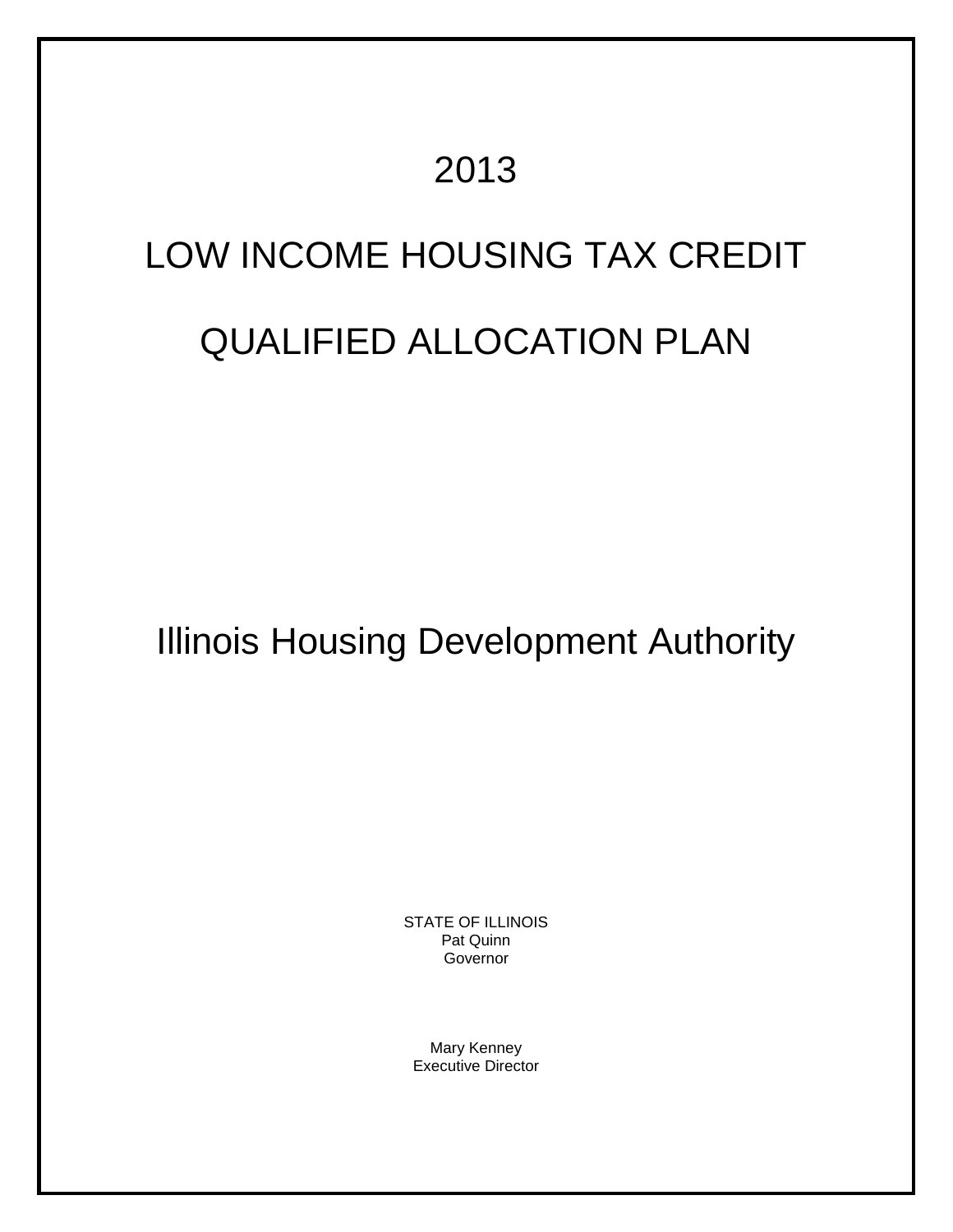# **Table of Contents**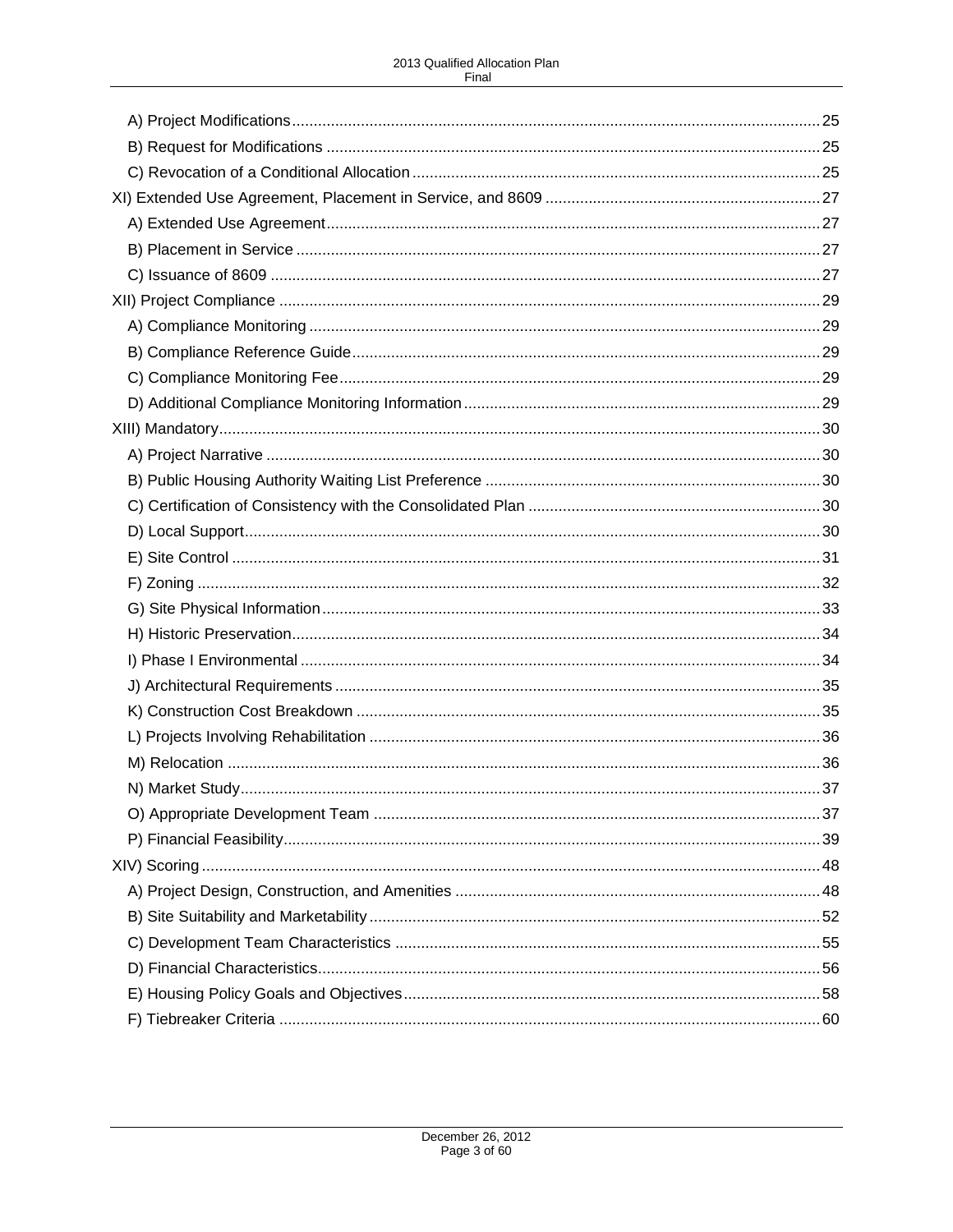# <span id="page-3-0"></span>**I) Definitions**

The following capitalized terms used in this QAP shall have the following definitions:

**"42(m) Letter"** shall mean the letter from the Authority to an Owner evidencing that a Project being financed with the proceeds of tax-exempt bonds satisfies the requirements of the QAP and Section 42(m)(1)D of the Code.

**"8609"** shall mean IRS Form 8609.

**"Allocation"** shall mean the award of Tax Credits to a Project pursuant to Section 42. An Allocation may be made pursuant to a Carryover Allocation Letter or the issuance of IRS Form(s) 8609.

**"Abandoned and Foreclosed Single Family Housing"** shall mean a single structure containing from one (1) to six (6) connected units under a common roof:

- In which the mortgage or tax payments are at least 90 days delinquent, or
- For which a code enforcement inspection has determined that the property is not habitable and the owner has taken no corrective actions within 90 days of notifications of the deficiencies, or
- That is subject to a court-ordered receivership or nuisance abatement related to abandonment pursuant to state or local law, or
- For which foreclosure proceedings have been initiated, or
- For which foreclosure proceedings have been completed and title transferred to an intermediary aggregator or servicer that is not an end user.

**"Area Median Income" or "AMI"** shall mean the median income of the County in which the Project is located, or the metropolitan statistical area of Chicago, or the metropolitan statistical area of St. Louis, adjusted for family size, as such adjusted income and median income for the area are determined from time to time by HUD for purposes of Section 8 of the United States Housing Act of 1937.

**"Application"** shall mean an entire set of required and requested documents, in paper and electronic form, as prescribed in this QAP and submitted by a Sponsor to the Authority.

**"Authority"** shall mean the Illinois Housing Development Authority.

**"Board"** shall mean the Members of the Authority.

**"Boost"** shall mean up to a thirty percent (30%) boost to the eligible basis of the Project.

**"Carryover Allocation"** shall mean the Allocation for a Project which is not expected to be Placed in Service in the year of the initial Allocation, made pursuant to the provisions of Section 42(h)(1)(E) of the Code.

**"Carryover Allocation Letter"** shall mean the written documentation from the Authority to an Owner making a Carryover Allocation for that Owner's Project.

**"Cash Flow after Debt Service"** shall mean the difference of the Project's net operating income and total debt service exclusive of cash flow notes.

**"Code"** shall mean the Internal Revenue Code of 1986, as amended, and the regulations, notices, revenue rulings and other official pronouncements promulgated under it, all as they may be amended from time to time.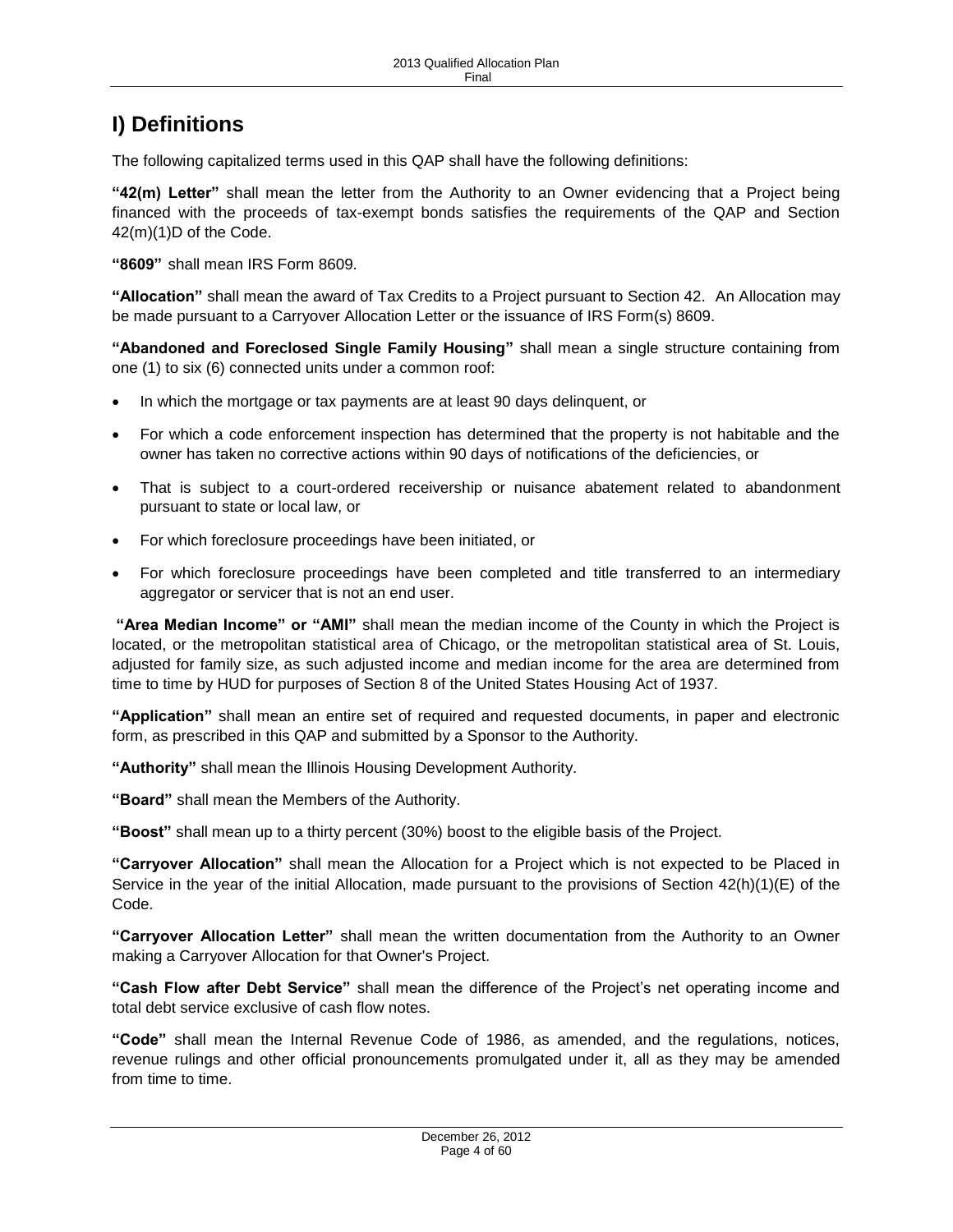**"Common Application"** shall mean the electronic document of the same name published by the Authority and used in the collection and analysis of information regarding the Project.

**"Compliance Period"** (notwithstanding Section 42(i)(1) of the Code) means the period of 15 consecutive taxable years beginning with the first taxable year of the Credit Period.

**"Conditional Allocation"** shall mean an Allocation of Tax Credits to a Project that remains subject to conditions prior to the issuance of IRS Form(s) 8609.

**"Consolidated Plan"** shall mean a HUD approved 3- to 5-year plan describing the jurisdiction's community development priorities and multiyear goals based on an assessment of housing and community development needs, an analysis of housing and economic market conditions and available resources.

**"Credit Ceiling"** shall mean the amount of Tax Credits available for Allocation by the Authority for any calendar year, as provided in Section 42.

**"Credit Period"** shall mean with respect to any building in a Project, the period of ten taxable years beginning with the taxable year in which such building is Placed In Service or, at the election of the Owner, the following taxable year.

**"Debt Service Coverage Ratio"** shall mean the quotient of the Project's net operating income and total debt service exclusive of cash flow notes.

**"Determination"** shall mean the specific amount of Tax Credits determined for a Project, as evidenced by a Determination Letter, which the Authority may allocate to the Project.

**"Determination Letter"** shall mean the letter from the Authority to an Owner evidencing that a Project applying for a 42(m) Letter satisfies the requirements of the QAP and Section 42(m)(1)D of the Code, if undertaken in the manner stated in the Application, and outlining the requirements which must be met in order to receive a 42(m) Letter.

**"Elderly"** shall mean housing (i) intended for, and solely occupied by, persons age 62 or older; or (ii) intended and operated for occupancy by at least one person age 55 years or older per unit, and at least 80% of units within the Project are so occupied, when such housing also provides Elderly Services, as defined herein; or (iii) provided for under any state or federal program that HUD has determined is specifically designed and operated to assist elderly persons (as defined in the state or federal program).

**"Elderly Services"** shall mean two or more of the following: social and recreational programs, continuing education, information and counseling, recreation, homemaker, outside maintenance and referral services, an accessible physical environment, emergency and preventive health care programs, congregate dining facilities, transportation to facilitate access to social services and facilities available to them.

**"Extended Use Agreement"** shall mean the agreement executed by and between the Authority and the Owner, which is binding upon the Owner and all successors to the Owner, and which requires that the Project comply with the requirements of Section 42, the QAP, the Application and the Authority.

**"Extended Use Period"** means the period beginning with the first day of the Compliance Period and ending on the date which is 15 years after the end of the Compliance Period unless otherwise indicated in the Extended Use Agreement or unless terminated in accordance with the Extended Use Agreement.

**"Extremely Low Income"** shall mean a household income that falls between fifteen percent (15%) and thirty percent (30%) of the AMI for the area in which a Project is located.

**"HUD"** shall mean the United States Department of Housing and Urban Development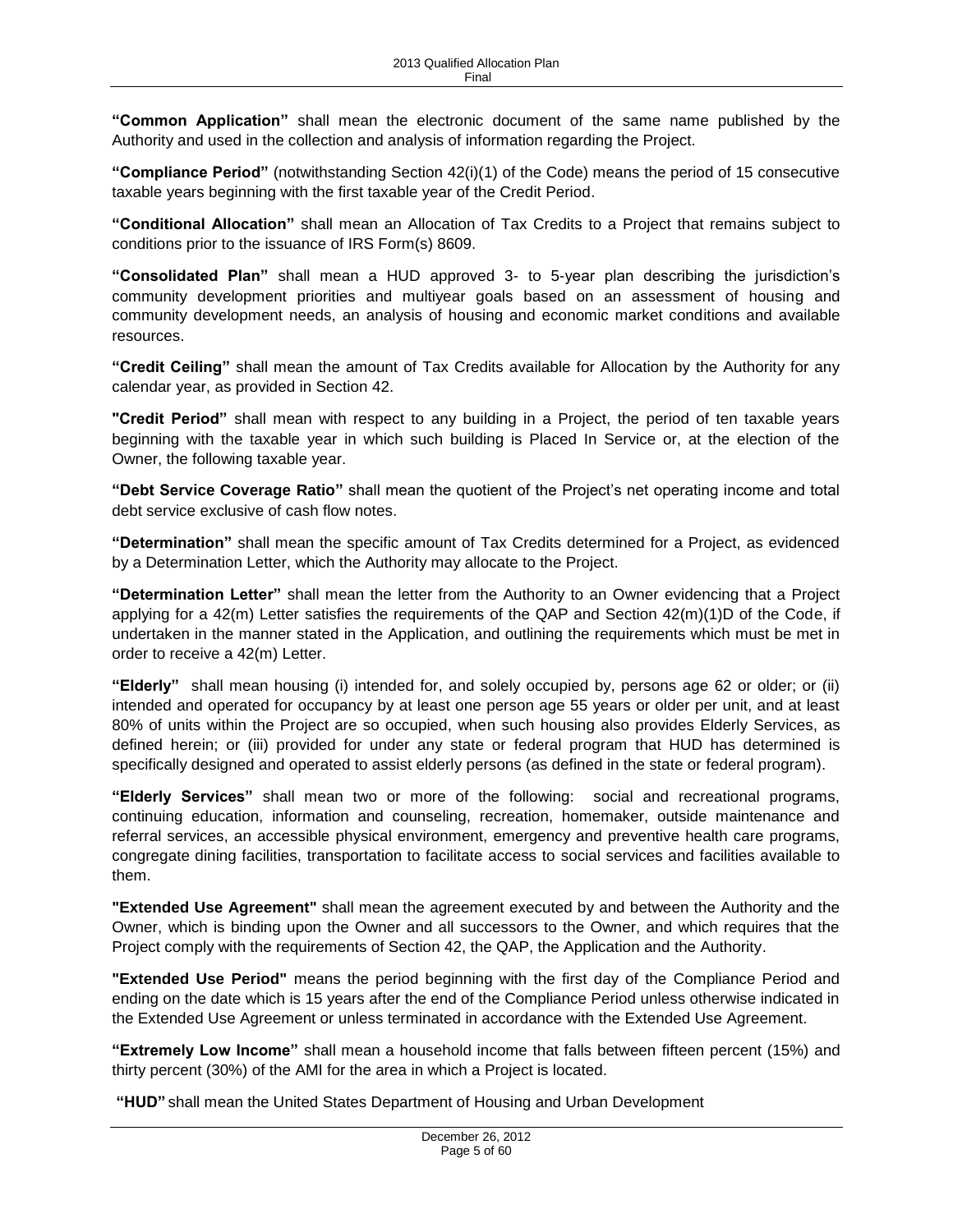**"Identity of Interest"** shall mean the existence of any of the following conditions:

- When one or more of the officers, directors, stockholders, members, or partners of the Owner is also an officer, director, stockholder, member, or partner of any other Participant;
- When any officer, director, stockholder, member or partner of the Owner has any financial interest whatsoever in any other Participant;
- When any Participant advances any funds to the Owner;
- When any Participant provides and pays, on behalf of the Owner, the cost of any architectural services or engineering services other than those of a surveyor, general superintendent, or engineer employed by any other Participant in connection with its obligations under its contract with the Owner;
- When any Participant takes stock or any interest in the Owner entity as part of the consideration to be paid him/her;

**"IRS"** shall mean the Internal Revenue Service

**"Low Income"** shall mean a household income that is less than or equal to 60% of the AMI for the area in which a Project is located.

**"Material Participation"** shall mean the regular, continuous and substantial involvement in the operation of the development throughout the Compliance Period, as defined in Section 469(h) of the Code and the regulations promulgated under the Code, codified at 26 CFR § 1.469-5T.

**"Owner"** shall mean the single purpose entity, organized under the laws of the State of Illinois, or any other state, that is awarded Tax Credits for a Project pursuant to this QAP and which owns or will own the Project. The Owner shall be owned or controlled by the Sponsors.

**"Participant"** shall mean a member of the Project's development team, including Sponsor, general contractor, architect, property manager, and consultant.

**"Permanent Supportive Housing"** shall mean a Project with a preference or restriction for Supportive Housing Populations that includes supportive services that helps people live stable, successful lives. Supportive Services must be appropriate to the needs and preferences of residents, available either onsite or closely integrated with the housing, the acceptance of which is not a condition of tenancy,

**"Placed in Service"** shall have the following meaning, based on the Project type:

- New construction Projects: A building is determined to be Placed in Service when the first unit is ready for occupancy.
- Rehabilitation Projects: The Placed in Service date for a rehabilitation building is the date established by the Owner at the end of any 24-month period within which the Tax Credit rehabilitation expenditure threshold (the greater of \$3,000 per Low Income unit or ten percent of acquisition cost) has been satisfied.
- Acquisition Projects: An existing building is normally Placed in Service upon acquisition. However, if the building is not in habitable condition, it will not be Placed in Service until restored. Note, however, that even though an occupied building is Placed in Service when it is acquired, its Credit Period cannot begin until the beginning of the Credit Period for the related rehabilitation expenditures.

**"Preliminary Project Assessment"** shall mean an entire set of required and requested documents for a Site, market and project review, in paper and electronic form, as prescribed in this QAP and submitted to the Authority.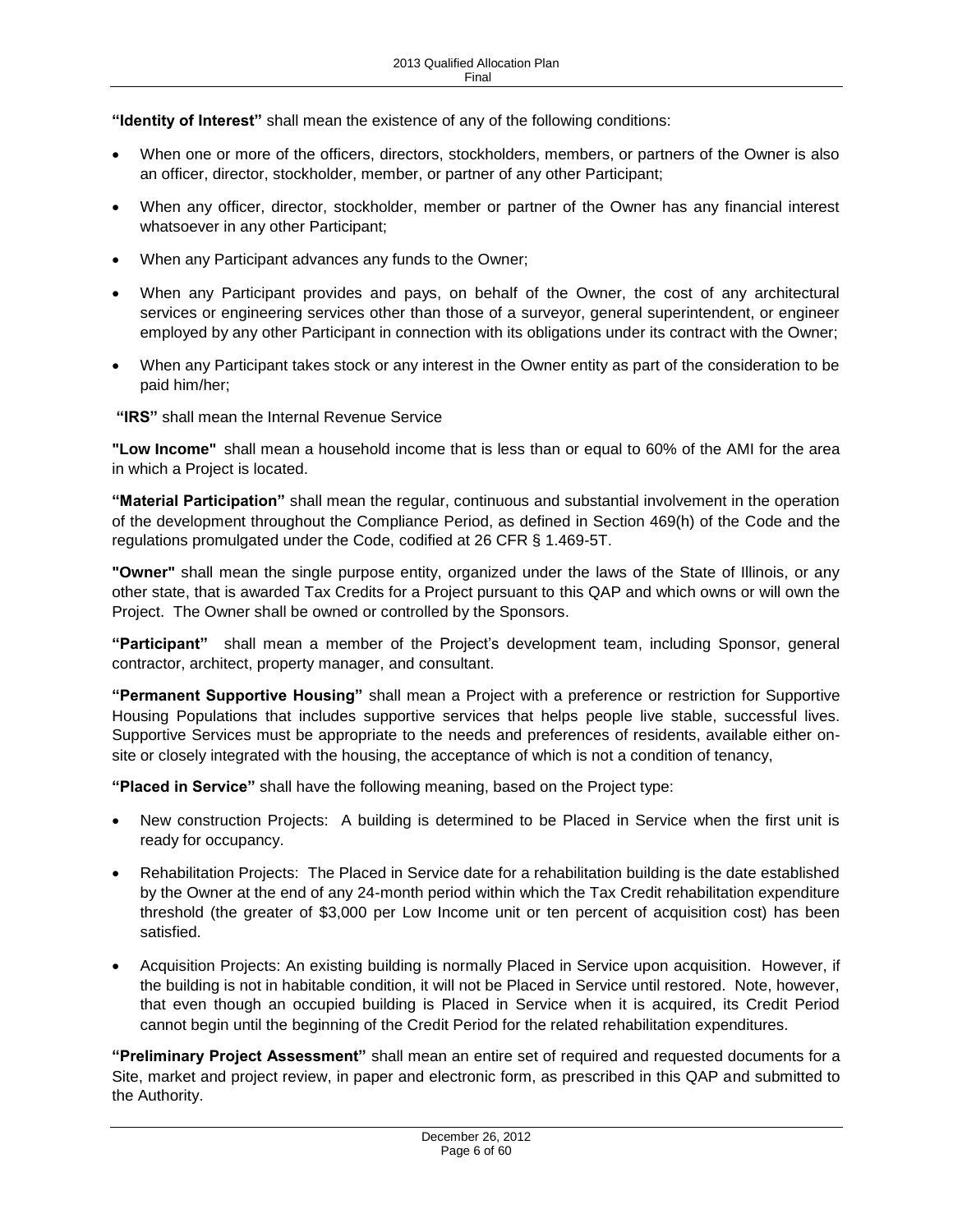**"PHA"** shall mean the Public Housing Authority whose jurisdiction includes the Project.

**"Project"** shall mean an existing or proposed qualified Low Income housing project, as defined in Section 42, that satisfies, or will satisfy, all of the requirements of the QAP and the Authority.

**"QAP"** shall mean this Low Income Housing Tax Credit Qualified Allocation Plan, as required under Section 42.

**"Qualified Non-Profit Corporation"** shall mean a corporation which is not affiliated with or controlled by a for-profit corporation, has an ownership interest in the Project either directly or through a wholly-owned subsidiary, and has as one of its exempt purposes the fostering of low-income housing within the meaning of Section 42(h)(5)(C)

**"Reservation"** shall mean the specific amount of Tax Credits reserved for a Project, as evidenced by a Reservation Letter, which the Authority may allocate to the Project.

**"Reservation Letter"** shall mean the letter from the Authority to an Owner conditionally binding the Authority to make an Allocation of Tax Credits in a specific amount for that Owner's Project.

**"Section 42"** shall mean Section 42 of the Code and the regulations and revenue rulings promulgated under it, all as they may be amended from time to time.

**"Site"** shall mean a parcel of land described by a unique legal description. A Project may consist of multiple Sites.

**"Supportive Living Facility" or "SLF"** shall mean a residential setting that meets the requirements of Subpart B of 89 Illinois Administrative Code 146.

**"Sponsor"** A duly formed, validly existing entity, organized under the laws of the State of Illinois, or any other state, that is applying for Tax Credits for a Project pursuant to this QAP. The Sponsor shall control the Owner of the Project and shall not be a single purpose entity. Project consultants and other like professionals shall not be considered as Sponsors.

**"State"** shall mean the State of Illinois.

**"State Referral Network Units"** shall mean Permanent Supportive Housing units which are vacant at the time of Application, remain vacant through the construction period, are not subject to an existing waiting list, and are for households earning at or below 30% of Area Median Income (AMI) which are referred through a State referral network, represented by an assigned lead referral agency.

**"Supportive Housing Populations"** shall mean households headed by person(s) with any type of disability, households that are homeless or at-risk of homelessness, or households that need access to supportive services in order to maintain housing.

**"Tax Credits"** shall mean federal low income housing tax credits, as authorized by Section 42.

**"Ten Percent Test"** shall mean ten percent (10%) of the reasonably expected basis, as defined in Section 42.

**"Website"** shall mean http://www.ihda.org/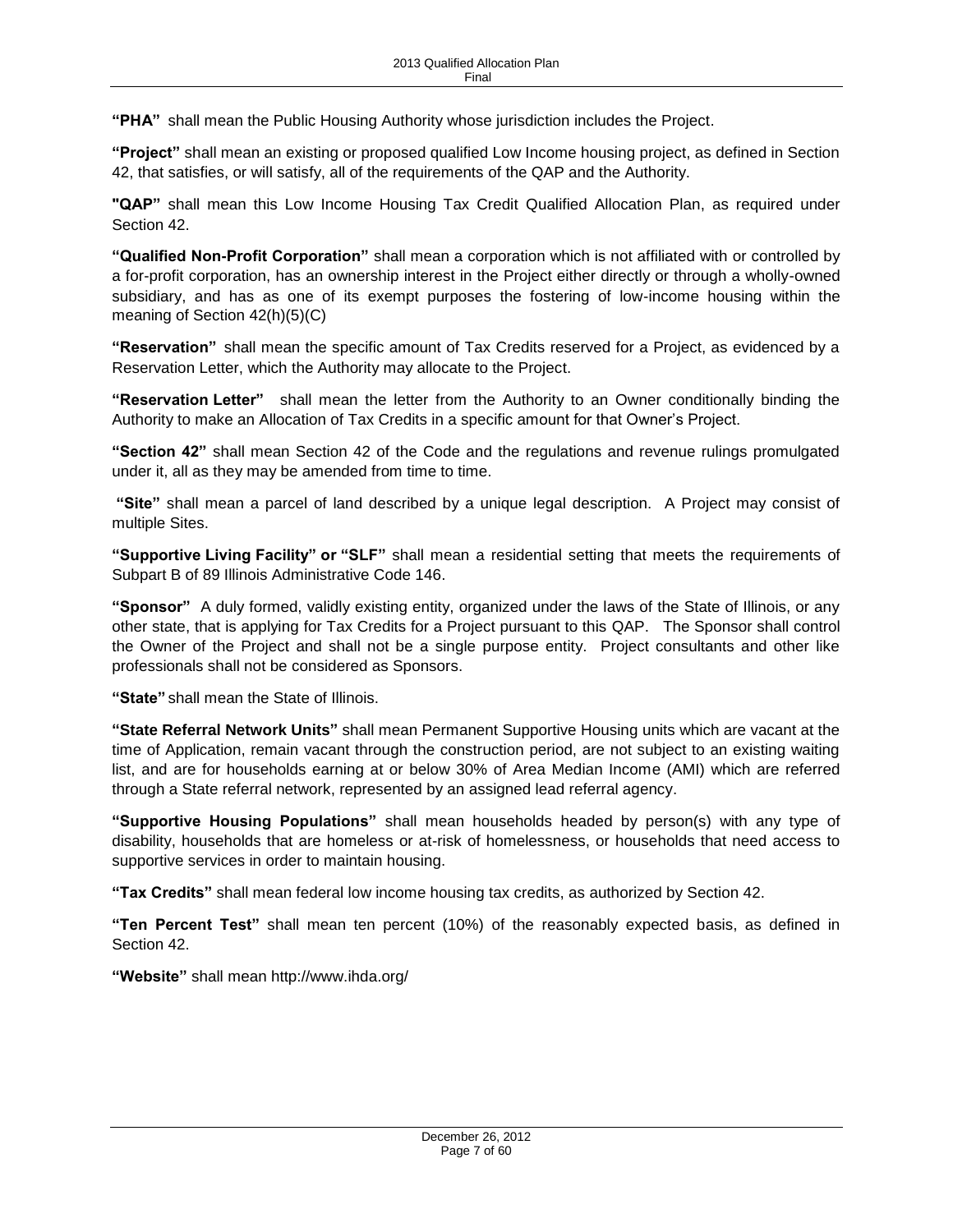# <span id="page-7-0"></span>**II) General Provisions**

# <span id="page-7-1"></span>**A) Changes to QAP**

The Authority reserves the right to amend, modify, withdraw or update provisions of the QAP, including attachments, at any time to administer the Tax Credit program.

If any part of this QAP is determined not to be in compliance with Section 42 or any other applicable codes or statutes, only that non-compliant part shall be considered as being out of compliance with Section 42 and the remainder of the QAP shall remain in effect.

# <span id="page-7-2"></span>**B) Authority Rights**

The Authority reserves the right to limit the number of Projects recommended for Tax Credits in any Set-Aside.

The Authority reserves the right to limit the number of Projects recommended for Tax Credits for any given Sponsor.

The Authority reserves the right to limit the number of Projects recommended for Tax Credits in any area where the Authority has previously allocated resources.

The Authority reserves the right to make Tax Credit Reservations from the upcoming calendar year Credit Ceiling (a "Forward Reservation") under this QAP.

The Authority reserves the right to verify any information submitted in an Application.

In keeping with the State's Comprehensive Housing Planning Act (310 ILCS 110), the Authority may issue a Reservation to a Project(s) selected by the Authority in response to a Notice of Funding Availability (NOFA) issued by the Interagency Subcommittee of the Illinois Housing Task Force. The amount reserved will not exceed ten percent (10%) of the total Authority Credit Ceiling. Any Project recommended by the Interagency Subcommittee must meet the requirements of this QAP, excluding the Scoring Categories section.

### <span id="page-7-3"></span>**C) Authority Limitations**

The Tax Credit program is a regulated and highly complex program. Final interpretations of certain rules and regulations governing various aspects of the program have not been issued. As such, additional requirements or conditions applying to the Tax Credit program may be forthcoming.

It is the responsibility of the Owner to be knowledgeable of Section 42 of the Code, regulations and administrative documents (rulings, notices, and procedures), and all relevant materials published by the IRS.

It is strongly suggested that prospective Owners interested in the Tax Credit program contact their tax accountant and/or attorney prior to the development of Projects under the Tax Credit program. While the Authority will assist those applying for an Allocation of Tax Credits, the Authority will not provide tax or legal advice.

The Authority's review of an Application is solely for its own purposes, and the Owner of a Project may not rely upon the Authority's review as evidence of such Project's compliance with federal or State law. The Authority's Allocation of Tax Credits for a Project shall not constitute a representation or warranty that the Project complies with Section 42 or any other laws and regulations governing Tax Credits. The Owner is responsible to ensure that the Project complies with all such laws and regulations.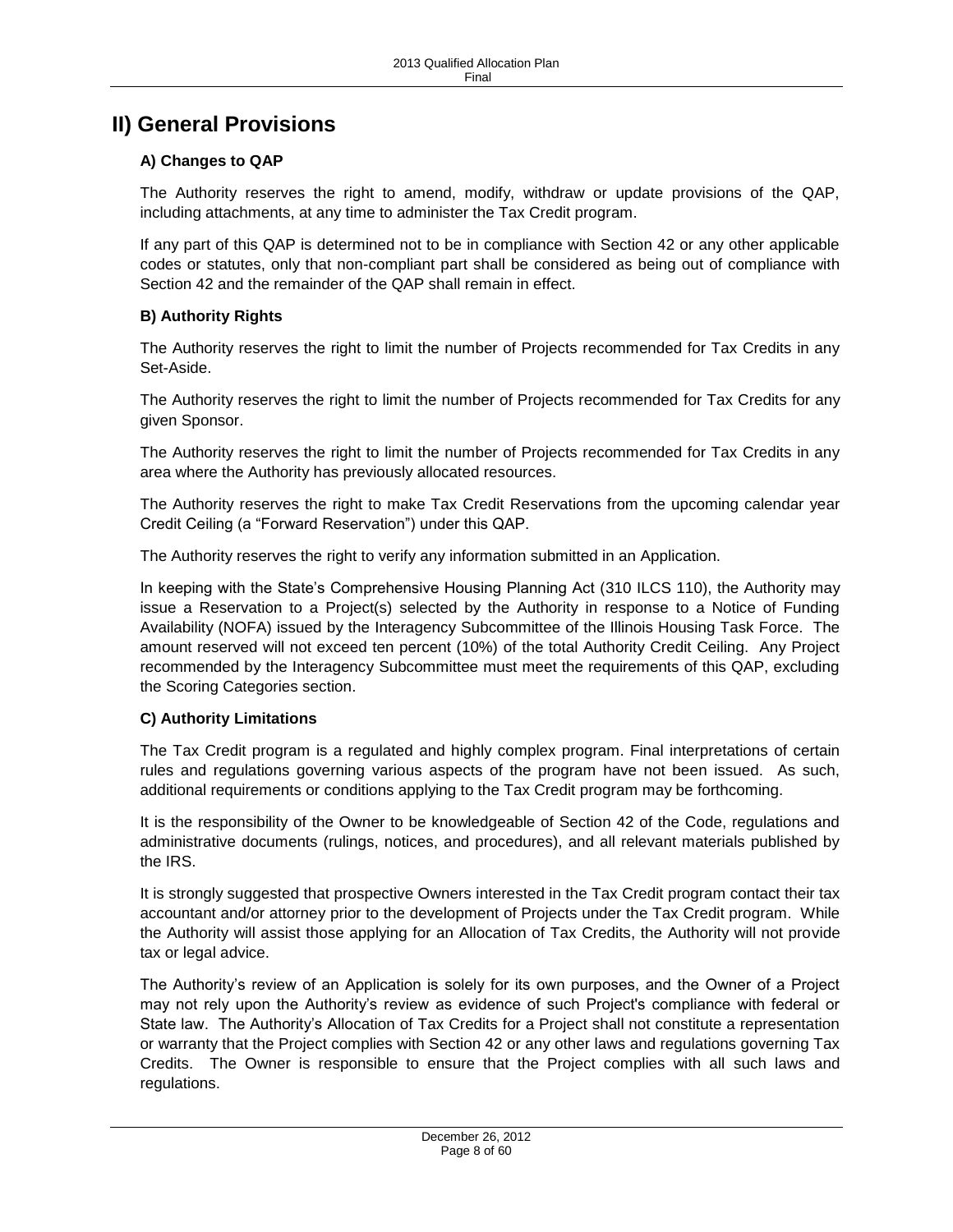# <span id="page-8-0"></span>**D) Title VIII of the Civil Rights Act of 1968**

Title VIII of the Civil Rights Act of 1968, as amended (Fair Housing Act), prohibits discrimination in the sale, rental, or financing of dwellings and in other housing-related activities on the basis of race, color, religion, sex, disability, familial status, or national origin.

HUD, to which Congress gave the authority and responsibility for administering the Fair Housing Act and the power to make rules implementing the Fair Housing Act, has long interpreted the Fair Housing Act to prohibit housing practices with a discriminatory effect, even where there has been no intent to discriminate.

Applications for Projects determined to have a discriminatory effect in violation of the Fair Housing Act will be denied. Furthermore, the Authority reserves the right to waive any provision or requirement of the QAP in order to affirmatively further fair housing.

### <span id="page-8-1"></span>**E) Application Disclosures**

# **1) Limitation of Acceptance of Submission**

Acceptance of a Preliminary Project Assessment or Application shall not be construed to be a representation or warranty by the Authority as to the feasibility, viability, or lack thereof, of any Project.

# **2) Sharing of Information with Third Parties and Governmental Entities**

The Authority shall have the right at any time without any further consent from, or notice to, the Owner, or any other party, to discuss or communicate and disseminate any information concerning the Owner or the Project with any third party, including, without limitation, any general or limited partner, member, or shareholder of the Owner or any entity or individual comprising any part of Owner's ownership structure, any party providing any funds to or on behalf of the Owner or Project, the IRS, or any other governmental entity.

# **3) Disclosure of Information Pursuant to the Illinois Freedom of Information Act**

The Application is subject to the Illinois Freedom of Information Act (5 ILCS 140) and all or part of such submission may be open to public inspection or copying. Any claim that the information submitted is exempt from disclosure must (i) be made as part of the submission; (ii) identify the information alleged to be exempt; (iii) reference the specific statutory basis for the claimed exemption; and (iv) provide an explanation as to why the information meets the requirements of the exemption. The Authority will determine whether such exemption applies.

### **4) Notification of Elected Officials**

Upon receipt of an Application, the Authority will send notification letters to publicly elected officials and agencies. In the event the notification letters generate questions or comments, the Project Owner may be required to respond.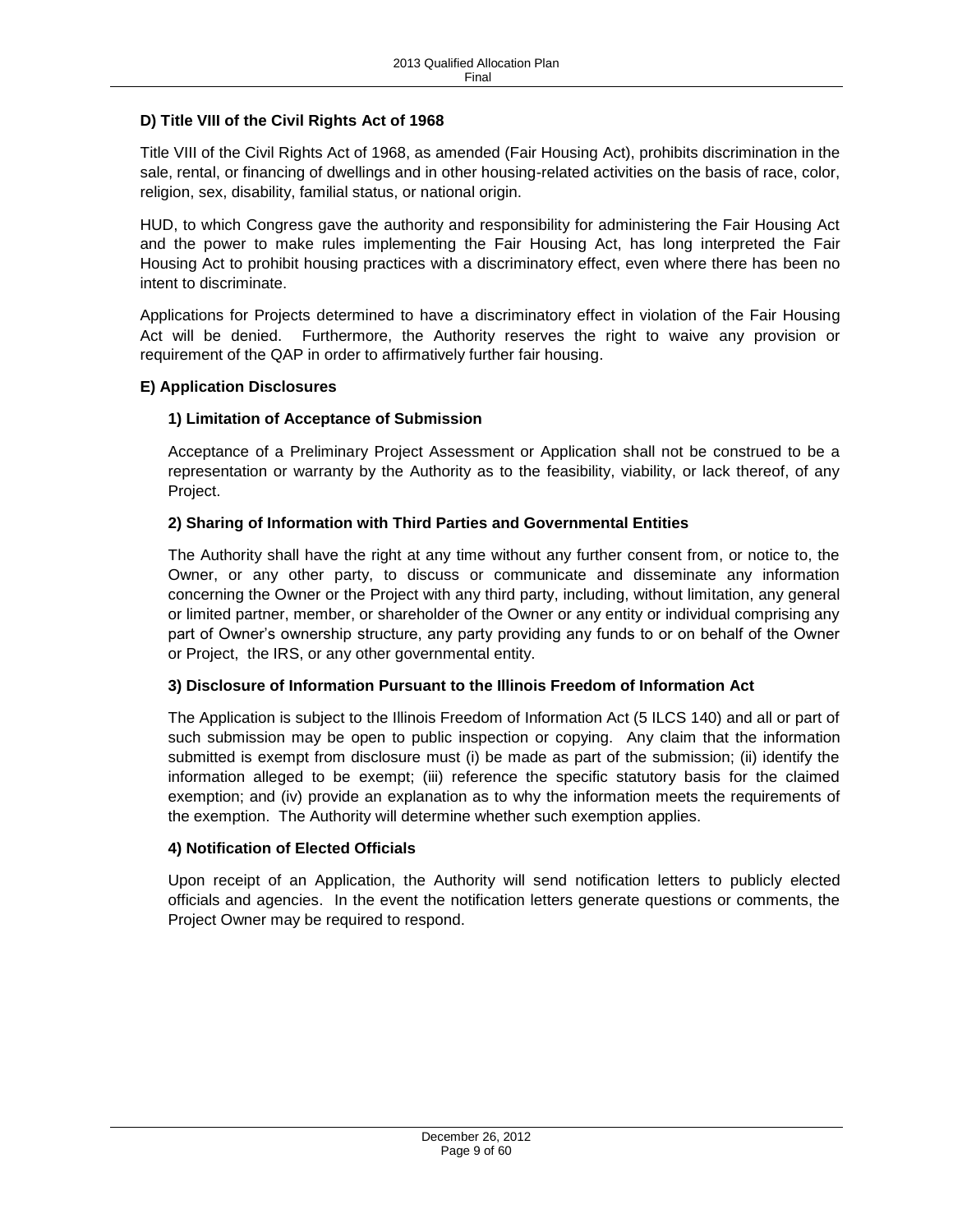# <span id="page-9-0"></span>**III) Introduction**

# <span id="page-9-1"></span>**A) Purpose of the QAP**

The Tax Credit program was created by the United States Congress in 1986 to promote the development of affordable housing for low income individuals and families. The IRS regulations for the Tax Credit program are found under Section 42 of the Code of 1986, as amended.

The Authority is an allocating agency for the Tax Credit program in the State. Pursuant to Section 42 of the Code, the QAP describes criteria the Authority considers in evaluating Projects applying for an Allocation of Tax Credits.

The QAP addresses the process for obtaining Tax Credits either through the issuance of a 42(m) Letter for projects financed through the issuance of tax-exempt bonds (4% Tax Credits) or through the competitive selection process (9% Tax Credits).

### <span id="page-9-2"></span>**B) Code Required Selection Criteria, and Preferences**

Section  $42(m)$  of the Code requires the Authority to include the following Project selection criteria in the QAP:

- Project location
- Housing need characteristics
- Project characteristics, including whether the Project involves the use of existing housing as part of a community revitalization plan
- Sponsor characteristics
- Tenant populations with special housing needs
- Public housing waiting lists
- Tenant populations of individuals with children
- Projects intended for eventual tenant ownership
- The energy efficiency of the Project
- The historic nature of the Project

Section 42(m) of the Code requires the Authority to give preference in allocating Tax Credits to:

- Projects serving the lowest income tenants
- Projects obligated to serve qualified tenants for the longest periods
- Projects which are located in qualified census tracts and the development of which contribute to a concerted community revitalization plan

### <span id="page-9-3"></span>**C) State Comprehensive Housing Planning Act**

The State's Comprehensive Housing Planning Act (310 ILCS 110), established the first statewide comprehensive housing initiative and appointed the Housing Task Force to improve the planning and coordination of the State's housing resources. The following six (6) underserved populations were identified: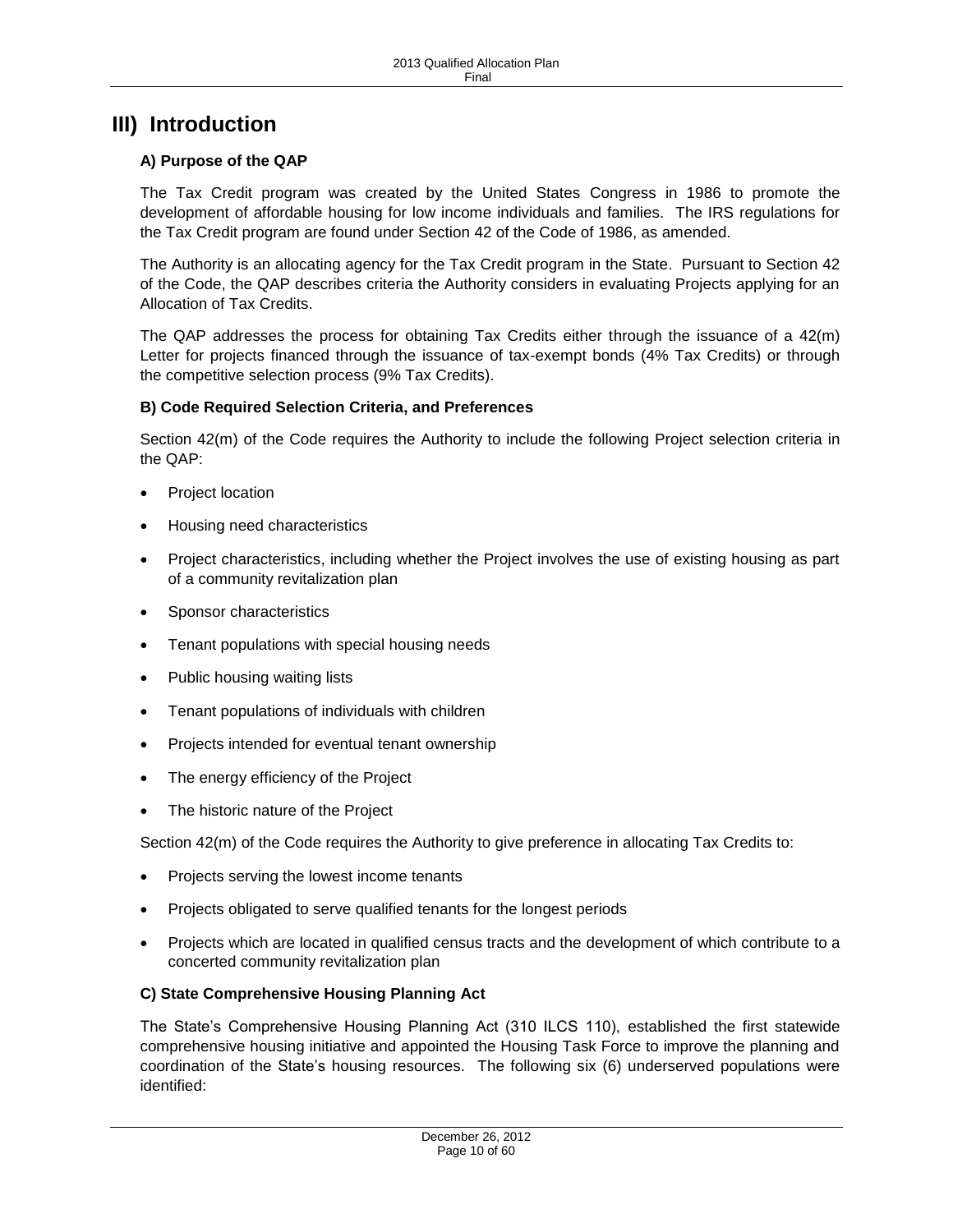- Low-income households (with particular emphasis on households earning below 30% of Area Median Income)
- Low-income seniors
- Low-income persons with disabilities
- Homeless persons and persons at-risk of homelessness
- Low- and moderate- income persons unable to afford housing near work or transportation
- Low-income persons residing in existing affordable housing that is in danger of being lost or becoming unaffordable

### <span id="page-10-0"></span>**D) Authority Priorities**

The mission of the Authority is to finance the creation and the preservation of affordable housing throughout the State in order to increase the supply of decent and safe places for people of low or moderate means to live.

Multiple Authority priorities are contained within the scoring criteria set forth in the XIV Scoring section of this QAP.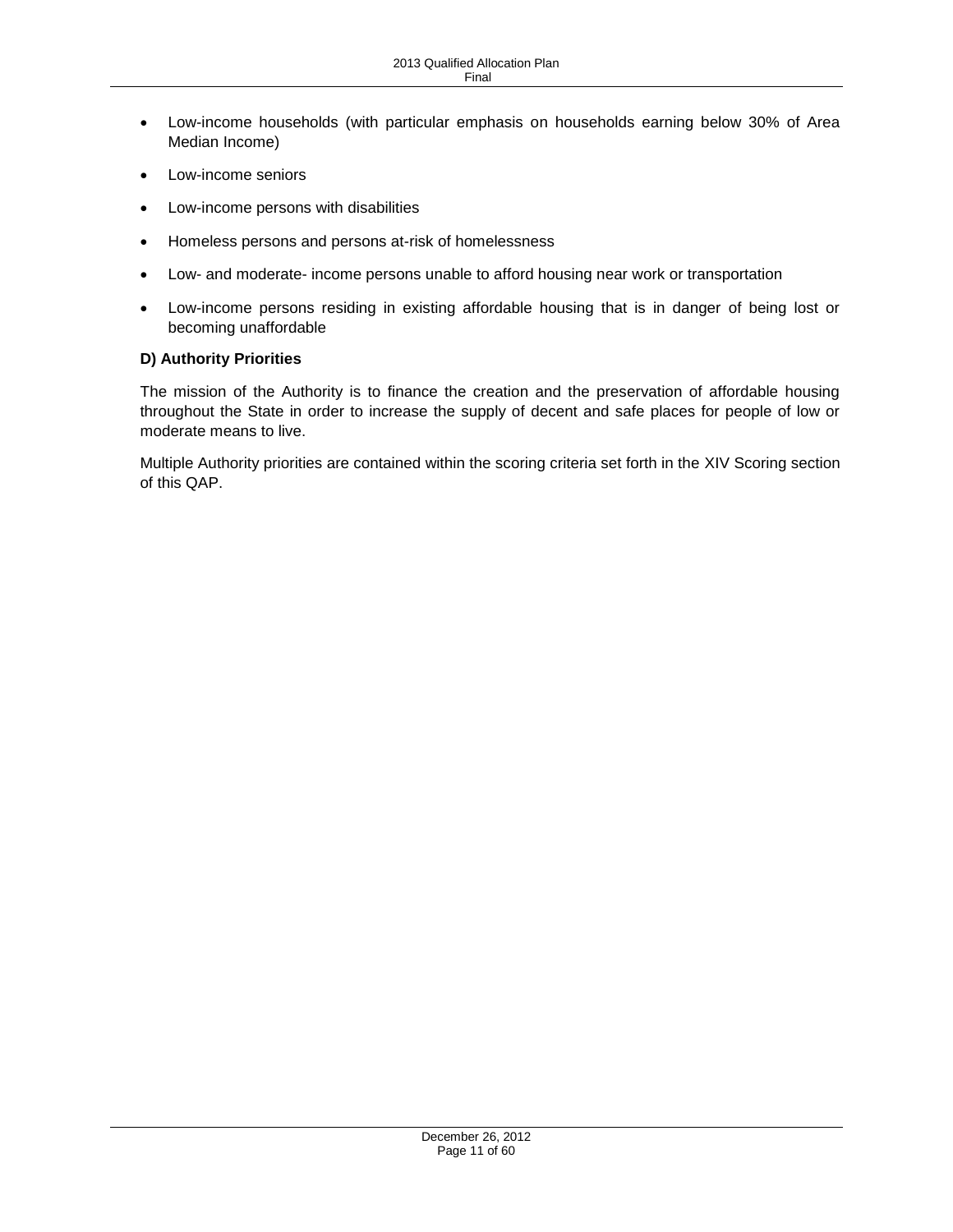# <span id="page-11-0"></span>**IV) Tax Credit Information**

# <span id="page-11-1"></span>**A) Tax Credit Calculation**

Section 42(m) of the Code requires the Authority to ensure the amount of Tax Credits allocated to a Project does not exceed the amount necessary to assure Project feasibility.

The Authority will review the amount of Tax Credits a Project is eligible to receive using both the qualified basis method and equity gap method.

See Sample Calculation of Both Methods on the Website for an example.

The Authority review of the amount of Tax Credits will be ongoing from Application through the issuance of 8609 and may result in a reduction to the amount of Tax Credits the Project receives.

### <span id="page-11-2"></span>**B) Applicable Percentage**

The applicable percentage for Tax Credit Projects is subject to adjustment based on the nine percent (9%) and four percent (4%) applicable federal percentages, which are reported monthly by the IRS.

The applicable percentage rate can be locked on the date of Reservation, or the date of Placed in Service for the Project.

Under the Housing and Economic Recovery Act of 2008, the applicable percentage rate for 9% Tax Credit Projects Placed in Service between July 30, 2008 and December 31, 2013 will be fixed at nine percent (9%).

The applicable percentage rate for any nine percent (9%) Project that has an anticipated Placed in Service date after December 31, 2013 may be less than nine percent (9%), as determined by the applicable federal percentage at the time of Reservation or Carryover Allocation.

The applicable percentage rate for federally-subsidized buildings, including those financed through the issuance of tax-exempt bonds (4% Tax Credits), was not affected by the Housing and Economic Recovery Act of 2008 and is not fixed.

### <span id="page-11-3"></span>**C) Code Provided Eligible Basis Boost**

Projects that meet one of the following criteria below are eligible for a Boost under the Code:

#### **1) 9% Tax Credit Projects**

(a) Qualified Census Tract Projects

Projects located in a Qualified Census Tract are eligible for a Boost.

See the Qualified Census Tracts form on the Website for a listing of the eligible areas.

In no cases can an Application request an Allocation of Tax Credits based on a Boost or in excess of the limits contained in section IV E below.

#### **2) 4% Tax Credit Projects**

#### (a) Qualified Census Tract

Projects located in a Qualified Census Tract are eligible for a Boost.

See "Qualified Census Tracts" form on the Website for a listing of the eligible areas.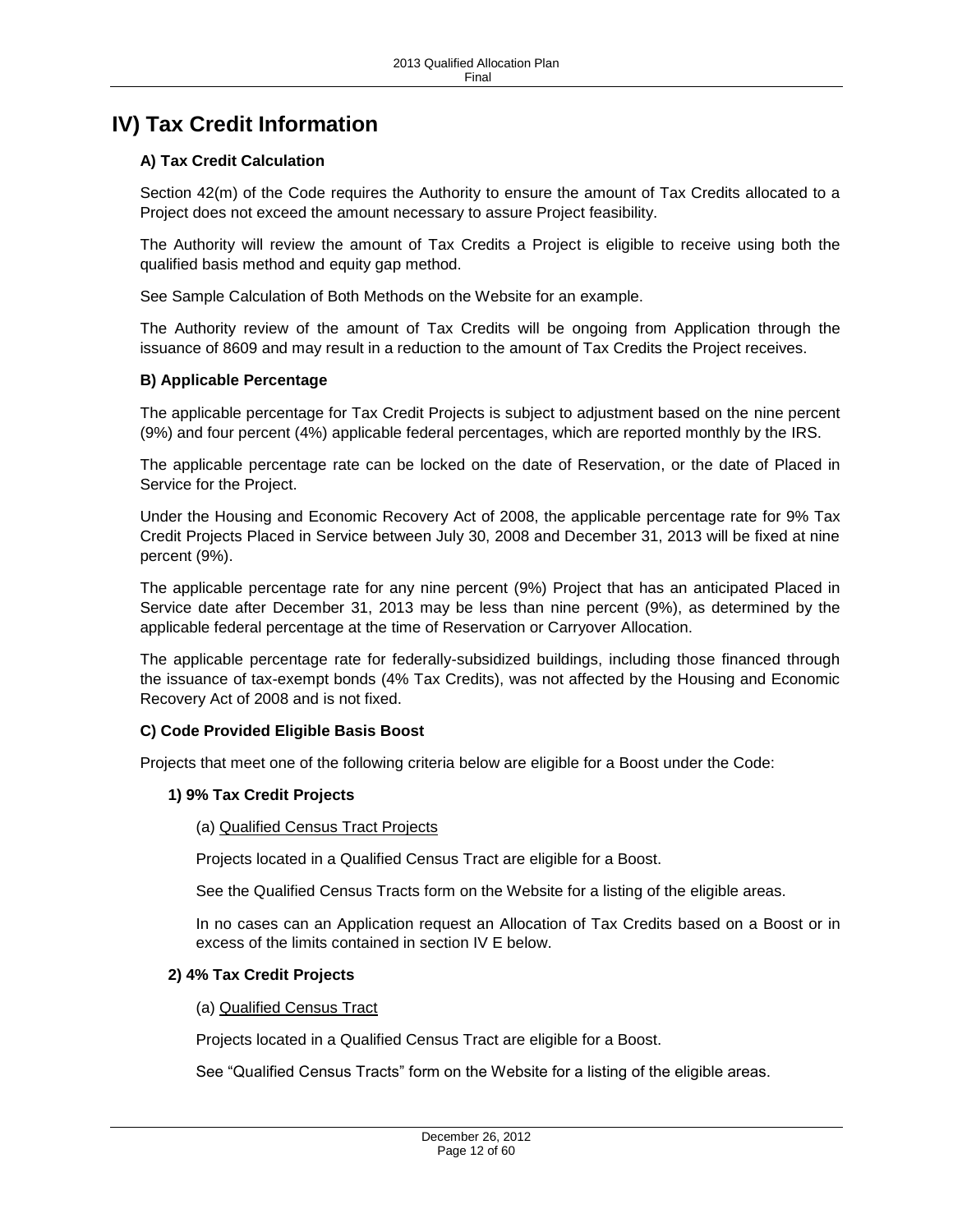# <span id="page-12-0"></span>**D) Discretionary Eligible Basis Boost**

The Authority may provide a discretionary Boost as follows:

### **1) 9% Tax Credit Projects**

(a) Financial Feasibility

The Authority may provide a discretionary Boost and Tax Credit Allocation in order to effectively manage its resources or to make a Project financially feasible.

In no cases can an Application request an Allocation of Tax Credits based on a Boost or in excess of the limits contained in section IV E below.

#### **2) 4% Tax Credit Projects**

#### (a) Not Applicable

The Authority cannot provide a discretionary Boost to 4% Tax Credit Projects

#### <span id="page-12-1"></span>**E) Maximum Tax Credit Request**

Regardless of a Project's eligible basis and its eligibility for a Boost under the Code, all Projects are limited to the following maximum Tax Credit requests:

#### **1) 9% Tax Credit Projects**

The maximum amount of Tax Credits for which a Project may apply is the lesser of the following:

- a total Allocation of 1,500,000; or
- 28,500 Tax Credits per unit; or
- the Tax Credit amount supported by the Project's eligible basis net of a Boost; or
- the Tax Credit amount supported through the equity gap method

### **2) 4% Tax Credit Projects**

The maximum amount of Tax Credits for which a Project may apply is the lesser of the following:

- The Tax Credit amount supported by the Project's eligible basis; or
- the Tax Credit amount supported through the equity gap method.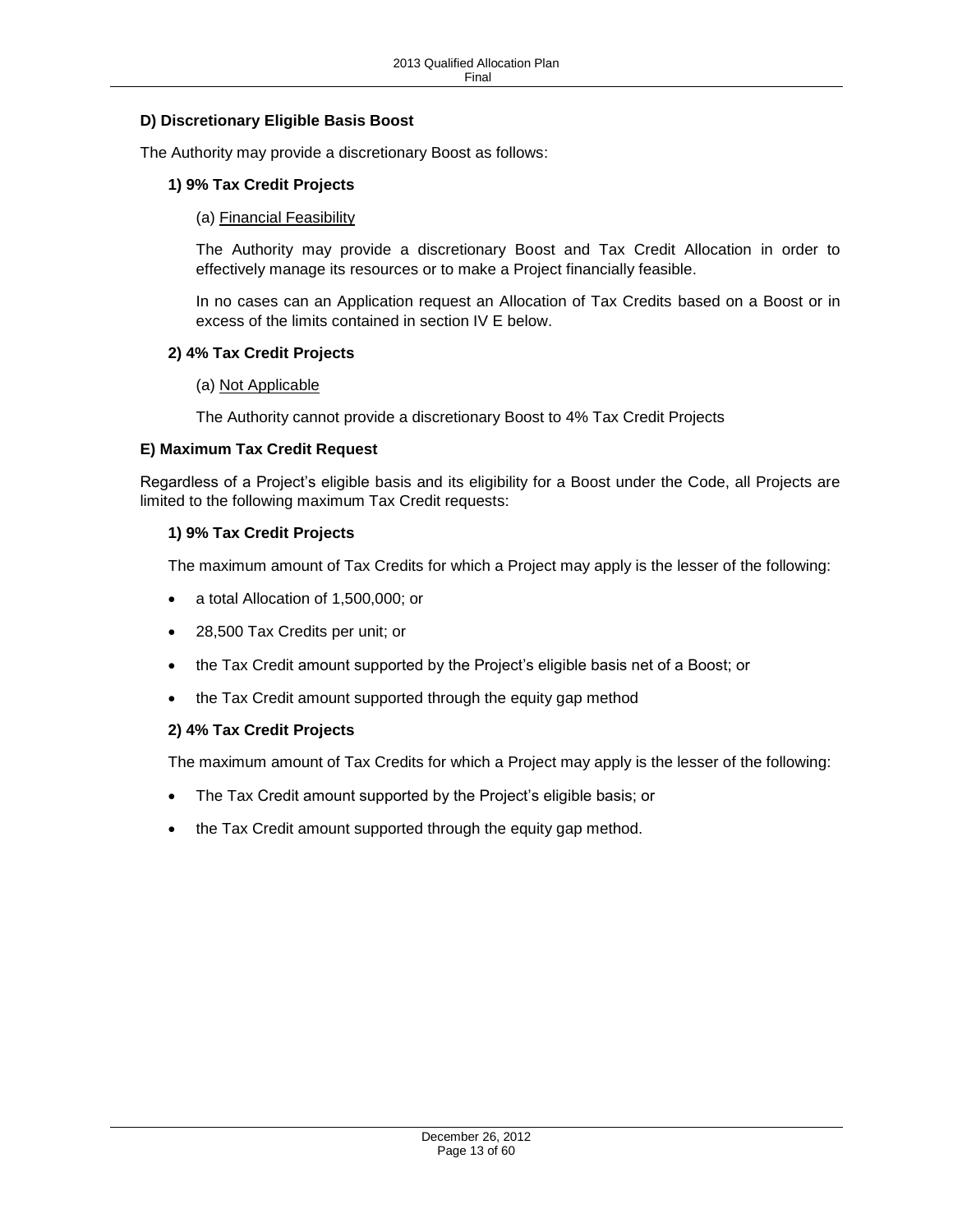# <span id="page-13-0"></span>**V) Credit Ceiling and Set-Asides**

# <span id="page-13-1"></span>**A) Credit Ceiling**

# **1) 9% Tax Credit Projects**

The Authority anticipates approximately 28 million in 9% Tax Credits available for Allocation.

In accordance with Section 42 and Treasury Regulation 1.42 - 14, these Tax Credits consist of:

- Approximately 22 million in per capita Tax Credits allocated to the Authority
- Approximately 6 million in per capita Tax Credits allocated directly to the City of Chicago

The total amount of Tax Credits available for Allocation is subject to change as additional Tax Credits may become available if Projects that received Allocations in prior years return Tax Credits to the Authority or if the Authority receives Tax Credits from the national pool.

# **2) 4% Tax Credit Projects**

The amount of 4% Tax Credits available through the issuance of a 42(m) Letter for Projects financed through the issuance of tax-exempt bonds is determined by a combination of the Project's eligible basis and the amount of tax exempt private activity bonds that are issued for Projects.

# <span id="page-13-2"></span>**B) Set Asides**

Anticipated approximate 9% Tax Credit allocation goals for each set-aside are as follows:

| Set-Aside                                     | <b>Allocation Goal</b> |
|-----------------------------------------------|------------------------|
| City of Chicago (IHDA)                        | 14.2%                  |
| Chicago Metro (AHPAA Opportunity Areas)       | 17.1%                  |
| Chicago Metro (non-AHPAA)                     | 14.9%                  |
| <b>Other Metro</b>                            | 17.4%                  |
| Non-Metro                                     | 20.1%                  |
| Statewide                                     | 16.3%                  |
| Authority Allocated Per-Capita 9% Tax Credits | 100%                   |

Upon evaluating all Projects and determining the most effective use of available Tax Credits, the Authority may choose to modify any of these allocation goals including, but not limited to, limiting the number of Projects or amount of Tax Credits allocated in any set-aside, regardless of the Project's score and how its score relates to all other Projects.

# **1) Geographic Tax Credit Set-Asides**

The City of Chicago geographic set-aside consists of the City of Chicago.

The Chicago Metro (at risk or subject to AHPAA) set-aside consists of the areas within the counties of Lake, DuPage, Kane, McHenry, Will, and Cook, excluding the City of Chicago Chicago, that are at risk or subject to AHPAA. For a list of areas at risk or subject to AHPAA see "AHPAA Municipalities" on the Website.

The Chicago Metro (not at risk or subject to AHPAA) set-aside consists of the areas within the counties of Lake, DuPage, Kane, McHenry, Will, and Cook, excluding the City of Chicago Chicago, that are not at risk or subject to AHPAA.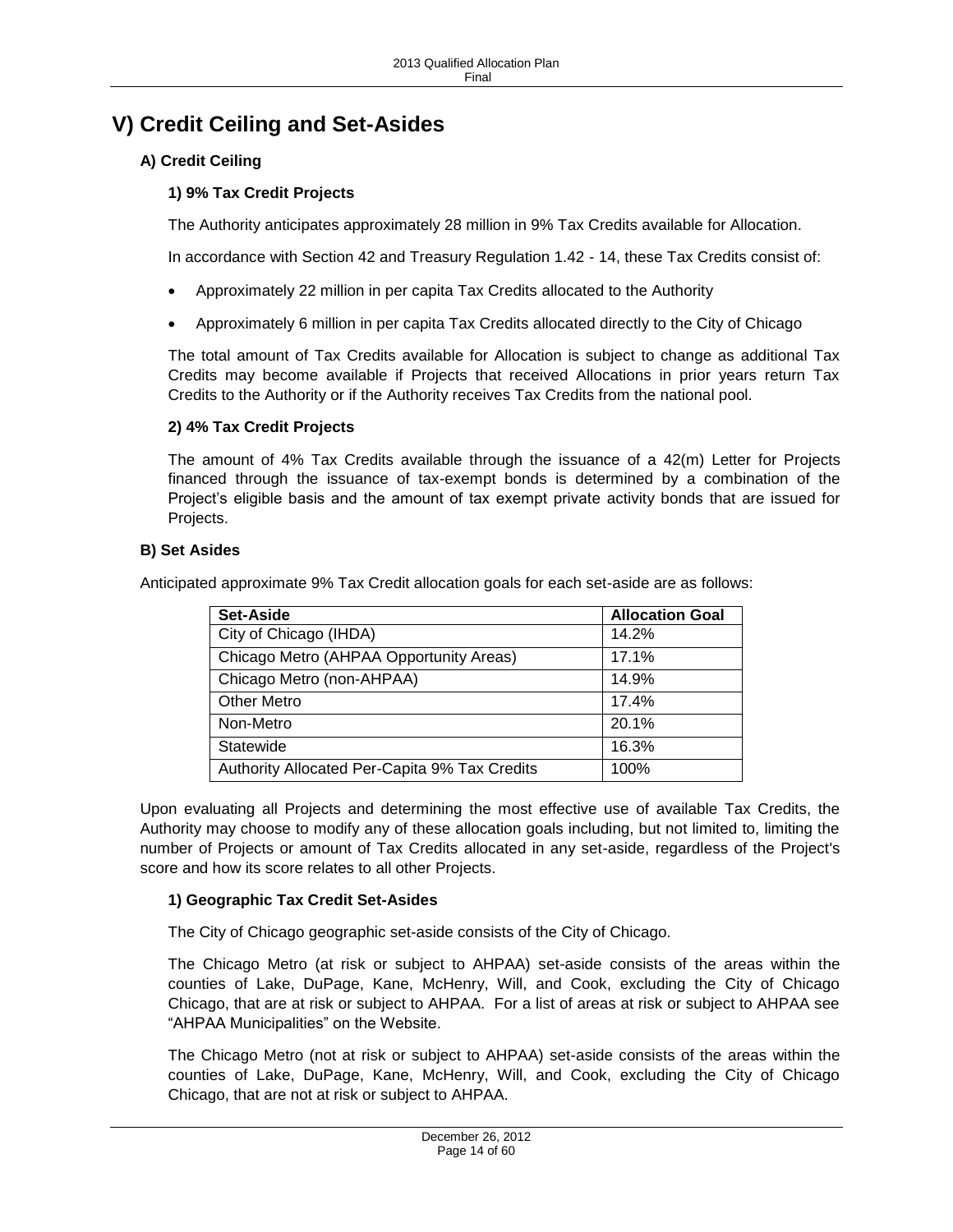The Other Metro set-aside consists of areas identified as Other Metro. For a list of the areas identified as Other Metro, see "Other Metro Municipalities" on the Website.

The Non Metro set-aside consists of all other areas of the state not included in the City of Chicago, Chicago Metro (at risk or subject to AHPAA), Chicago Metro (not at risk or subject to AHPAA), or Other Metro set-asides.

# **2) Statewide Tax Credit Set-Aside**

Applications will be competitively evaluated within the applicable geographic set-aside.

Owners cannot apply for or request an award of Tax Credits under the Statewide set-aside.

The Authority may choose to allocate Tax Credits under the Statewide Set-Aside to (1) Projects that fulfill certain housing policy goals, as designated by the Authority, (2) Projects whose competitive score in a geographic set-aside is such that the Project would not otherwise be awarded Tax Credits, or (3) Projects located in a geographic set-aside where the total amount of Tax Credits available is less than the total amount of Tax Credits requested.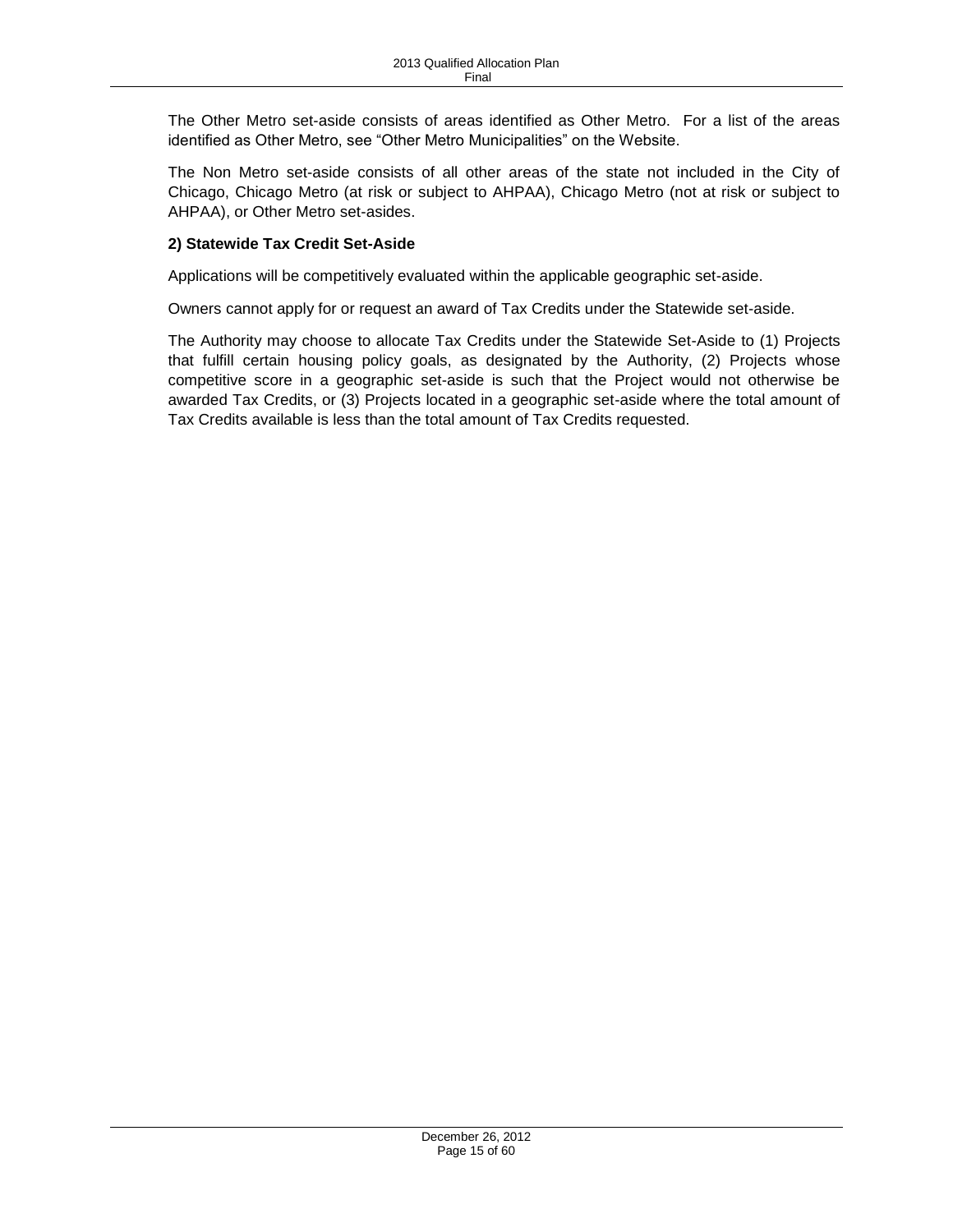# <span id="page-15-0"></span>**VI) Preliminary Project Assessment**

All Projects seeking Tax Credits, either through the issuance of a 42(m) Letter for Projects financed through the issuance of tax-exempt bonds (4% Tax Credits) or through the competitive selection process (9% Tax Credits), must complete a Preliminary Project Assessment, prior to the submission of an Application, as follows:

# <span id="page-15-1"></span>**A) Preliminary Project Assessment**

Prior to submission of an Application, all Projects are subject to a Preliminary Project Assessment ("PPA") process.

Information regarding the PPA is available on the Website. PPAs are due and accepted according to the schedule posted on the "Program Timelines" page of the Website.

### **1) Overview**

PPA documentation contains basic information regarding Project concept and design, location, and the proposed tenant population.

If the PPA is not approved by the Authority, a full Application for the Project will not be accepted by the Authority.

The Authority's determination that the current Project, Site, and/or market characteristics are not appropriate should not be construed as a finding that the Project is not feasible or the Site is not buildable under any circumstances, or that the market will never be appropriate for a proposed Project.

At the same time, a determination that a Project meets the Authority's PPA review standards does not constitute or guarantee an Allocation of Tax Credits or approval of any other Authority resources.

### **2) Evaluation**

The Authority may take the following into consideration:

Project and Site Characteristics:

- Project scope
- Project design and layout
- Aesthetic compatibility to existing neighborhood
- Availability of and access to appropriate public and community services and amenities
- Potential development concerns located on, adjacent to, or near the Project Site
- Consistency with Authority initiatives and objectives.

Project Market:

- Market demand for the Project
- Occupancy levels at existing affordable housing projects
- Impact on existing or approved affordable housing projects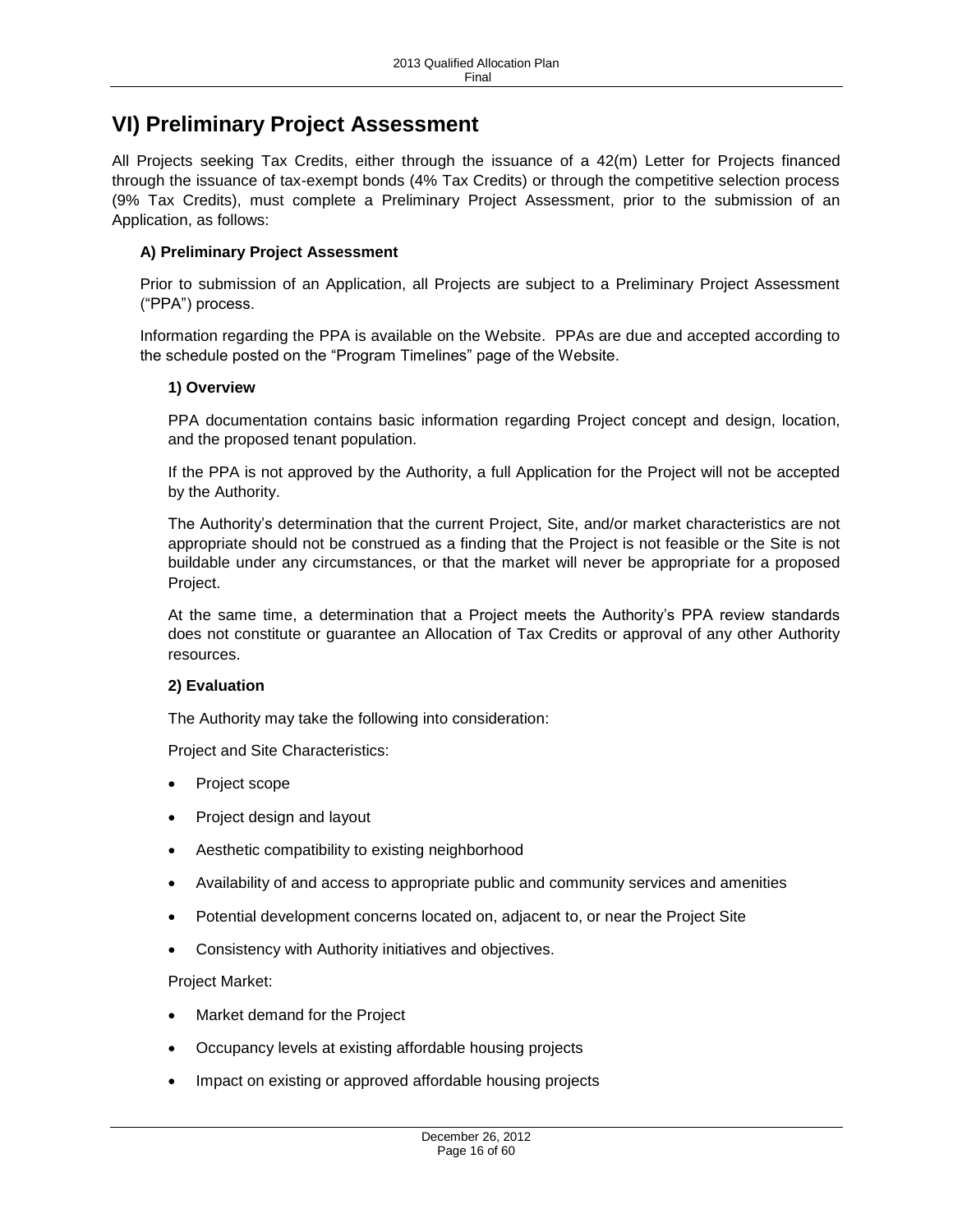Location in a community / municipality where Authority funding is invested in over ten percent (10%) of the rental stock

# **3) Results**

The Authority will issue a PPA approval or denial letter for each Project that submits a PPA.

# **4) Changes between PPA and Application**

The Authority expects the Application for a Project with an approved PPA to be substantially similar to the Project as approved under the PPA.

In no case will a Project which has changes to Site(s), population served, or construction type be considered as having an approved PPA.

The Authority recognizes some Project changes may occur after PPA approval and prior to Application, and may consider the following changes permissible:

- Decrease to the total number of units;
- 10% or less increase or decrease to the number of affordable units;
- 10% or less increase or decrease to number of units of any bedroom size;
- Modification of income restrictions to increase the number of units for lower income households;
- Site plan modifications due to local requirements;
- Changes requested by the Authority.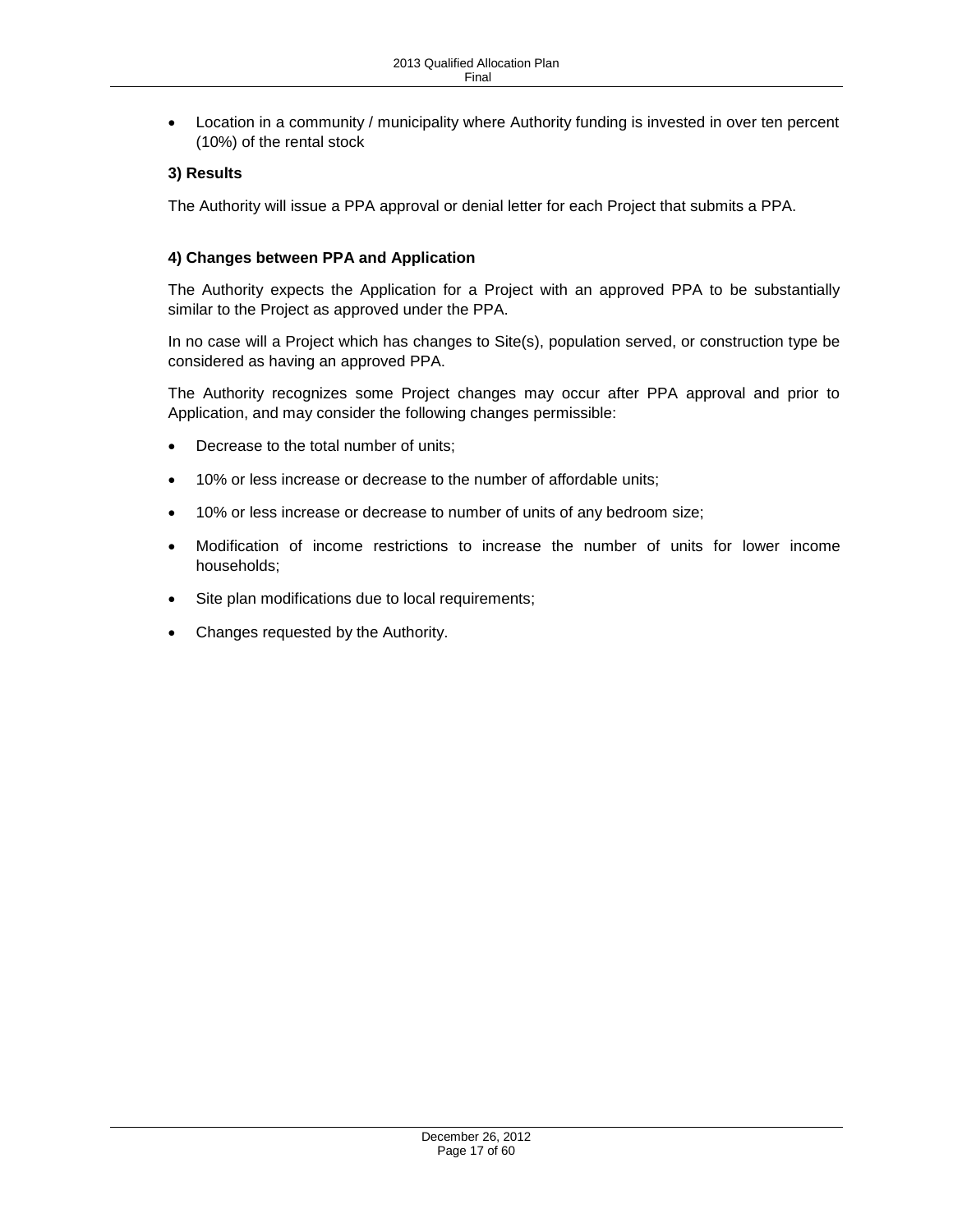# <span id="page-17-0"></span>**VII) Application Process**

All Projects with an approved PPA seeking a Tax Credit Allocation, either through the issuance of a 42(m) Letter for Projects financed through the issuance of tax-exempt bonds (4% Tax Credits) or through the competitive selection process (9% Tax Credits), are subject to the following Application process steps:

# <span id="page-17-1"></span>**A) Application Submission**

Applications are due and accepted according to the schedule posted on the "Program Timelines" page of the Website.

Applications are accepted in person or via delivery service at the following address:

Illinois Housing Development Authority Multifamily Financing Department 401 N. Michigan Ave, Suite 700 Chicago, IL 60611

In order to effectively manage the Tax Credit program, the Authority reserves the right to adjust the deadlines and hold additional Application rounds.

### <span id="page-17-2"></span>**B) Application Checklist**

The Application must include all documentation in the Application Checklist form available on the Website based on the type of request as follows:

| <b>LIHTC Type</b> | <b>Project Type</b>                               | <b>Application Checklist</b> |
|-------------------|---------------------------------------------------|------------------------------|
| 9%                | All 9% LIHTC Requests                             | Full                         |
| 4%                | The Authority is the bond issuer and a lender     | Full                         |
| 4%                | The Authority is the bond issuer but not a lender | Conduit                      |
| 4%                | The Authority is not the bond issuer or a lender  | Conduit                      |

# <span id="page-17-3"></span>**C) Application Materials**

Applications must be clear, unambiguous, and complete, and include all attachments and supporting materials.

Applications must be submitted using current Application forms and documents. Current Application forms and documents are available in the "Frequently Used Forms and Documents" section on the Website.

Unless otherwise indicated, all documentation submitted must be signed and dated within six (6) months of the Application deadline.

Applications must be submitted both paper and electronic formats of the Application, as follows:

### **1) Paper Application**

The paper Application must include printed copies of all documentation required per the QAP and the Application Checklist, including printed copies of all attachments and supporting materials, placed in an adequately sized accordion file folder tabbed to correspond with the enumeration outlined in the Application Checklist.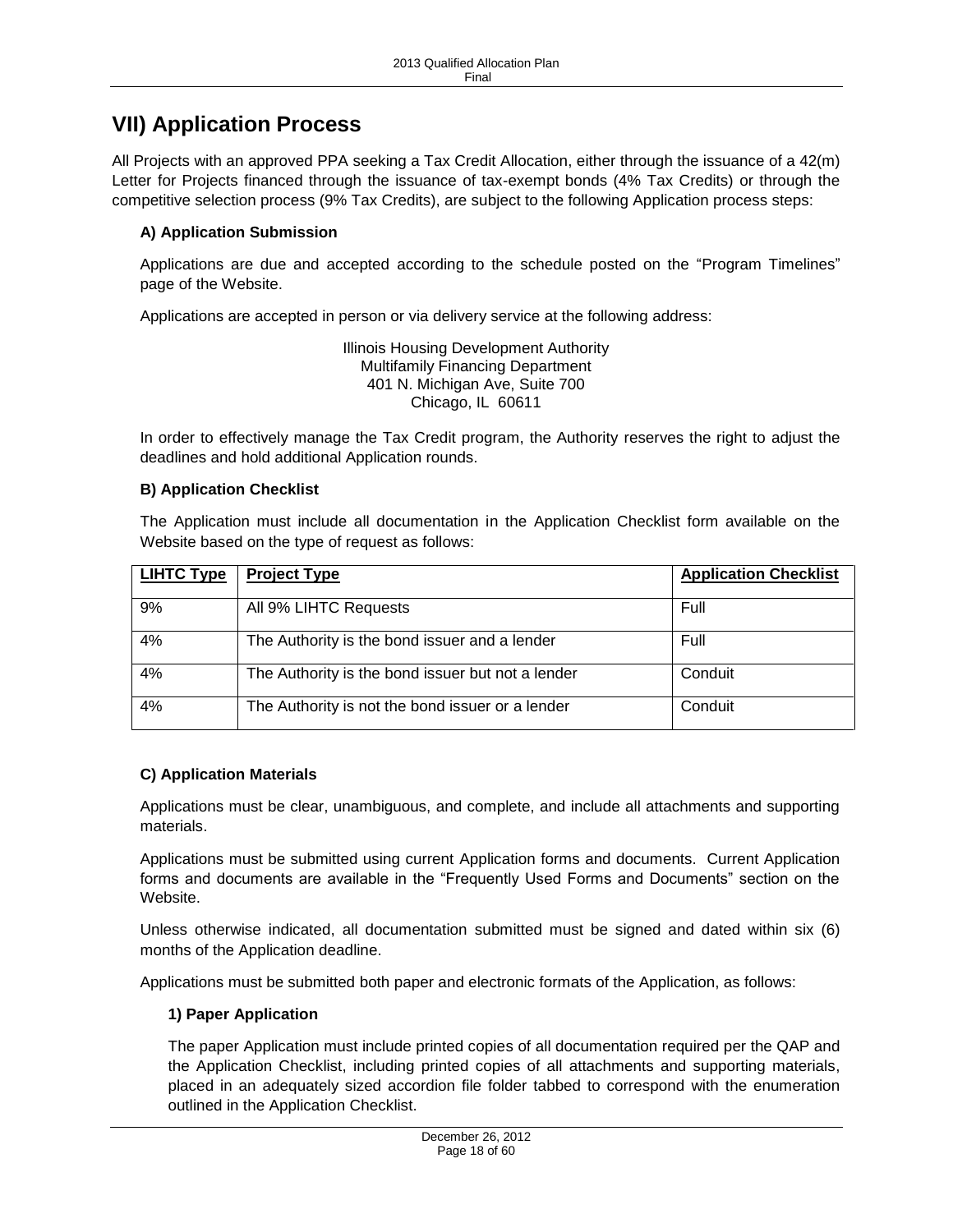# **2) Electronic Application**

The electronic Application must be an identical replica of the entire paper Application in PDF format submitted on a disk or flash drive.

Each tabbed section corresponding with the enumeration outlined in the Application Checklist must be saved as an individual PDF file with a meaningful file name corresponding to the enumeration outlined in the Application Checklist.

In addition, an electronic version of the Common Application in Excel format must also be included on the disk or flash drive

# <span id="page-18-0"></span>**D) Application Evaluation**

Applications will be evaluated as follows:

### **1) Completeness Review**

Projects will be reviewed solely on the basis of the materials contained in the Application. Application materials submitted after the Application deadline or apart from a complete Application as described herein will not be accepted.

If the Applications is not clear, unambiguous, and complete, including all documentation required per the "Application Checklist" and QAP, and all attachments and supporting materials, it may be rejected.

If the Application does not include all applicable fees and the required signatures on all documents it may be rejected.

### **2) Mandatory Review**

Applications will be reviewed to determine if they meet the mandatory requirements set forth in the XIII Mandatory section of this QAP.

If the Authority determines that an Application fails to meet one or more of the mandatory requirements, the Application will be rejected.

### **3) Scoring Review**

Applications for 9% Tax Credits will be ranked and reviewed according to the scoring criteria set forth in the XIV Scoring section of this QAP within each geographic set-aside based on Project location.

### <span id="page-18-1"></span>**E) Conditional Allocation of Tax Credits**

Prior to the issuance of IRS Form 8609, Projects selected for Tax Credits, either through the issuance of a 42(m) Letter for Projects financed through the issuance of tax-exempt bonds (4% Tax Credits), or through the competitive selection process (9% Tax Credits), will be considered to have a Conditional Allocation of Tax Credits.

All Projects receiving a Conditional Allocation of Tax Credits remain subject to the requirements in the QAP, including, "VIII 9% LIHTC Reservations, Carryover, and 10% Test" for 9% Tax Credit Projects, "IX 4% LIHTC Determinations" for 4% Tax Credit Projects, and "X Project Modifications and Revocations", and "XI Extended Use Agreement, Placement in Service, and 8609" for all Projects.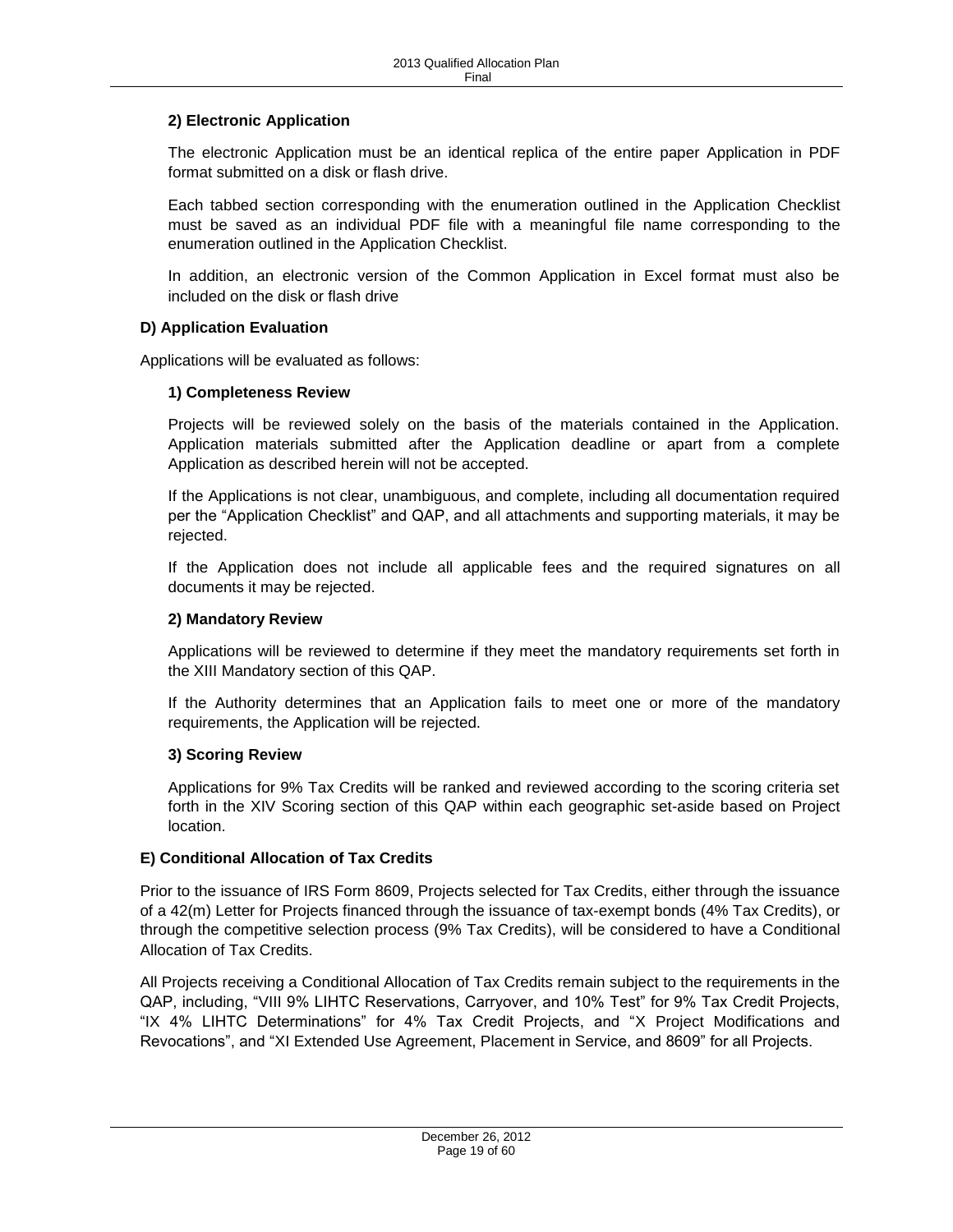# <span id="page-19-0"></span>**VIII) 9% LIHTC Reservations, Carryover, and 10% Test**

All Projects receiving a Conditional Allocation of Tax Credits through the competitive selection process (9% Tax Credits), are subject to the following:

# <span id="page-19-1"></span>**A) 9% LIHTC Reservations**

# **1) Reservation Letter**

An Authority-prepared Reservation Letter will be issued following Board approval stating the amount of the Reservation and specifying the conditions, documentation, and timelines that must be satisfied prior to the issuance of a Carryover Allocation Letter, if applicable, and IRS Form 8609, including payment of a non-refundable Reservation fee. For information regarding the amount of the Reservation fee, see the Multifamily Fee Payment Form.

Required documentation includes, but is not limited to the following from the Website:

- Compliance Monitoring Fee Agreement
- Election of Low Income Housing Tax Credit Rate for LIHTC Projects with Acquisition Rate Credits. (if applicable)

# **2) Request for Extension**

The Authority may extend the time for meeting the conditions set forth in the Reservation Letter.

The Owner must submit a written request and explanation for an extension.

Failure to meet the conditions set forth in the Reservation Letter or to obtain Authority approval for an extension to meet the conditions set forth in the Reservation Letter may result in a revocation of the Conditional Allocation.

### **3) Reservation Late Fee**

Projects approved for an extension to meet the conditions set forth in the Reservation Letter will be subject to late fees.

For information regarding the amount of the late fees, see the "Multifamily Fee Payment Form", found on the Website.

### <span id="page-19-2"></span>**B) 9% LIHTC Carryover Allocations**

A Carryover Allocation is required for all Projects that will not be Placed in Service during the year in which a Reservation Letter is issued.

### **1) Carryover Allocation Letter**

The Authority will issue a Carryover Allocation Letter near the end of the year in which the Project received a Reservation that will specify the conditions, documentation, and timeline to make the Carryover Allocation.

Required documentation includes, but is not limited to, current Site control for the Project satisfactory to the Authority in its discretion, and the following available on the Website:

- Carryover Allocation Checklist
- BIN Assignment Form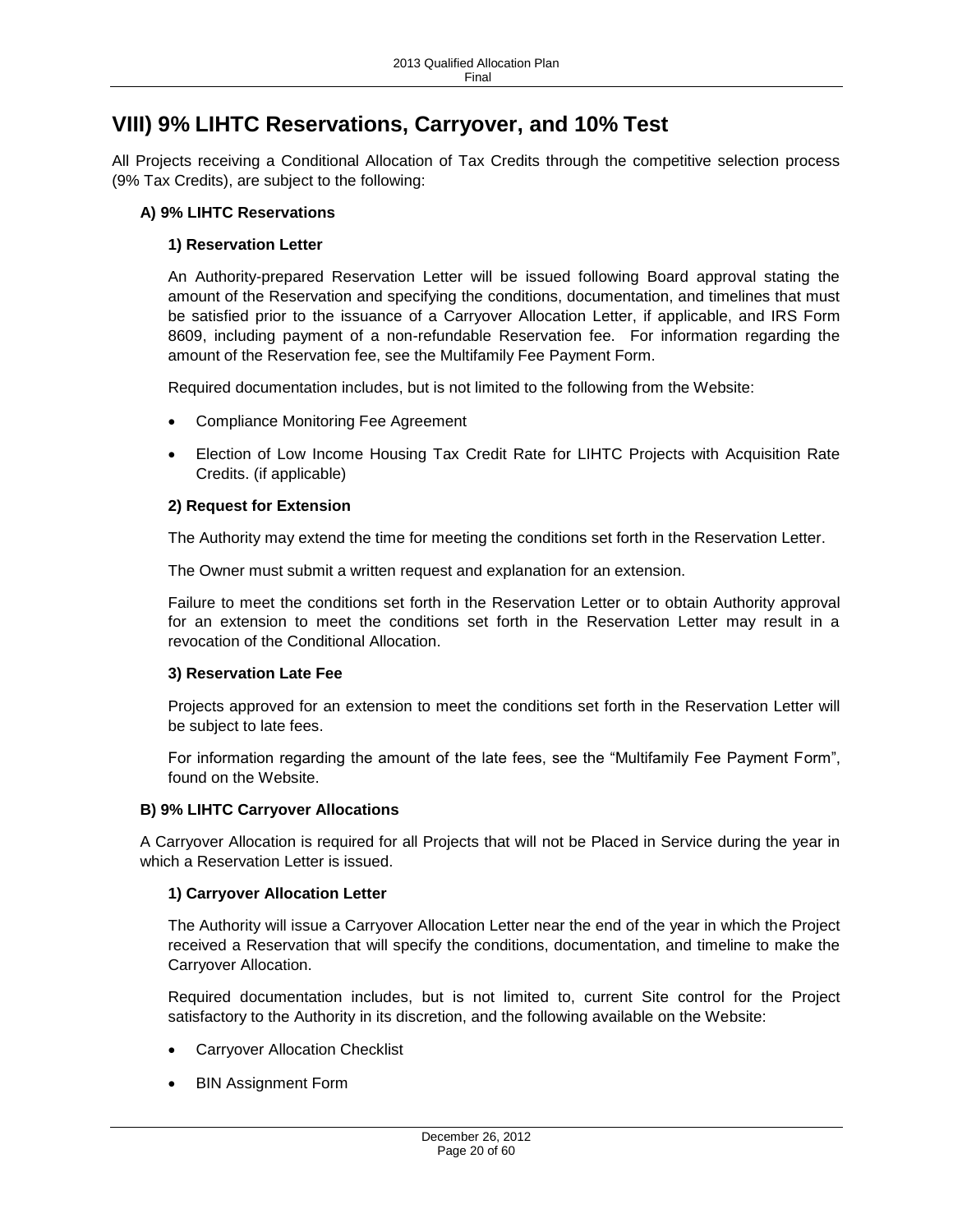- Gross Rent Floor Election Form
- Reasonably Expected Basis Form

#### **2) Request for Extension**

The Authority may extend the time for meeting the conditions set forth in the Carryover Allocation Letter.

The Owner must submit a written request and explanation for an extension.

Failure to meet the conditions set forth in the Carryover Allocation Letter or to obtain Authority approval for an extension to meet the conditions set forth in the Carryover Allocation Letter may result in a revocation of the Conditional Allocation.

#### **3) Carryover Allocation Late Fee**

Projects approved for an extension to meet the conditions set forth in the Carryover Allocation Letter will be subject to late fees.

For information regarding the amount of the late fees, see the Multifamily Fee Payment Form, found on the Website.

#### <span id="page-20-0"></span>**C) 9% LIHTC Ten Percent (10%) Test**

Projects issued a Carryover Allocation must expend more than ten percent (10%) of the Project's reasonably expected basis no later than December 1 of the year following the Carryover Allocation.

#### **1) Ten Percent Test Documentation**

The Authority will issue a Ten Percent Test letter during the year following the Carryover Allocation that will specify the conditions, documentation, and timeline to meet the Ten Percent Test.

Required documentation includes, but is not limited to, current Site control for the Project satisfactory to the Authority in its discretion, and the following available on the Website:

- Submission of a completed Project Status Report Form
- Ten Percent Test Checklist
- Ten Percent Test BIN Form
- Ten Percent Test Reasonably Expected Basis Form
- Certification of Costs Incurred for Ten Percent Test

#### **2) Request for Extension**

The Authority may extend the time for meeting the conditions set forth in the Ten Percent Test letter.

The Owner must submit a written request and explanation for an extension.

Failure to meet the conditions set forth in the Ten Percent Test Letter or to obtain Authority approval for an extension to meet the conditions set forth in the Ten Percent Test letter may result in a revocation of the Conditional Allocation.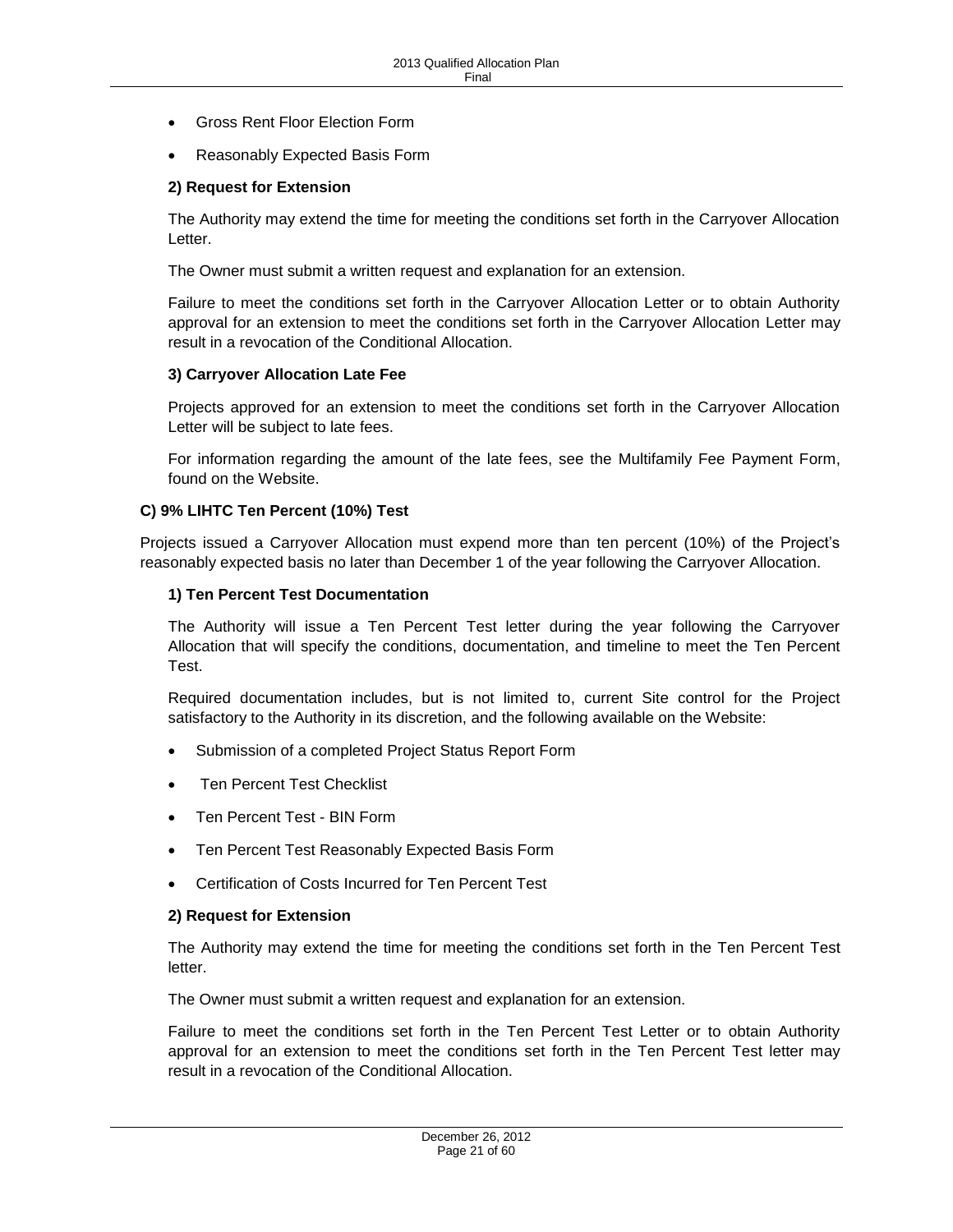# **3) Ten Percent Test Late Fee**

Projects approved for an extension to meet the conditions set forth in the Ten Percent Test letter will be subject to late fees.

For information regarding the amount of the late fees, see the Multifamily Fee Payment Form, found on the Website.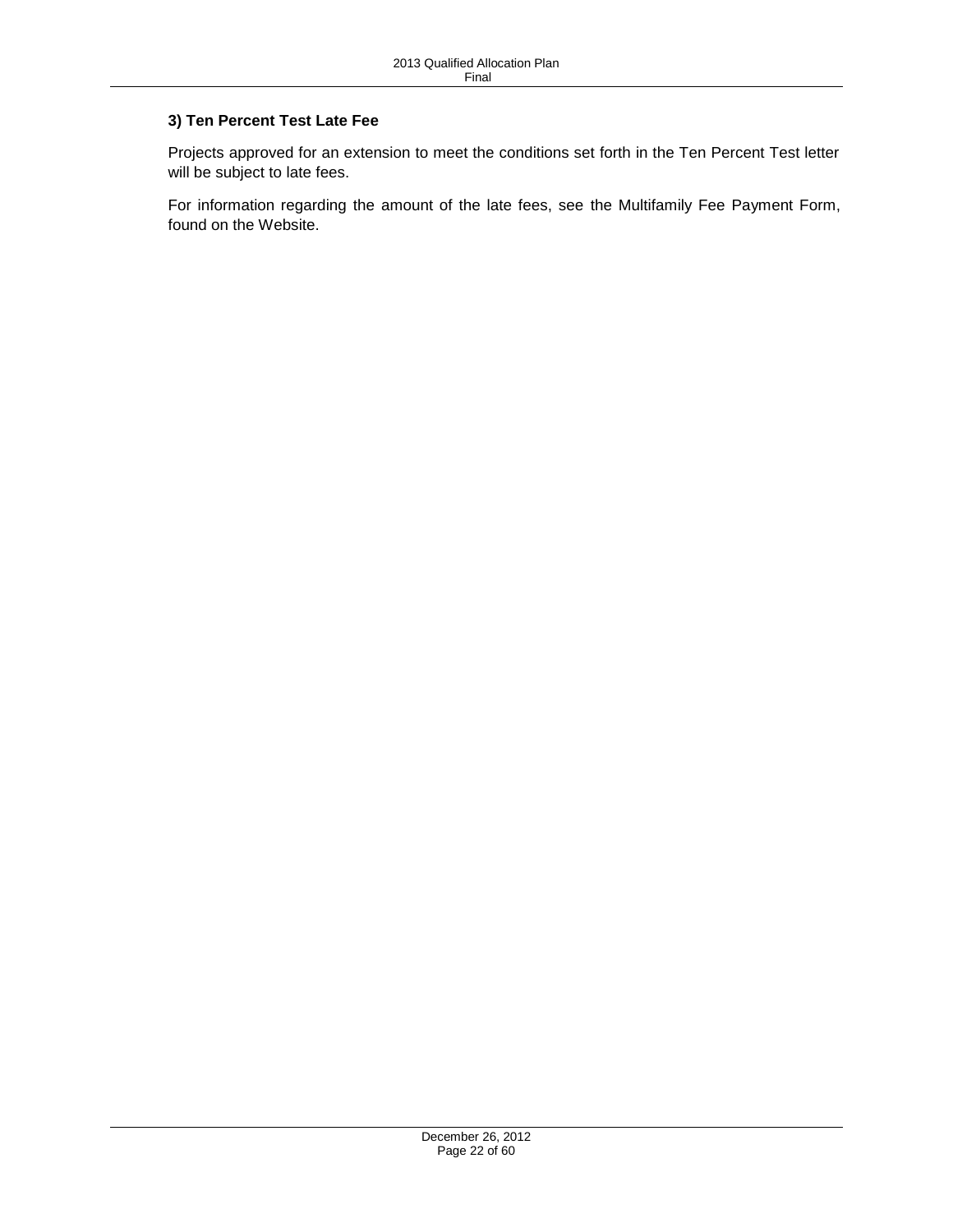# <span id="page-22-0"></span>**IX) 4% LIHTC Determinations**

All Projects receiving a Conditional Allocation of Tax Credits associated with the issuance of tax-exempt bonds (4% Tax Credits), are subject to the following:

### <span id="page-22-1"></span>**A) 4% LIHTC Determinations**

## **1) Determination Letter**

Upon Authority approval of a Determination of Tax Credits for a Project, the Authority will issue a Determination Letter to the Owner stating the amount of the Determination and the timeframe for completing any conditions that must be satisfied in connection with the Determination prior to the issuance of a 42(m) Letter and IRS Form 8609.

### **2) Request for Extension**

The Authority may extend the time for meeting the conditions set forth in the Determination Letter.

The Owner must submit a written request and explanation for an extension.

Failure to meet the conditions set forth in the Determination Letter or to obtain Authority approval for an extension to meet the conditions set forth in the Determination Letter may result in a revocation of the Conditional Allocation.

### **3) Determination Late Fees**

Projects approved for an extension to meet the conditions set forth in the Determination Letter will be subject to late fees.

For information regarding the amount of the late fees, see the Multifamily Fee Payment Form, found on the Website.

### <span id="page-22-2"></span>**B) 42(m) Letter**

### **1) 42(m) Letter**

Projects that fulfill the requirements of the Determination Letter, including payment of a nonrefundable Determination fee, information about which is contained in the Multifamily Fee Payment Form found on the Website, will be issued a 42(m) Letter.

Required documentation includes, but is not limited to the following available on the Website:

- Submission of a completed Project Status Report Form
- BIN Assignment Form
- Gross Rent Floor Election Form
- Low Income Housing Tax Credit Rate Election Form for Tax Exempt Projects
- Tenant Selection Plan
- Affirmative Fair Housing Marketing Plan

#### **2) Request for Extension**

The Authority may extend the time for meeting the conditions set forth in the 42(m) Letter.

The Owner must submit a written request and explanation for an extension.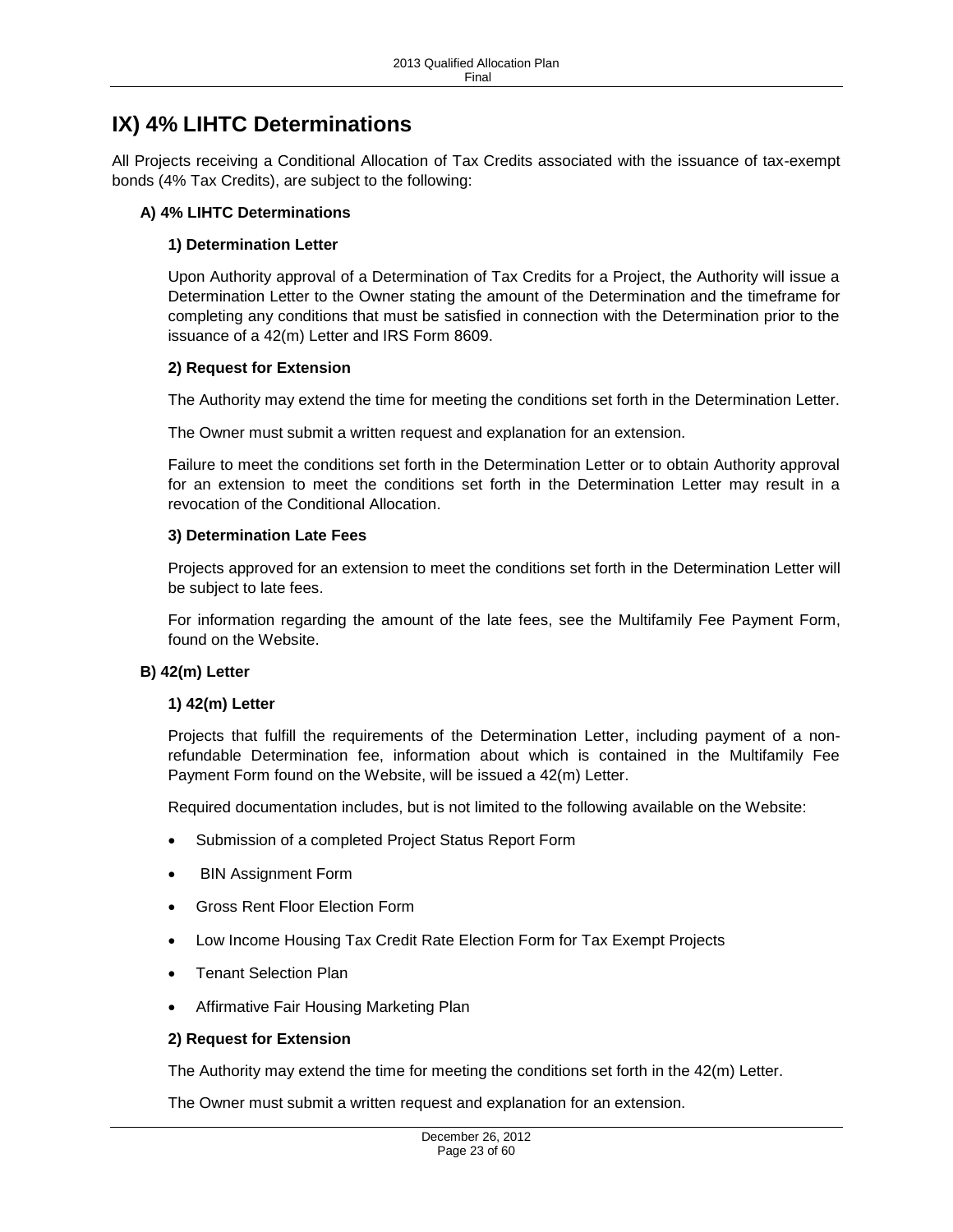Failure to meet the conditions set forth in the 42(m) Letter or to obtain Authority approval for an extension to meet the conditions set forth in the 42(m) Letter may result in a revocation of the Conditional Allocation.

# **3) 42(m) Late Fees**

Projects approved for an extension to meet the conditions set forth in the 42(m) Letter will be subject to late fees.

For information regarding the amount of the late fees, see the Multifamily Fee Payment Form, found on the Website.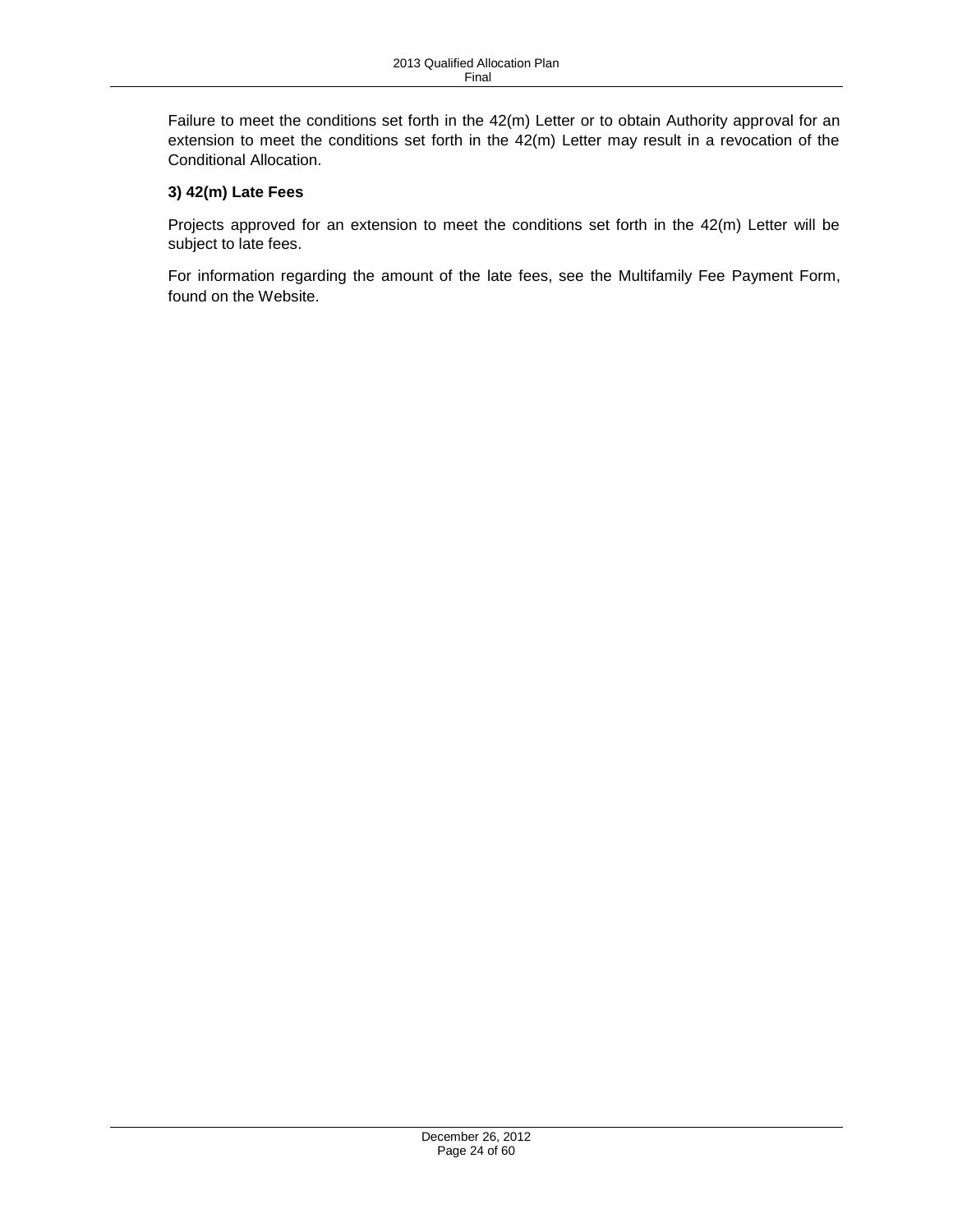# <span id="page-24-0"></span>**X) Project Modifications and Revocations**

<span id="page-24-1"></span>All Projects receiving a Conditional Allocation are subject to the following:

## **A) Project Modifications**

A Conditional Allocation is based on the information provided in the Application.

Project modifications require re-evaluation of the Application and may trigger a change in the Project's score or ranking, loan committee and Board approval, or the revocation of the Conditional Allocation.

Project modifications include, but are not limited to:

- A change of 10% or more in the total Project cost
- A change of 10% or more in any budget line item
- Any changes in the Project Owner, Sponsor(s), or Participants
- Any changes in Project characteristics that were considered in order to meet the requirements of the XIII Mandatory or XIV Scoring sections of this QAP including, but not limited to, the following:
- 1) Any change in the Project's unit mix or unit sizes
- 2) Any change in the Project's rent structure
- 3) Any change to the Project Site(s)
- 4) Any change to the Project's construction scope
- Any changes in the Project's financing, including, but not limited to, the following:
- 1) Adding, removing, or substituting sources of Project financing
- 2) A change to the entity providing financing
- 3) A change in financing terms
- 4) A change in Tax-Credit equity pricing

No changes in the Owner and Sponsor(s) in the Project will be permitted between Board approval and the issuance of IRS Form(s) 8609.

#### <span id="page-24-2"></span>**B) Request for Modifications**

The Authority will evaluate and may approve Project modifications.

The Owner must submit a written request and explanation for all Project modifications.

The Authority may require a processing fee in connection with Project modifications, as described in the "Multifamily Fee Payment Form" available on the Website.

#### <span id="page-24-3"></span>**C) Revocation of a Conditional Allocation**

The Authority may revoke a Conditional Allocation for reasons including, but not limited to the following:

Unapproved Project modifications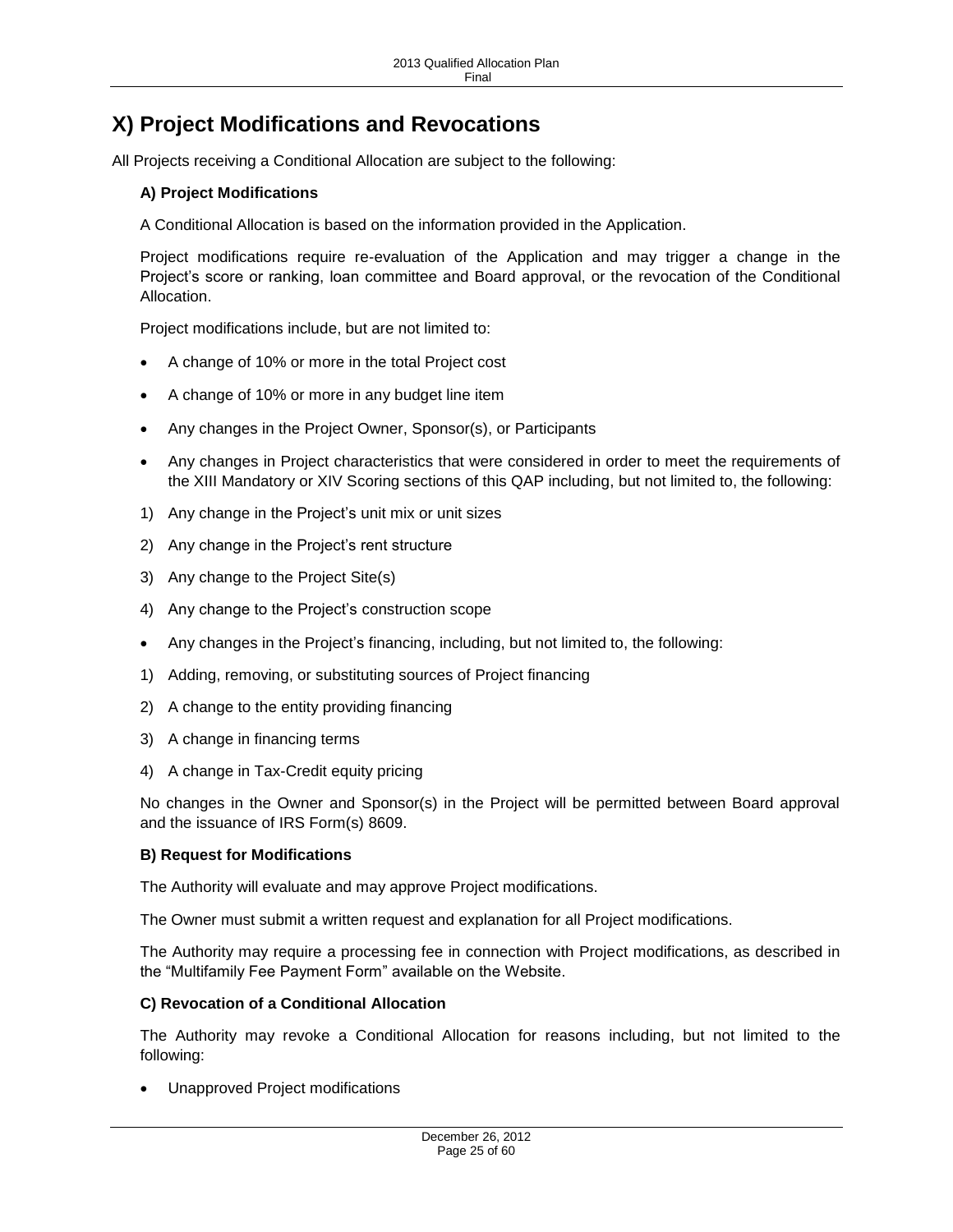- Failure to meet the conditions set forth in the Reservation Letter, Carryover Allocation Letter, Ten Percent Test Letter, Determination Letter, or 42(m) Letter
- Failure to meet the conditions set forth in Section XI Extended Use Agreement, Placement in Service, and 8609
- Material misrepresentation or providing false information in connection with any Authority program
- Non-compliance in any Project
- Delinquency under any Authority Program
- Outstanding fees due and owed to the Authority
- Bankruptcy or any other financial situation that jeopardizes a Project's completion or continued operation
- A Project's inability to proceed

If a Conditional Allocation is revoked, the Authority will retain all fees paid to the Authority in conjunction with the Project.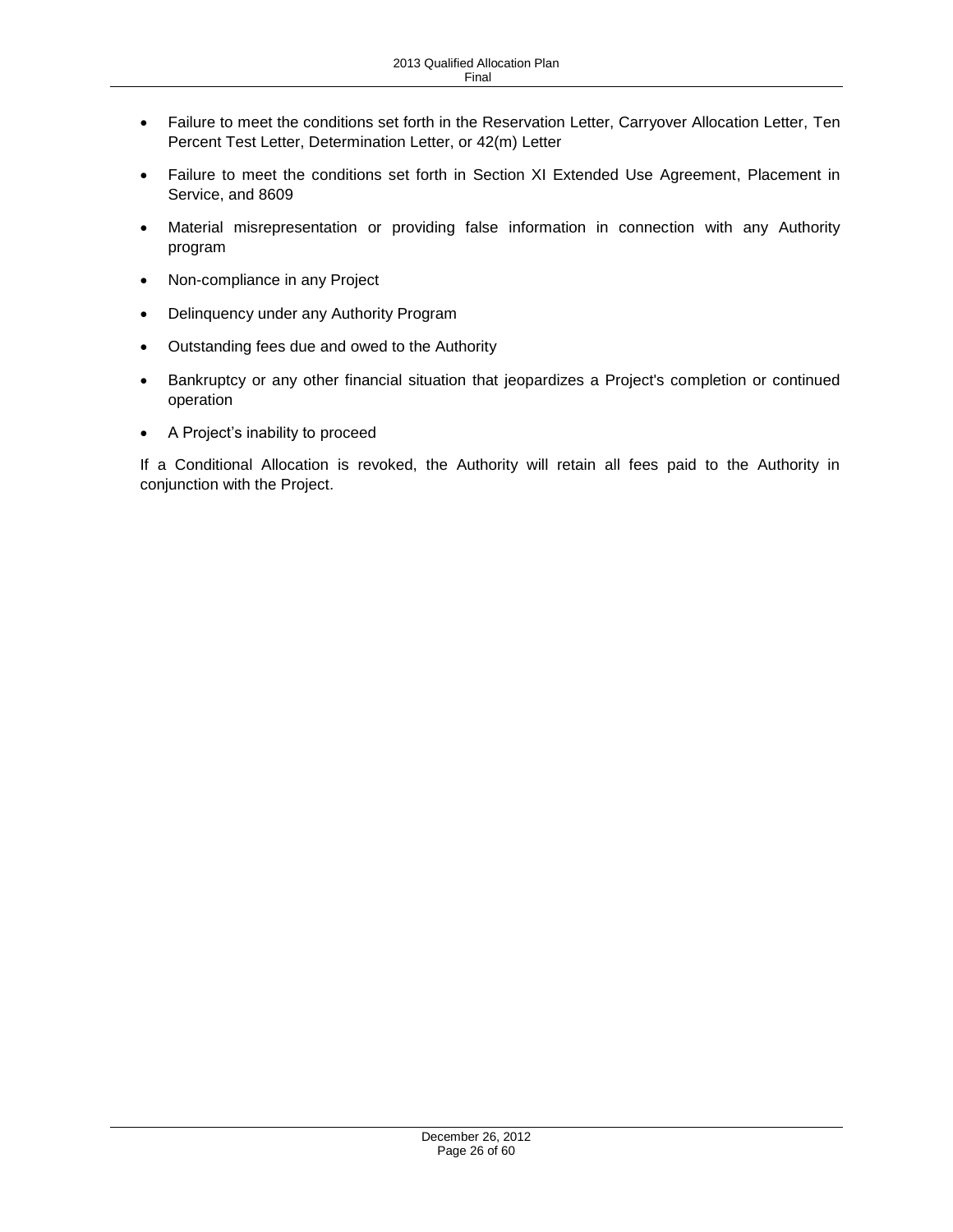# <span id="page-26-0"></span>**XI) Extended Use Agreement, Placement in Service, and 8609**

<span id="page-26-1"></span>All Projects receiving a Conditional Allocation are subject to the following:

### **A) Extended Use Agreement**

Projects receiving a Conditional Allocation, either through a Reservation Letter or 42(m) Letter, will be subject to an Extended Use Agreement ("EUA") setting forth income and occupancy restrictions.

The EUA must be recorded at the initial financial closing for the Project in the office of the Recorder of Deeds in the County where the Project is located prior to all other Project documents evidencing or securing Project financing.

#### <span id="page-26-2"></span>**B) Placement in Service**

#### **1) Deadline**

Projects with a Conditional Allocation must be Placed in Service no later than the date indicated in the Carryover Allocation Letter or the 42(m) Letter.

#### **2) Request for Extension**

The Authority may extend the time for the Project to be Placed in Service by revoking the existing Conditional Allocation and issuing a new Conditional Allocation of Tax Credits.

The Owner must submit a written request and explanation for a revocation of the existing Conditional Allocation and a new Conditional Allocation of Tax Credits.

#### **3) Extension Review**

Projects determined to meet the affordable housing policy goals of the State will be considered for a new Conditional Allocation.

#### **4) New Conditional Allocation Fees**

If the Authority revokes the existing Conditional Allocation and issues a new Conditional Allocation, the Project will be required to pay another non-refundable Reservation or Determination fee.

For information regarding the amount of the Reservation and Determination fees, see the "Multifamily Fee Payment Form", found on the Website.

#### **5) New Conditional Allocation Requirements**

Projects receiving a new Conditional Allocation are remain subject to the requirements in the QAP, including, "9% LIHTC Reservations, Carryover, and 10% Test" for 9% Tax Credit Projects, "IX 4% LIHTC Determinations" for 4% Tax Credit Projects, and "X Project Modifications and Revocations", and "XI Extended Use Agreement, Placement in Service, and 8609" for all Projects.

#### <span id="page-26-3"></span>**C) Issuance of 8609**

The Authority will issue an 8609 to Projects with a Conditional Allocation that fulfill all Authority requirements.

#### **1) 8609 Documentation**

See the 8609 Issuance Checklist available on the Website.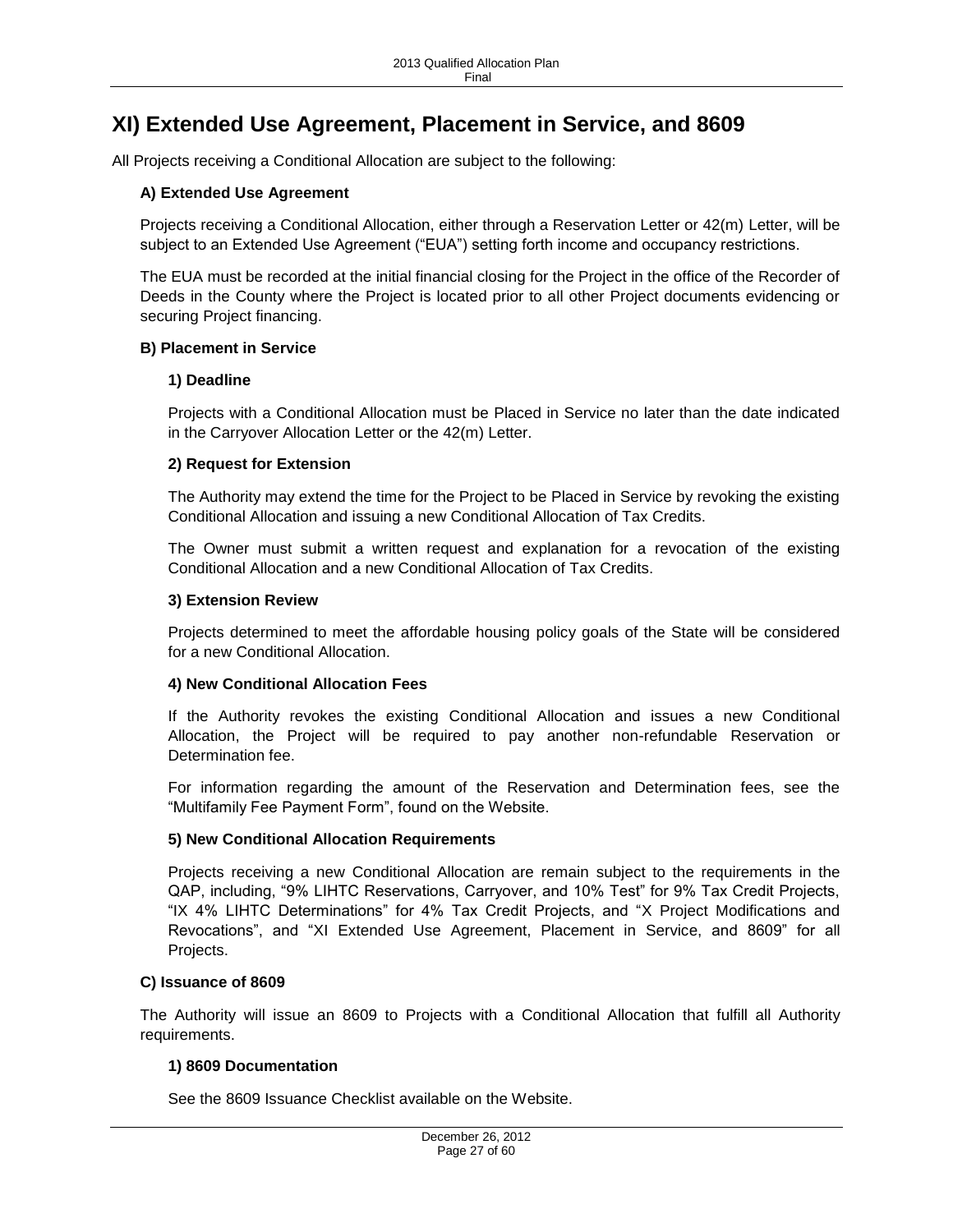## **2) 8609 Timing**

Projects must submit all 8609 documentation to the Authority no later than six (6) months after the end of the year following the deadline to be Placed in Service.

### **3) 8609 Review**

The Authority will review all submitted documentation and conduct a final financial analysis. As required per section 42(m)(2) of the Code, in no cases will the Tax Credit Allocation exceed the amount the Authority determines is necessary for the financial feasibility of the Project and may be less than the Conditional Allocation.

### **4) Request for Extension**

The Authority may extend the time for submitting the 8609 documentation.

The Owner must submit a written request and explanation for an extension.

Failure to submit all 8609 documentation by the due date or to obtain Authority approval for an extension to submit all 8609 documentation may result in a revocation of the Conditional Allocation.

### **5) 8609 Late Fee**

Projects approved for an extension to submit all 8609 documentation will be subject to late fees.

For information regarding the amount of the late fees, see the Multifamily Fee Payment Form, found on the Website.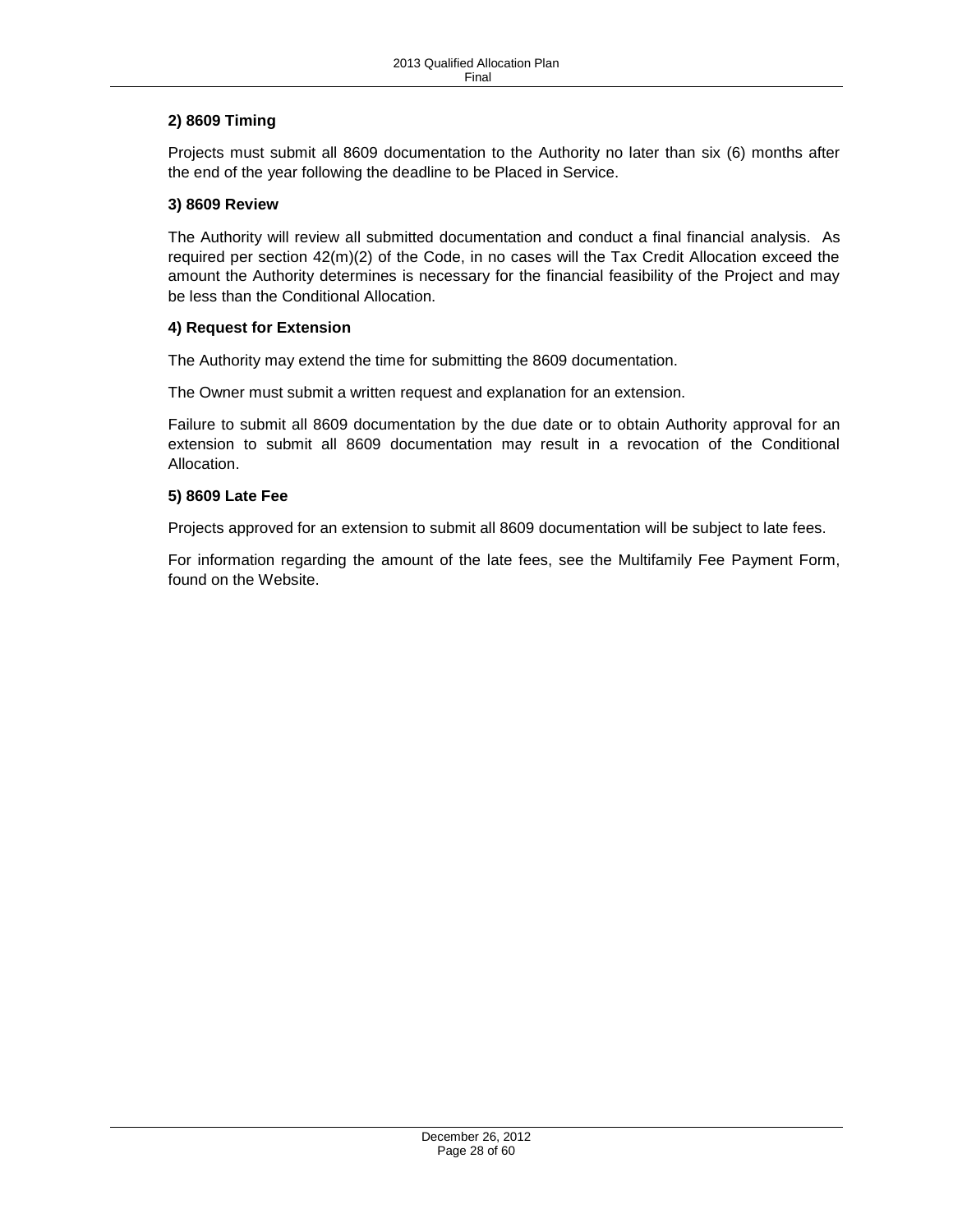# <span id="page-28-0"></span>**XII) Project Compliance**

<span id="page-28-1"></span>All Projects receiving an Allocation are subject to the following:

# **A) Compliance Monitoring**

Projects receiving an Allocation will be subject to ongoing compliance monitoring and reporting requirements.

# <span id="page-28-2"></span>**B) Compliance Reference Guide**

Information regarding ongoing compliance monitoring and reporting requirements is available in the Low Income Housing Tax Credit Compliance Reference Guide, available on the Website.

# <span id="page-28-3"></span>**C) Compliance Monitoring Fee**

The Authority charges ongoing compliance monitoring and reporting fees. Information regarding these fees is available from the Authority's Asset Management Services Department.

# <span id="page-28-4"></span>**D) Additional Compliance Monitoring Information**

Additional information regarding ongoing compliance and reporting requirements is available from:

Asset Management Services Department Illinois Housing Development Authority 401 North Michigan Ave., Suite 700 Chicago, Illinois 60611 312.836.5239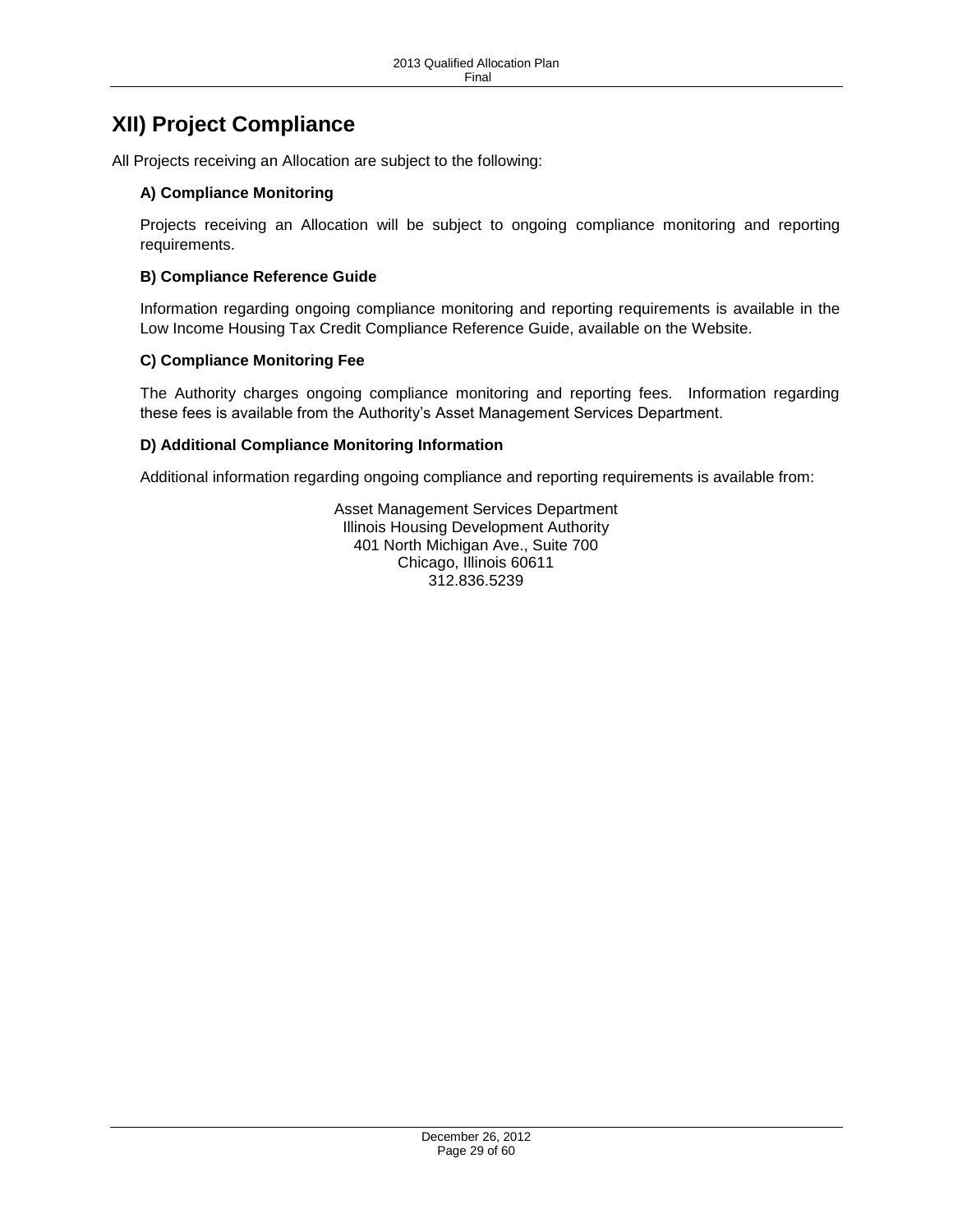# <span id="page-29-0"></span>**XIII) Mandatory**

All Applications for Projects seeking Tax Credits, either through the issuance of a 42(m) Letter for projects financed through the issuance of tax-exempt bonds (4% Tax Credits) or through the competitive selection process (9% Tax Credits), must submit the documentation required per the "Application Checklist" found on the Website and detailed below.

Unless otherwise indicated, all documentation submitted must be dated within six (6) months of the Application deadline.

### <span id="page-29-1"></span>**A) Project Narrative**

The Application must include a completed Project Narrative form, found on the Website.

Sponsors are encouraged to provide as much detail and background information about the Project as possible in order to assist the Authority in assessing the Project.

### <span id="page-29-2"></span>**B) Public Housing Authority Waiting List Preference**

The Application must include the PHA Preference Certification, found on the Website which provides a written certification that the Project will:

- Give preferential treatment to persons on the PHA waiting list(s); and
- Make on-going efforts to request that the PHA make referrals to the Project, or request that the PHA include relevant information about the Project on any listing the PHA makes available to persons on its waiting list(s).

## <span id="page-29-3"></span>**C) Certification of Consistency with the Consolidated Plan**

All Projects must evidence consistency with the Consolidated Plan for the jurisdiction in which the Project is located.

### **1) Projects located in a county or municipality covered by a Consolidated Plan**

For Projects located in a county or municipality covered by a Consolidated Plan, the Application must include a certification of consistency with the Consolidated Plan. The certification of consistency with the Consolidated Plan must be completed and signed by the jurisdiction covered by the Consolidated Plan.

For a list of counties and municipalities covered by a Consolidated Plan see the Website.

### **2) Projects located outside a county or municipality covered by a Consolidated Plan**

For Projects located outside a county or municipality covered by a Consolidated Plan, the Application must include a written request for the Authority to review the Project for consistency with the State Consolidated Plan.

For a list of counties or municipalities covered by a Consolidated Plan see the Website.

### <span id="page-29-4"></span>**D) Local Support**

The Application must include a letter of support for the Project, or in cases when a letter of support is withheld, a description of the efforts to obtain a letter of support.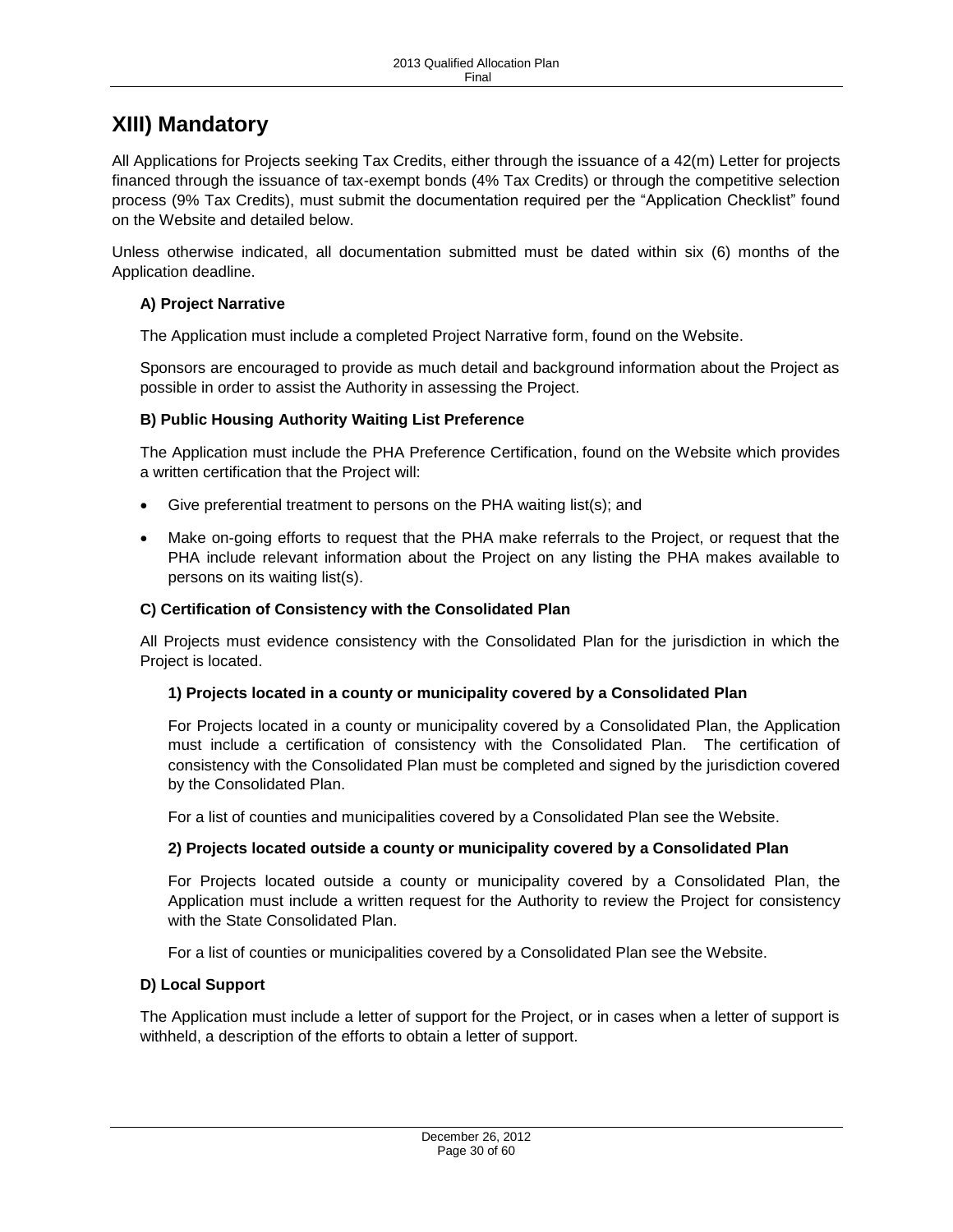# **1) Letters of Support**

The Application must include a letter of support from the chief elected official of all municipalities in which the Project is located. For Projects located in the City of Chicago, a letter of support from the alderman of all wards in which the Project is located is acceptable.

Letters of support must be addressed to the Authority and specifically endorse the Project.

### **2) Letters of Support: Withheld**

Applications for Projects that are unable to obtain a letter of support from the chief elected official or Chicago alderman must include a description of the efforts to obtain the letter of support and if applicable, respond to any concerns regarding the Project.

The Authority will review the documentation, as well as any additional letters of support, and may waive this requirement.

Failure to obtain a letter of support due to timing constraints will not be an acceptable reason for this documentation to be missing from the Application.

#### <span id="page-30-0"></span>**E) Site Control**

All Project Sites must be identified in the Application. Projects consisting of multiple Sites must satisfy site control requirements for all Sites.

The Application must include all of the following:

- 1) A map showing the location(s) of the Site(s)
- 2) Aerial photograph(s) of the Site(s) with the location(s) of the Project clearly marked, and surrounding uses clearly visible; and
- 3) Evidence of site control which can only be demonstrated as follows:

#### **1) Sites that do not meet the criteria of Abandoned and Foreclosed Single Family Housing**

Site control documentation for each Site consisting of one of the following:

- A fee simple interest in the Site in the name of the Sponsor or Owner; or
- A fully executed, binding agreement with a term ending no sooner than six (6) months after the Application deadline, signed by both the Sponsor or Owner and the seller for the purchase of the Site; or
- A fully executed, binding agreement with a term ending no sooner than six (6) months after the Application deadline, signed by both the Sponsor or Owner and the seller for the long term lease of the Site with a lease term of at least ninety-nine (99) years; or
- A fully executed, binding agreement with a term ending no sooner than six (6) months after the Application deadline, signed by both the Sponsor or Owner and the seller of the Site evidencing land and/or building donation; or
- When the Site is owned by a governmental entity, a letter of intent to the Sponsor or Owner from the governmental entity to sell, donate, or enter into a long term lease of the Site with a term ending no sooner than six (6) months after the Application deadline.

For Sites that do not meet the criteria of Abandoned and Foreclosed, Site control documentation must include all of the following: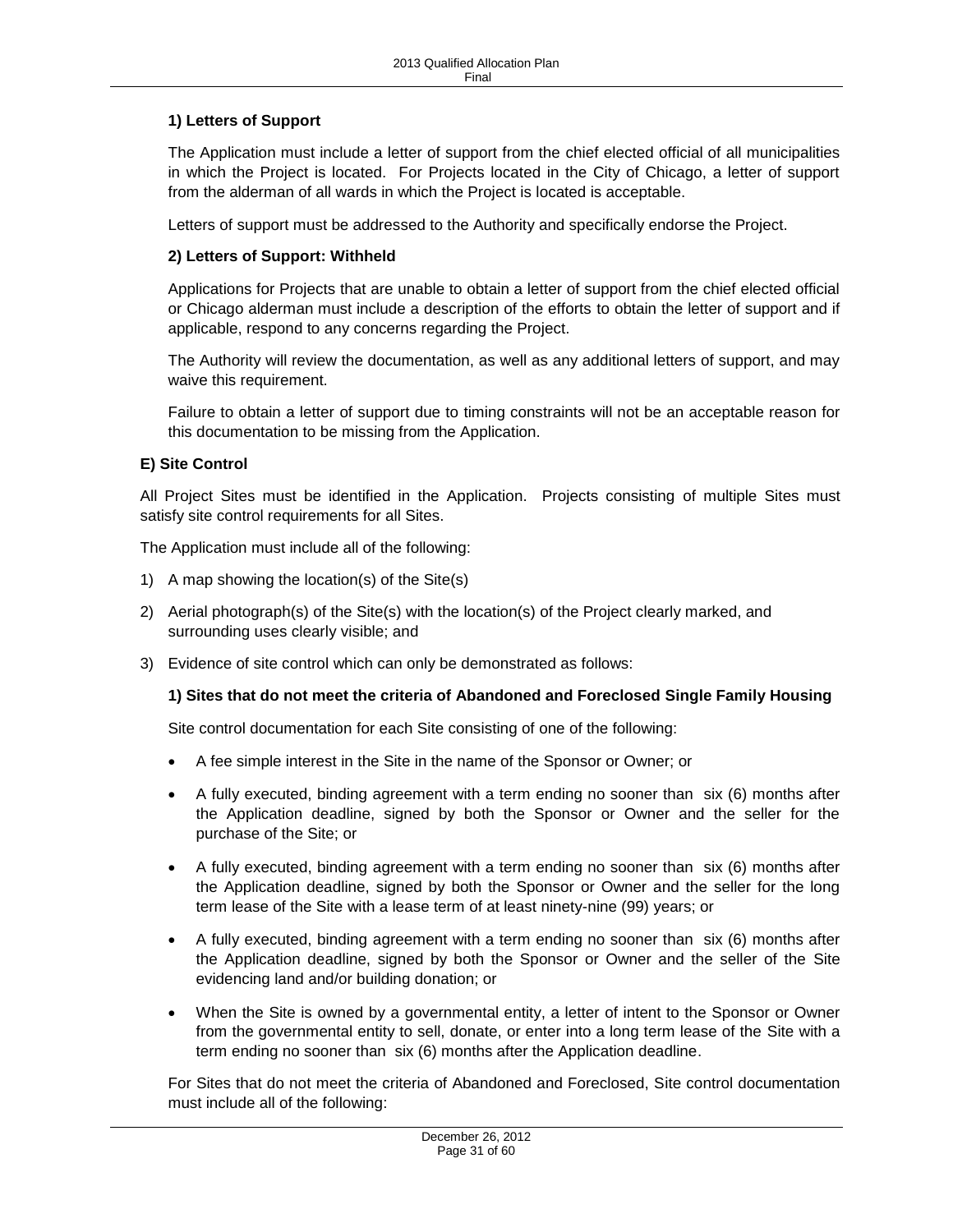- 1) The sale or lease price of the Site(s); and
- 2) Legal description of the Site(s); and
- 3) Expiration date for purchase option(s), purchase agreement(s), or letter(s) of intent.

#### **2) Sites that meet the criteria of Abandoned and Foreclosed Single Family Housing**

Site control documentation for each Site consisting of one of the following:

- Multiple Listing Service (MLS) or Real Estate Owned (REO) listings, dated within thirty (30) days of the Application deadline showing an adequate number of available Sites to complete the Project; or
- Site control documentation meeting the criteria of site control documentation for Sites that do not meet the criteria of Abandoned and Foreclosed Single Family Housing.

For Sites that meet the criteria of Abandoned and Foreclosed Single Family Housing, Site control documentation must include all of the following:

- 1) The sale price of the Site(s); and
- 2) The tax assessors Property Identification Number (PIN) for the Site.

### <span id="page-31-0"></span>**F) Zoning**

The Application must include evidence that all Project Sites are either currently zoned for the proposed use, or will be addressed through a Planned Development or Planned Unit Development ("PUD") process.

#### **1) Zoned Project Sites**

Evidence that Project Sites are currently zoned for the proposed use can only be demonstrated through:

- A valid building permit; or
- A letter from the local zoning administrator (or chief elected official in localities without a zoning administrator) identifying the Project and containing all of the following:
- 1) The location of the Project Site (e.g. address or street crossings); and
- 2) The current zoning and any special use designations; and
- 3) A description of the Project (including number of units, proposed use, and whether it is new construction, rehabilitation, or both); and
- 4) A statement that the current zoning, including any required special use designations, will permit the proposed Project; and
- 5) If there are any pending zoning or special use designation changes, a statement that the pending changes will permit the proposed Project.

#### **2) PUD Project Sites**

Evidence that Project Sites will be addressed through the PUD process can only be demonstrated through: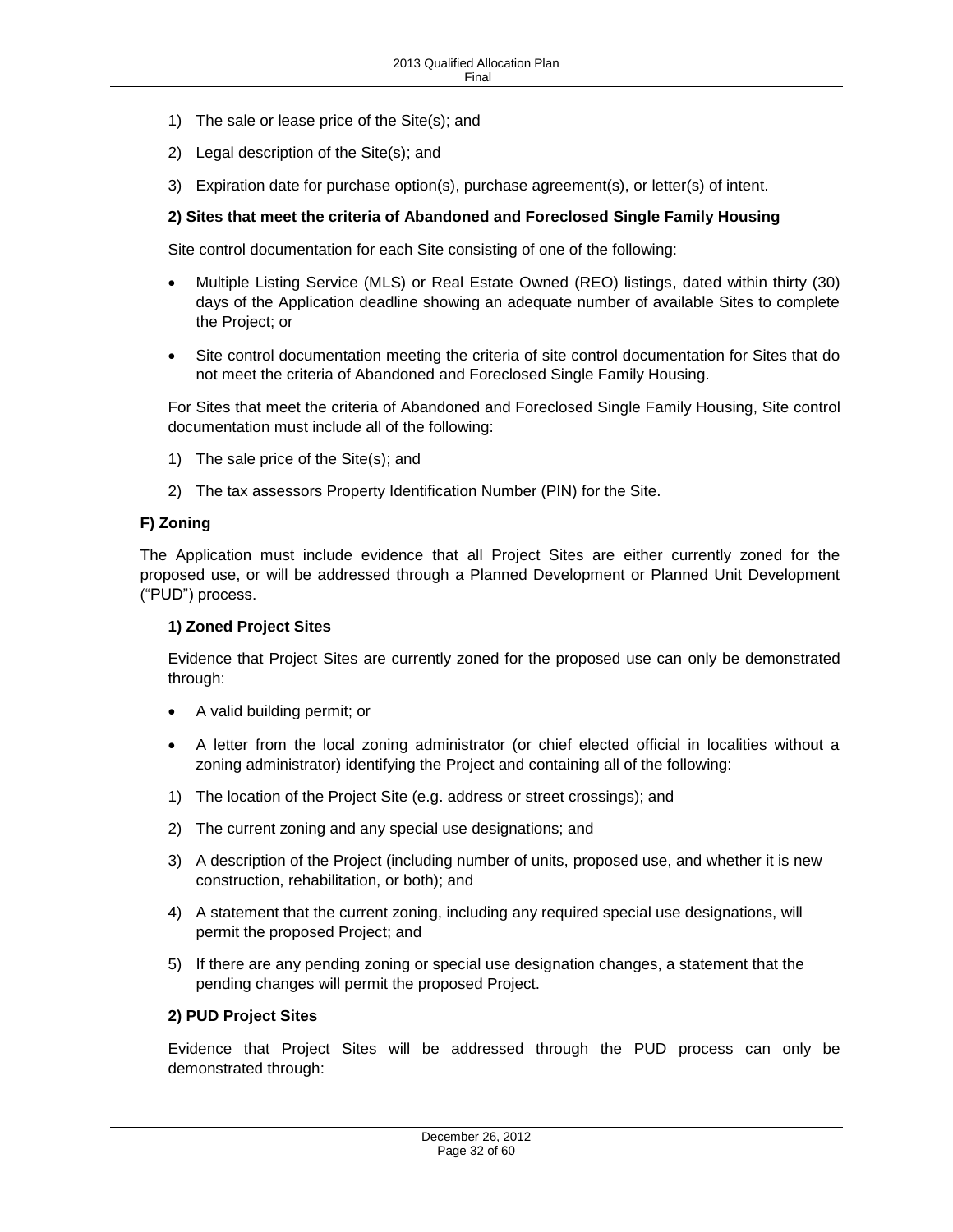- A letter from the local zoning administrator (or chief elected official in localities without a zoning administrator) identifying the Project and containing all of the following:
- 1) The location of the Project Site (e.g. address or street crossings); and
- 2) A description of the Project (including number of units, proposed use, and whether it is new construction, rehabilitation, or both); and
- 3) A written explanation of the PUD approval process; and
- 4) Evidence the PUD process has been initiated; and
- 5) Evidence of which stage in the PUD approval process the Project has reached; and
- 6) Evidence that the PUD will be reviewed in a timely manner.

#### <span id="page-32-0"></span>**G) Site Physical Information**

#### **1) 100 Year Floodplain or Floodway**

The Application must include a Federal Emergency Management Agency ("FEMA") floodplain map covering the Project area with the boundary of all Sites clearly delineated.

FEMA floodplain maps can be obtained from the FEMA website.

If any portion of a Site is located within the 100 year floodplain or floodway, the Application must include one or both of the following as applicable:

(a) Rehabilitation

Projects proposing the rehabilitation of existing buildings on Sites within the 100 year floodplain or floodway must submit a site plan that clearly indicates all of the following:

- 1) The FEMA determined elevation of the floodplain or floodway; and
- 2) The elevation of the lowest floor level in the existing buildings; and
- 3) The location of the existing buildings.

Note: Projects involving the rehabilitation of existing buildings on Sites located in the 100 year floodplain or floodway will ONLY be permitted if the lowest existing floor elevation of each building in the floodplain is at least six (6) inches above the FEMA designated floodplain elevation.

#### (b) New Construction

Projects proposing new construction on Sites within the 100 year floodplain or floodway must submit a site plan that clearly indicates all of the following:

- 1) The FEMA determined elevation of the floodplain or floodway; and
- 2) The elevation of the lowest floor level in the proposed buildings; and
- 3) The location of the proposed buildings.

In addition, the Application must include:

1) A FEMA Conditional Letter of Map Amendment ("CLOMA") or FEMA Conditional Letter of Map Revision ("CLOMR") for the Site that shows the Site is eligible for reclassification out of the floodplain; and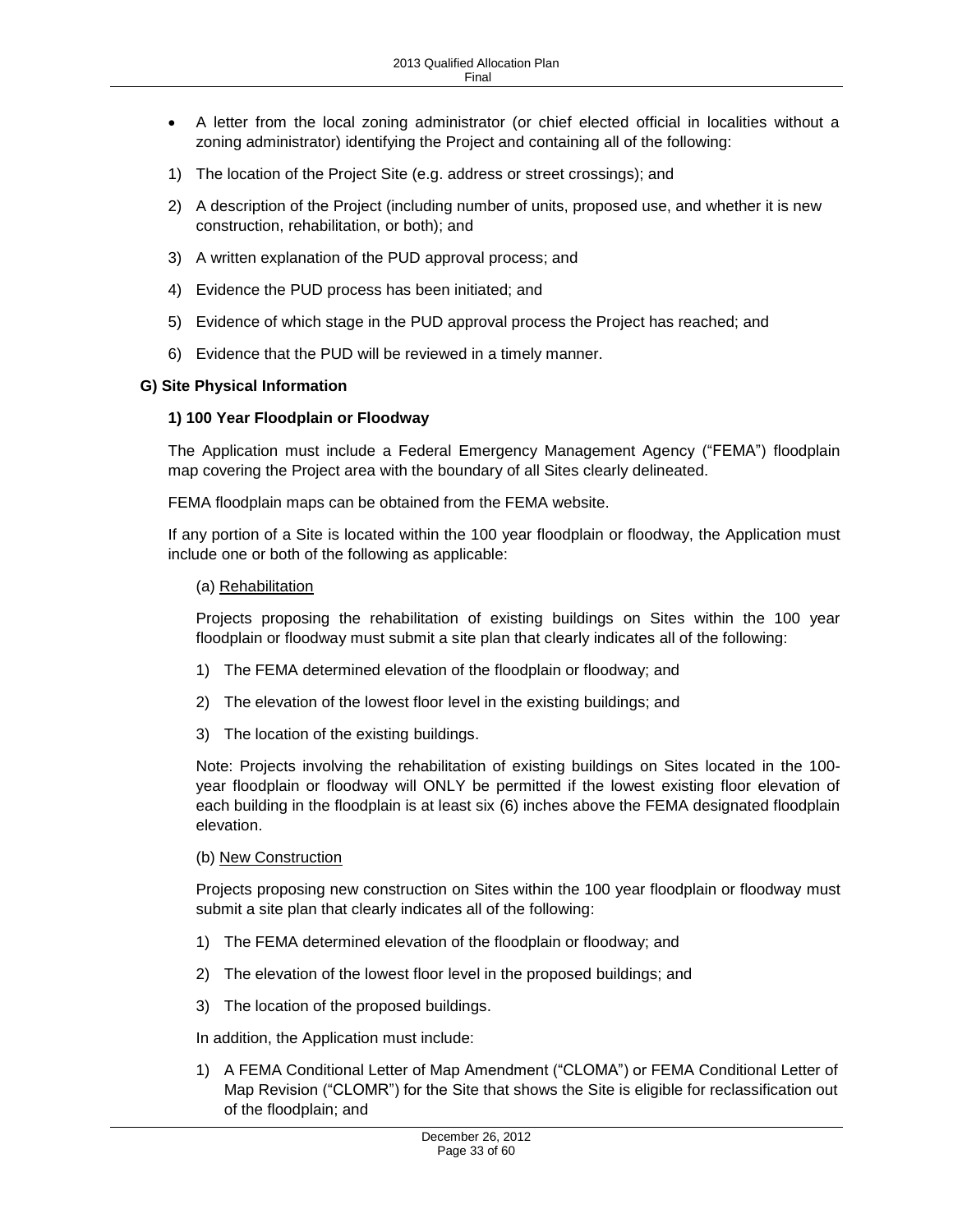2) Evidence that the Site is eligible for flood insurance and that such insurance will be in place if awarded funding from the Authority until FEMA amends the flood plain map and the Authority determines the Site is no longer in the floodplain.

# **2) Wetlands**

The Application must include a U.S. Fish and Wildlife Service ("USFWS") National Wetlands Inventory map for the Project area with the boundary of all Sites clearly delineated.

USFWS wetland inventory maps can be obtained from the USFWS website.

If any portion of a Site contains wetlands, or if the Project may impact wetlands, the Application must include one of the following:

- A Letter of No Objection from the U.S. Army Corps of Engineers, or
- A wetlands permit from the U.S. Army Corps of Engineers

### **3) Mining**

The Application must include an Illinois State Geological Survey ("ISGS") mining map for the Project area with the boundaries of all Sites clearly delineated.

ISGS mining maps can be obtained from the ISGS website.

If any Site is in or near an area the ISGS identifies as affected by mining, the Application must include the following:

- The quadrangle study (if available) or the county mine map completed by the ISGS for the area in which the Site is located with the boundary of the Site clearly delineated; and
- Information indicating the depth of the mine, the type of mining that was performed, and the year that mining ceased; and
- An opinion from a qualified geotechnical engineer as to whether or not the Site will be impacted by the mining; and
- If the Site will be impacted by mining, evidence of the Project's ability to obtain mine subsidence insurance.

# <span id="page-33-0"></span>**H) Historic Preservation**

The Application must include all documentation listed in the Historic Preservation Checklist found on the Website for all Project Sites.

Projects must meet the requirements of the National Historic Preservation Act and the Illinois State Historic Resources Protection Act as determined by the Illinois Historic Preservation Agency ("IHPA"), regardless of the Project type, location or its historic nature.

Information about these requirements is available on the IHPA website.

### <span id="page-33-1"></span>**I) Phase I Environmental**

The Application must include two (2) copies of a phase I environmental site assessment covering all Project Sites completed within one (1) year prior to the Application deadline according to the Authority's Standards for Environmental Reviews and Professionals available on the Website.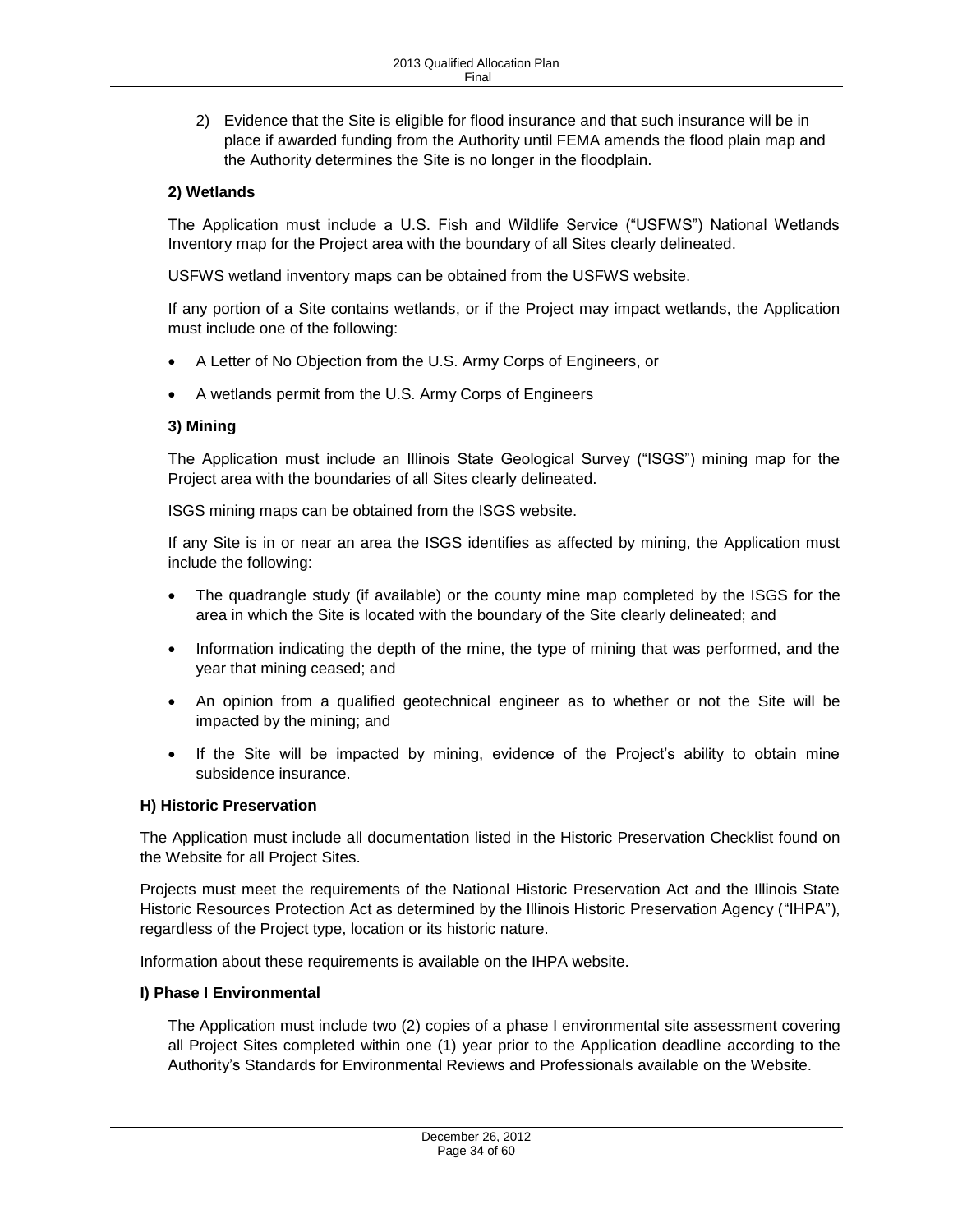# <span id="page-34-0"></span>**J) Architectural Requirements**

All Projects must meet the requirements contained in the Authority's Standards for Architectural Planning and Construction.

The Standards for Architectural Planning and Construction are available on the Website.

#### **1) Architectural Standards Certification**

The Application must include the Standards for Architectural Planning and Construction Certification signed by a licensed architect which provides a written certification that the Project will comply with the Authority's Standards for Architectural Planning and Construction including:

- All minimum green design requirements as specified in the Standards for Architectural Planning and Construction Section 14.00 – Green Criteria; and
- All applicable Federal and State accessibility laws and / or as specified in the Standards for Architectural Planning and Construction Section 8.00 – Accessibility Standards; and
- All Project amenities as specified in the Standards for Architectural Planning and Construction Section 7.00 – Design and Planning.

The Standards for Architectural Planning and Construction Certification are available on the Website.

#### **2) Preliminary Architectural Plans and Specifications**

The Application must include preliminary architectural plans and specifications that include all of the following:

- Dimensioned floor and unit plans, including square footage, for all unit and building types, indicating adaptable and accessible units; and
- Front elevations for all building types (photographs are acceptable for rehabilitation Projects); and
- A site plan showing the placement and orientation of buildings, parking areas, sidewalks, landscaping, easements, trash dumpsters, buffers, required site amenities, and significant natural features.

#### <span id="page-34-1"></span>**K) Construction Cost Breakdown**

The Application must include the Construction Cost Breakdown form completed by a qualified contractor, architect, or construction cost consultant.

The Construction Cost Breakdown form can be found on the Website.

The Application must include a detailed explanation of all construction cost variances existing between the development budget and physical needs assessment.

In cases where there is an Identity of Interest between a Sponsor and Project general contractor; between a Sponsor and the Project architect; or between the Project architect and Project general contractor; the Construction Cost Breakdown must be completed by an independent third-party construction cost estimation firm according to the Authority's Standards for Construction Cost Estimating available on the Website.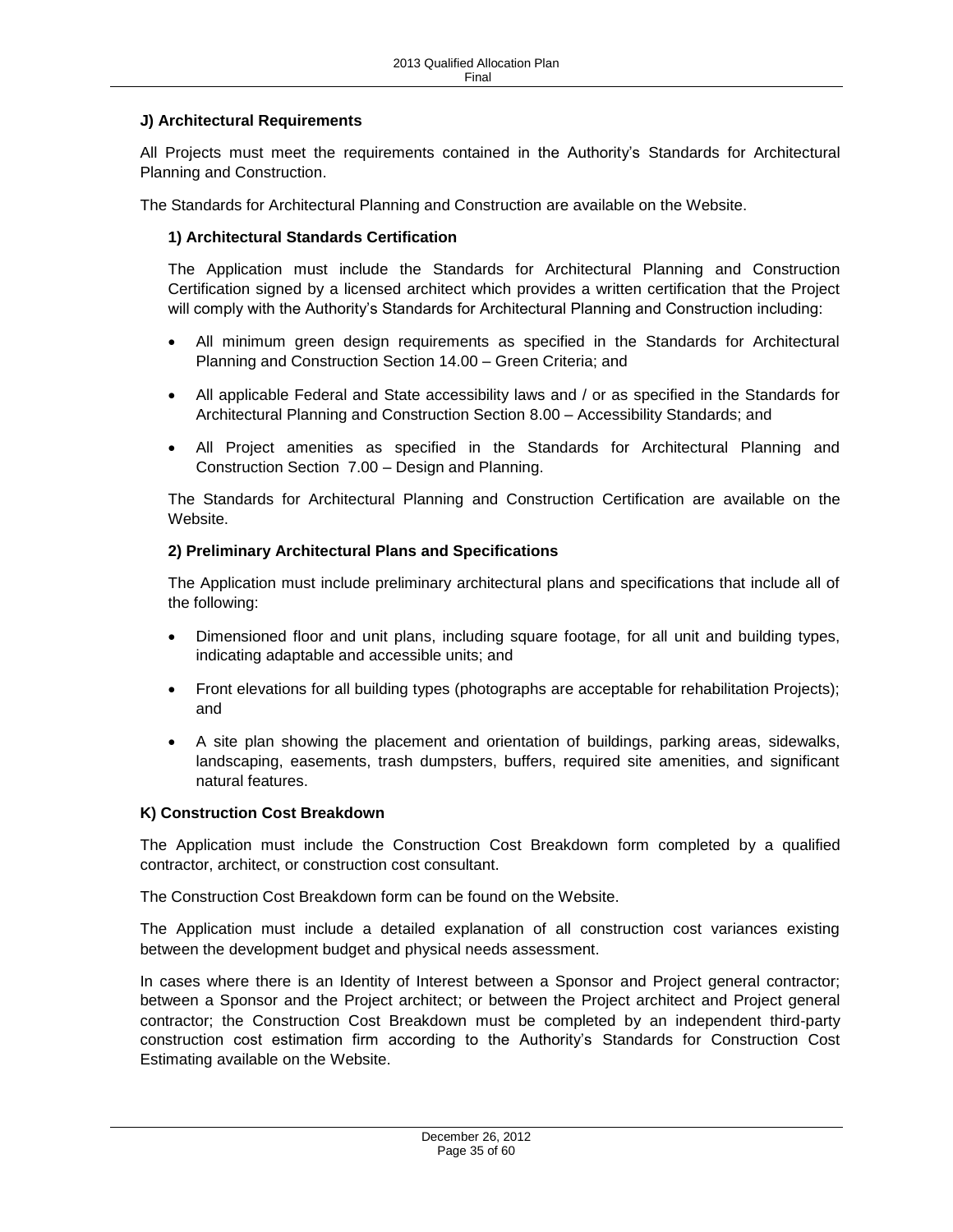For rehabilitation Projects, Construction Cost Breakdown will be evaluated along with the physical needs assessment to ensure that all necessary items are addressed. If the scope of work is insufficient, the Application will fail the mandatory review.

# <span id="page-35-0"></span>**L) Projects Involving Rehabilitation**

All Projects involving any rehabilitation of existing structures must comply with the following requirements.

## **1) Physical Needs Assessment**

The Application must include two (2) copies of a physical needs assessment ("PNA") completed according to the Authority's Standards for PNA Reviews and Professionals available on the **Website** 

# **2) Minimum Rehabilitation Standards**

At a minimum, the proposed rehabilitation work must address all items identified as "Critical" or "Immediate" in the PNA.

Items identified in the PNA as five (5) to seven (7) year needs in current rehabilitation work may be completed as part of the current construction scope of work, or adequate reserves may be budgeted to ensure these items will be completed within timeframes identified in the PNA.

The Application must include a detailed explanation of all construction cost variances existing between the development budget and physical needs assessment.

### <span id="page-35-1"></span>**M) Relocation**

If the Project involves the acquisition or rehabilitation of a building that is occupied by residential tenants as of Application date, the Application must include all of the following:

- A current tenant profile including household size and income; and
- A current rent and unit schedule; and
- In any cases where the Project's proposed rents exceed the current rents, a detailed explanation of how existing tenants will be able to afford the proposed higher rents; and
- A detailed description of the relocation process through documentation of the following:
- 1) Where tenants will be temporarily or permanently relocated; and
- 2) How long tenants will be relocated; and
- 3) How relocated tenants will be returned to the Project; and
- 4) What benefits and services will be available to relocated tenants; and
- 5) In cases where any tenants will be permanently displaced, an explanation of why tenants are being permanently displaced, as well as any relocation benefits entitled to the tenants must be provided, and
- 6) A relocation budget detailing all expected relocation costs, with this amount also being incorporated in the Common Application.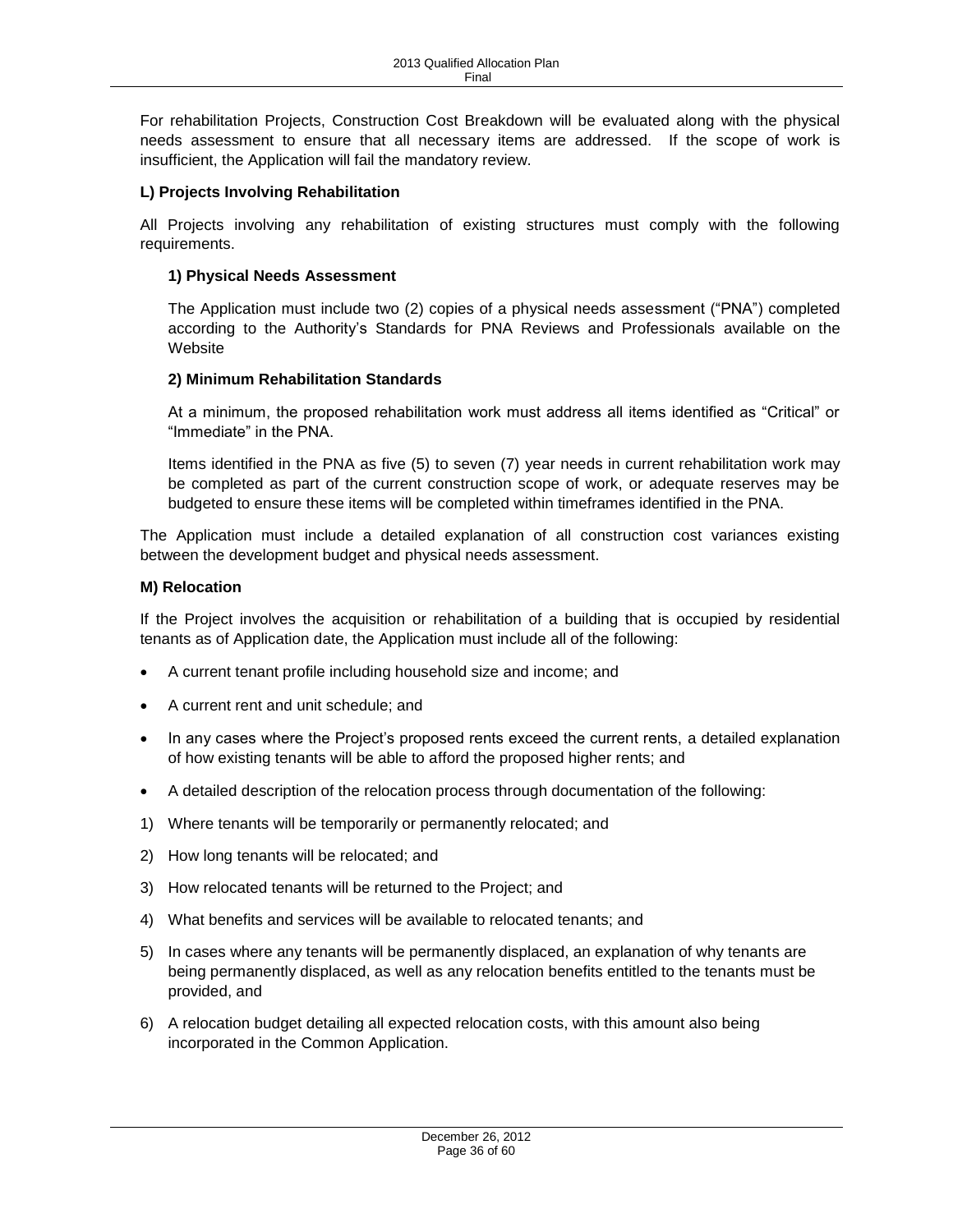# <span id="page-36-0"></span>**N) Market Study**

The Application must include two (2) copies of a market study completed according to the Authority's Standards for Market Study Reviews and Professionals available on the Website

The Authority will review the market for the proposed Project. Projects located in areas of inferior market characteristics may fail the mandatory review. Inferior market characteristics may include, but are not limited to, changing or declining occupancy levels at existing affordable properties that indicate the market is unable to support additional units at this time.

### <span id="page-36-1"></span>**O) Appropriate Development Team**

The Authority will evaluate the Participants in the development team and their capacity to successfully complete the Project.

### **1) Required Documentation**

The Application must include the following forms which are available on the Website:

- A completed Organizational Chart reflecting the ownership structure of the Project; and
- A completed Development Experience Certification for each Project Sponsor, the general contractor, property manager, architect, and consultant; and
- The Identity of Interest Certification.

### **2) Required Experience**

The following are the Authority's minimum mandatory development team experience standards:

#### (a) Ownership Experience

A Project Sponsor must have at least two (2) years of experience including the development and operation of a project meeting one of the following:

- A Tax Credit Project that contains at least seventy five percent (75.0%) of the number of housing units in the proposed Project; or
- A subsidized, low-income multifamily rental development that contains at least at least seventy five percent (75.0%) of the number of housing units in the proposed Project; or
- A comparable housing development as determined by the Authority.

#### (b) Management Experience

The Participant identified as the Property Manager must be an organization whose principal business purpose is to provide residential property management services, including at a minimum the following:

- Preparation of annual operating and capital budgets
- Employment and supervision of all site staff
- Maintenance of financial and accounting records
- Ensuring compliance with all federal, state and governmental agencies
- Supervise and perform maintenance and building services, including securing bids and contracting for vendor services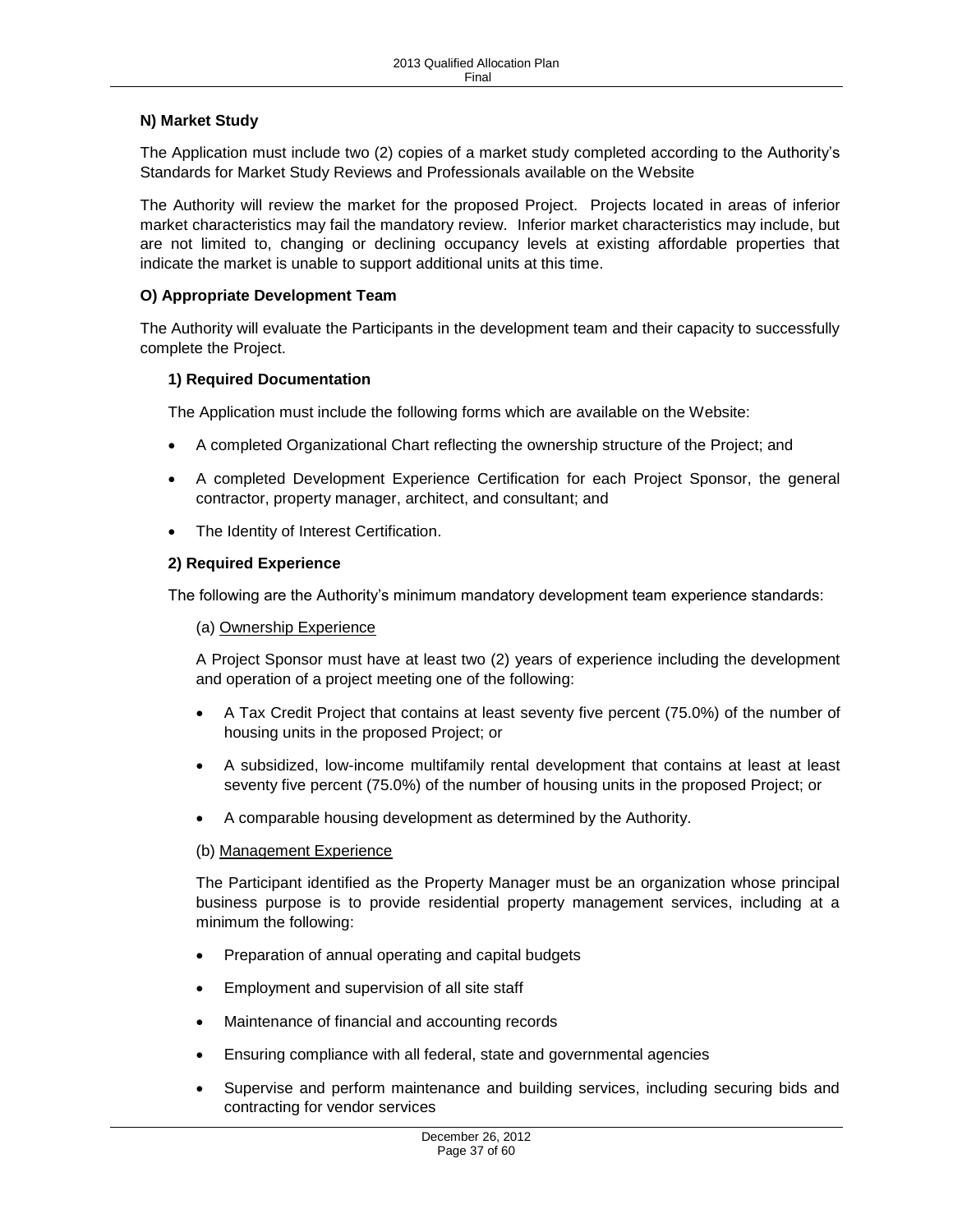- Market and lease apartments and commercial space
- Collect rent

Property managers must employ staff who, at a minimum, possesses the following certifications, licenses and training.

For all Projects:

- Licensed Real Estate Broker or Leasing Agent
- Low Income Housing Tax Credit Compliance Specialist
- Fair Housing and Affirmative Marketing certifications

For projects contemplating federal funds:

Certified Occupancy Specialist

For projects contemplating rental subsidy:

Blended Occupancy Specialist

A property manager must have at least two (2) years of experience including the lease up and stabilization (ninety percent (90%) occupancy within one (1) year of Placed in Service date) of a project with tenant income certifications and ongoing reporting requirements meeting one of the following:

- A Tax Credit Project that contains at least at least seventy five percent (75.0%) of the number of housing units in the proposed Project; or
- A subsidized, low-income multifamily rental development that contains at least at least seventy five percent (75.0%) of the number of housing units in the proposed Project; or
- A comparable housing development as determined by the Authority.

### **3) Unacceptable Practices**

A Participant may not be an appropriate development team member if any of the following unacceptable practices apply to the Participant:

- A Participant is affiliated with existing developments which have been cited for material and/or continuing, but curable, noncompliance. Material noncompliance exists when a party exhibits a continual pattern of noncompliance, or when a party demonstrates an inability or an unwillingness to resolve noncompliance in a timely manner.
- A Participant has experienced any events of foreclosure or failed to perform under the terms of a workout agreement over the past three (3) years.
- A Participant has declared bankruptcy over the past three (3) years.
- A Participant has a mortgage default or arrearage of three (3) months or more within the last three (3) years.
- A Participant has been involved in any development awarded Tax Credits where there has been a change in general partners or managing members during the last three (3) years that was not approved by the Authority.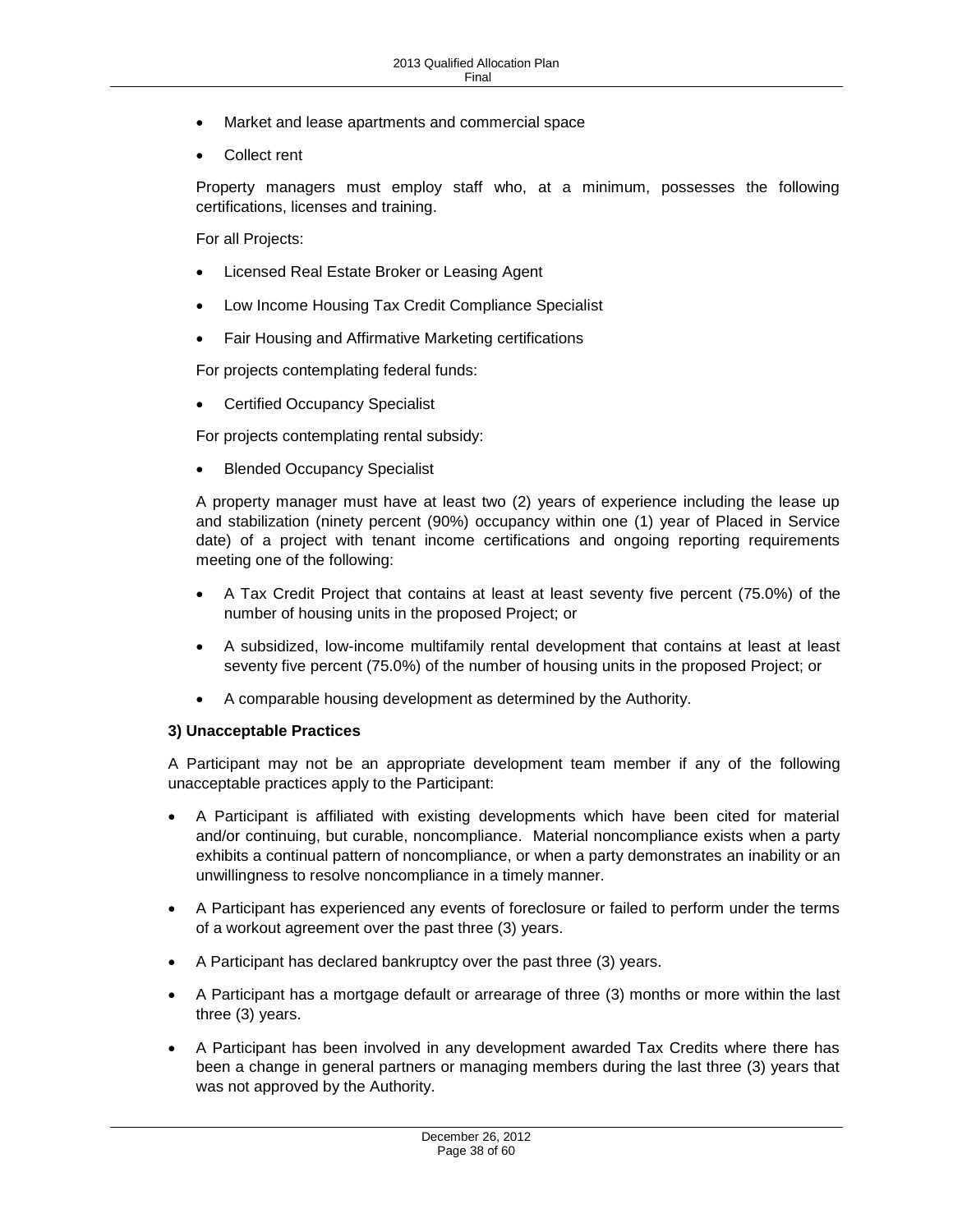- A Participant that has been involved in a development determined to have uncorrected noncompliance more than three (3) months from the date of notification in the past three (3) years.
- A Participant that has failed to pay any fee or expense due to the Authority or any other state allocating agency, including outstanding compliance monitoring fees in the past three (3) years.
- A Participant has been involved in any development awarded Tax Credits or other resources by the Authority or any other state allocating agency for which either the permanent financing or equity investment has not closed.
- A Participant has been involved in any development awarded Tax Credits by the Authority or any other state allocating agency for which all requirements for the issuance of 8609s have not been met.
- Any liens or other claims exist against property owned by a Participant for which the Participant has failed to resolve a public filing such as a lien or a judgment.
- A Participant has been debarred or received a limited denial of participation in the past three (3) years by any federal or state agency from participating in any development program.
- A Participant that has materially misrepresented facts on any request for Authority resources.

In the event any unacceptable practices apply to any Participant, the Application must include an explanation of the circumstances surrounding the unacceptable practice.

### <span id="page-38-0"></span>**P) Financial Feasibility**

The Authority will evaluate the Project's financial feasibility and underwriting assumptions.

In order to demonstrate financial feasibility, Projects must be consistent with the following:

### **1) Sources**

All Applications must reflect adequate sources of construction and permanent financing to complete the Project and are subject to the following:

### (a) Maximum Tax Credit Request

Projects are subject to the maximum Tax Credit request contained in the IV Tax Credit Information section of the QAP.

### (b) Authority Loan Limits

Projects are subject to the maximum Authority loan limits contained in the Authority Loan Parameters found on the Website.

### (c) Deferred Developer Fee

All Applications must reflect a deferred developer fee as a financing source.

At a minimum, the deferred fee must be the lesser of twenty-five percent (25%) of the developer fee or seventy-five percent (75%) of cash flow after debt service in years one (1) through twelve (12).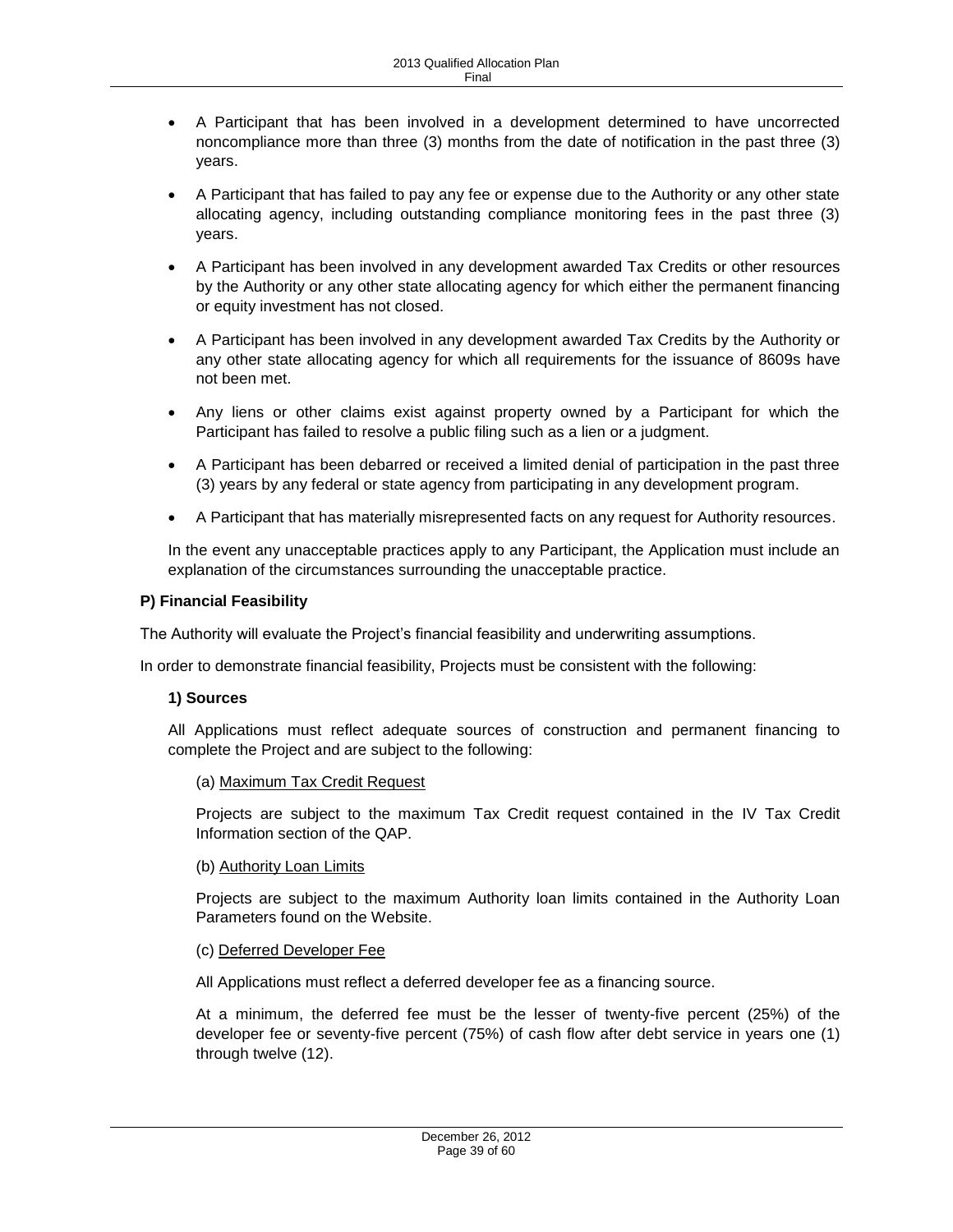# (d) Evidence of Project Financing

The Application must include financing acknowledgment letters for all Project financing sources from all lenders, grantors, and equity providers. Letters must state that as of the Application deadline date, the financing source is either under consideration or has been approved as follows:

### *(i) Authority Debt Sources with Market Interest Rates*

Financing acknowledgement letters for Authority debt sources with market rates of interest must be obtained from the Authority and included in the Application.

For information regarding obtaining a financing acknowledgement letter for Authority debt sources with market rates of interest see "Authority Loan Parameters" found on the Website.

#### *(ii) Authority Debt Sources with below Market Interest Rates*

Financing acknowledgement letters for Authority debt sources with below market rates of interest can be evidenced in the Application through a written request to the Authority for debt financing that includes all of the following:

- The loan source requested; and
- The amount of the loan(s); and
- The length of the loan term(s), which must be at least fifteen (15) years (if there is more than one component to the loan, and these components have different terms, the terms of the longest component must be at least fifteen (15) years); and
- The amortization period of the loan(s); and
- The interest rate(s), and any terms and conditions regarding adjustments; and
- The expected monthly or annual debt service payment for each loan

Note that Authority debt sources may require additional information, documentation and restrictions including but not limited to further environmental review, contractor wage rates and standards, and income and occupancy restrictions.

#### *(iii) Non-Authority Debt Sources*

Financing acknowledgement letters from each lender of all non-Authority debt sources, including but not limited to, construction loans, permanent loans, equity bridge loans, and the assumption of existing debt, must include all of the following:

- The name of the loan source; and
- The amount of the loan, and
- The length of the permanent loan term, which must be at least fifteen (15) years (if there is more than one component to the loan, and these components have different terms, the terms of the longest component must be at least fifteen (15) years); and
- The amortization period of the loan; and
- The interest rate (and any terms and conditions regarding adjustments); and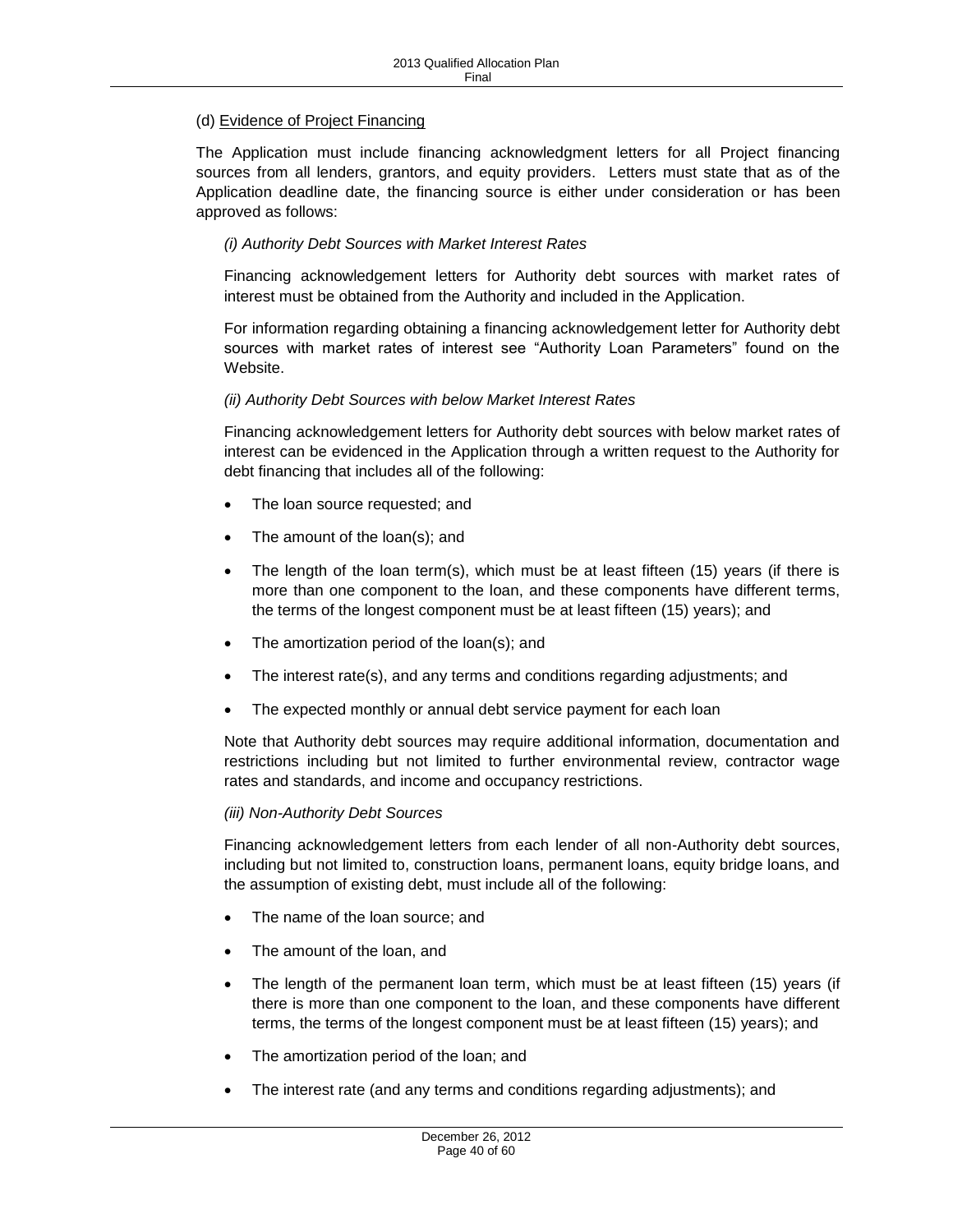- The expected monthly or annual debt service payment; and
- Any financing fees associated with the debt source

#### *(iv) Tax Credit Equity Sources*

Financing acknowledgement letters from each Tax Credit equity source, including state donation tax credits and historic tax credits, must include all of the following:

- The anticipated Tax Credit Allocation; and
- The per credit net cent raise rate; and
- The amount of Tax Credit equity available to the Project; and
- The proposed equity pay-in schedule

#### *(v) Non-Authority Grant Sources*

Financing acknowledgement letters from each grantor of all non-Authority grant sources must include all of the following:

- The name of the grant source; and
- The amount of the grant; and
- When the grant will be available to the Project; and
- Any outstanding requirements to be met prior to grant availability

#### **2) Uses**

#### (a) Grand Total Hard Cost Limits

A Project's grand total hard costs, as calculated in the Common Application, are limited to the lesser of the following:

- An average per square foot cost of \$200, or
- The sum of the products of the hard cost limit by bedroom type and the number of units, by bedroom type, in the Project.

| <b>Bedrooms</b> | <b>Hard Cost Limit</b> |
|-----------------|------------------------|
|                 | \$144,785              |
|                 | \$165,972              |
|                 | \$201,822              |
| -3              | \$261,090              |
|                 | \$286,597              |

Projects that exceed the grand total hard cost limit must provide a detailed explanation of the specific expenses that result in costs in excess of the limits.

The Authority will review and determine the suitability of grand total hard costs in excess of the limits on a case by case basis.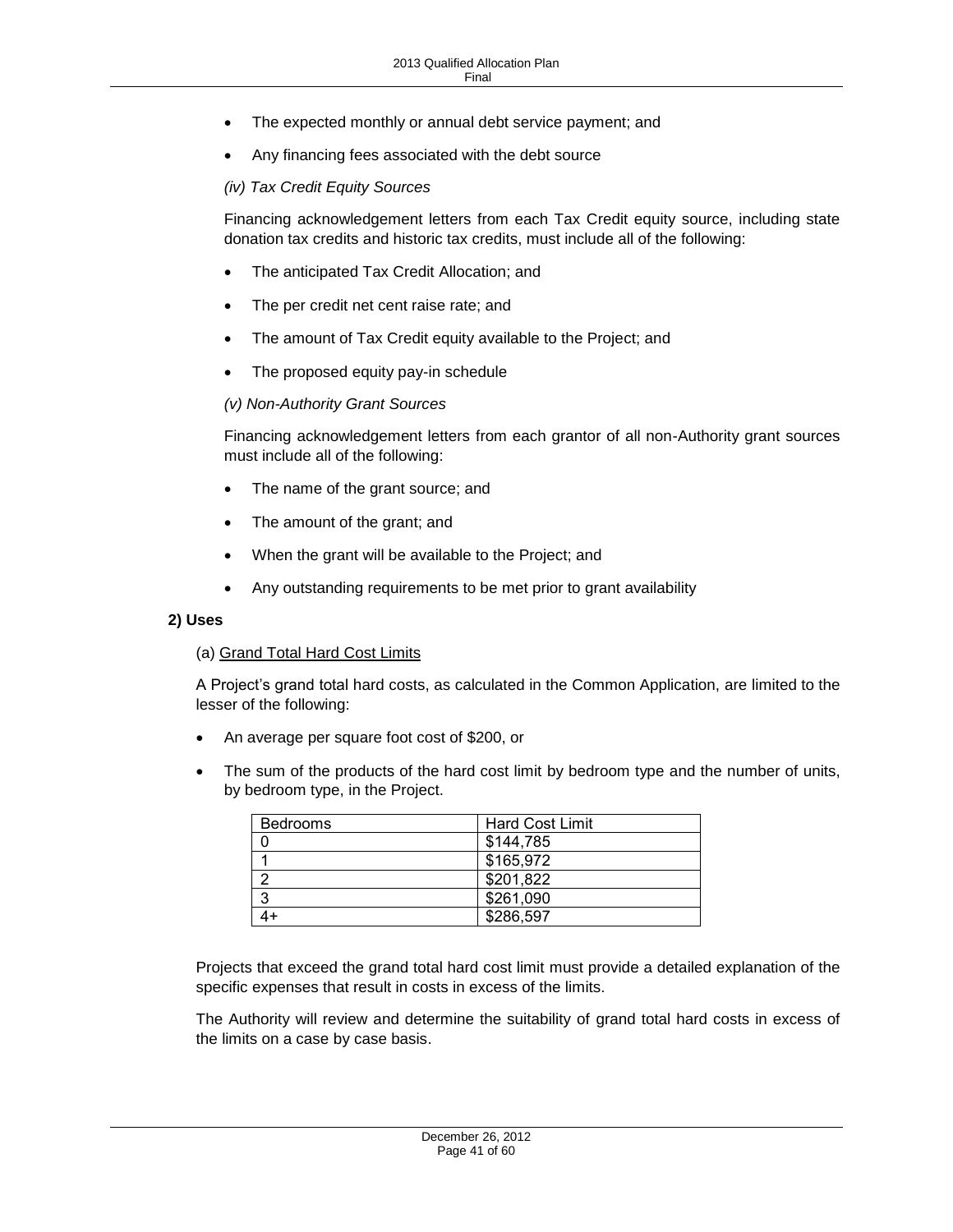#### (b) General Contractor Fees

The general conditions, overhead, and profit in a general contractor's budget are limited to fourteen percent (14%) of trade payments & site work as calculated in the Common Application.

#### (c) Architect and Civil Engineering Fees

Fees for architectural services and civil engineering are subject to the limits contained in the Authority's "Standards for Architectural Planning and Construction", as amended and found on the Website.

#### (d) Developer Fee:

A Project's developer fee may not exceed the lesser of two-million (\$2,000,000) or the product of 12% and the Project's grand total development cost net of the following: total developer fee, reserves, syndication costs, and interim costs as calculated in the Common Application except when there is an Identity of Interest as follows:

#### *(i) Identity of Interest between the buyer and the seller*

A Project's developer fee may not exceed the lesser of two-million (\$2,000,000) or the product of twelve percent (12%) and the Project's grand total development cost net of: total developer fee, reserves, syndication costs, interim costs, and acquisition costs plus the product of 5% and the Project's acquisition costs for which there is an Identity of Interest as calculated in the Common Application.

#### *(ii) Identity of Interest between the general contractor and the Owner*

A Project's developer fee may not exceed the lesser of two-million (\$2,000,000) or the product of twelve percent (12%) and the Project's grand total development cost net of the following: total developer fee, reserves, syndication costs, and interim costs, less the greater of two percent (2%) of trade payments & site work or the amount of the general contractor's overhead as calculated in the Common Application.

### *(iii) Identity of Interest between the buyer and the seller and the general contractor and Owner*

A Project's developer fee may not exceed the lesser of two-million (\$2,000,000) or the product of twelve percent (12%) and the Project's grand total development cost net of the following: total developer fee, reserves, syndication costs, interim costs, and acquisition costs plus the product of five percent (5%) and the Project's acquisition costs for which there is an Identity of Interest, less the greater of two percent (2%) of trade payments & site work or the amount of the general contractor's overhead as calculated in the Common Application.

Developer fee includes all of the following which shall not appear elsewhere in the Project budget:

- Consultant fees
- Construction management fees
- Architectural and civil engineering fees in excess of the Authority's fee limits
- Developer overhead fees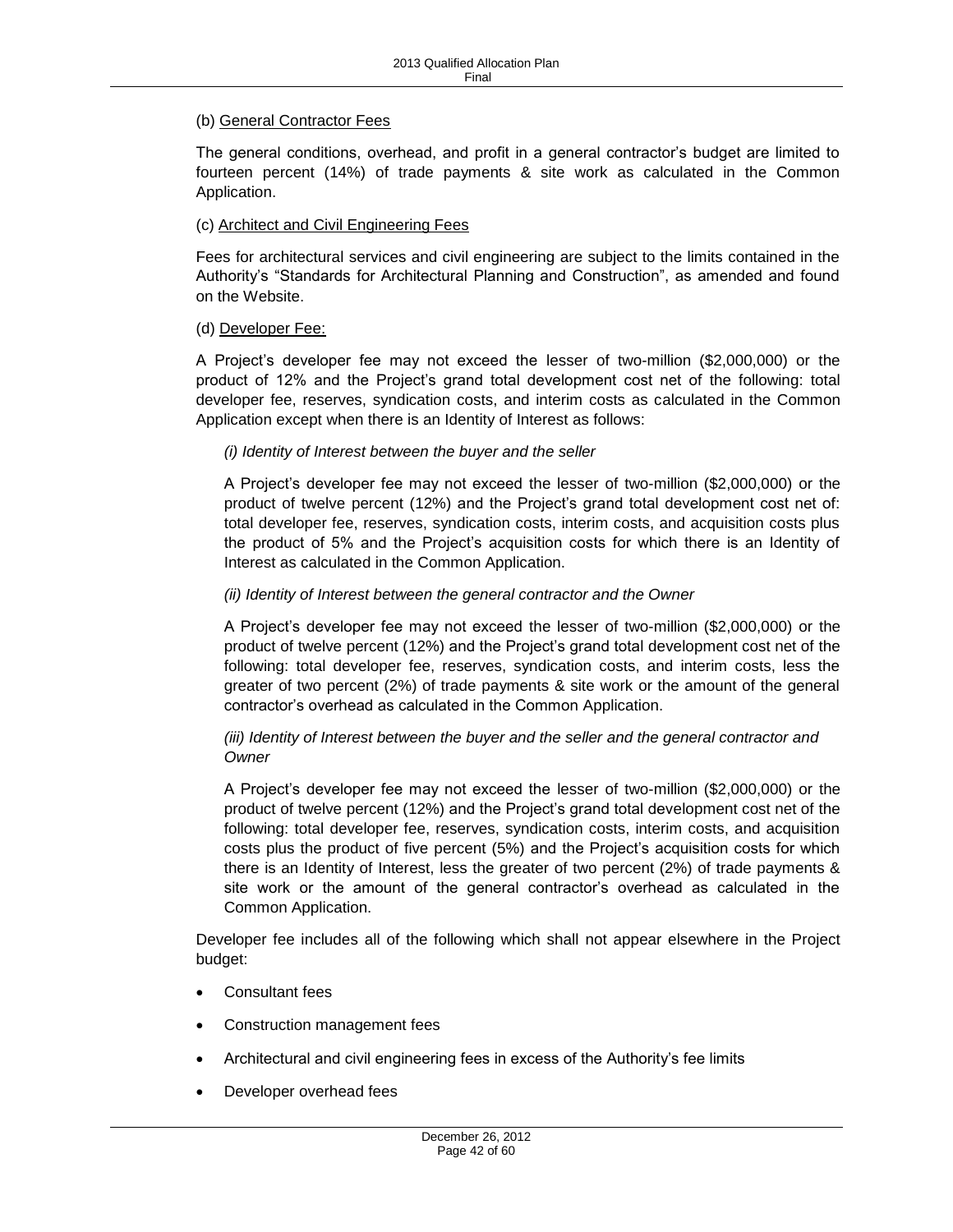Any additional fees related to direct assistance provided to the Sponsor or Owner in conjunction with the completion of the Application or construction of the development.

Developer fees are limited to the amount contemplated at the time of a Conditional Allocation.

(e) Construction Contingency

The Application must include a construction contingency as follows:

*(i) New-Construction:* 

Five percent (5%) of trade payments and site work as calculated in the Common Application

*(ii) Rehabilitation:* 

Ten percent (10%) of trade payments and site work as calculated in the Common Application

No more than fifty percent (50%) of construction contingency may be included in a Project's calculation of Tax Credit eligible basis.

#### **3) Income**

#### (a) Residential Income

Gross residential unit rents (inclusive of utility allowances), as calculated in the Common Application, may not exceed ninety-five percent (95%) of the rent limit imposed by any financing source, program, or other requirement unless the unit is assisted through project based rental assistance.

Rent and income limits are available on the Website.

#### (b) Project Based Rental Assistance

Projects with unit based (rather than tenant based) rental assistance must submit a copy of the fully executed rental assistance contract or a rental assistance commitment letter from the entity providing the rental assistance that includes all of the following:

- 1) The maximum percent of Area Median Income; and
- 3) The total number of units assisted; and
- 4) The contract rent paid through the rental assistance; and
- 5) The length of the rental assistance contract

All underwriting assumptions regarding the funding and renewal of rental assistance contracts must be clearly identified.

In the event a Project is assisted by a rental assistance contract, the Application must demonstrate how the Project will remain financially feasible throughout the Compliance Period in the event the rental assistance contract is not funded or renewed.

#### (c) Other Residential Income

Other residential income is limited to income from laundry, vending, and income associated with the provision of resident services.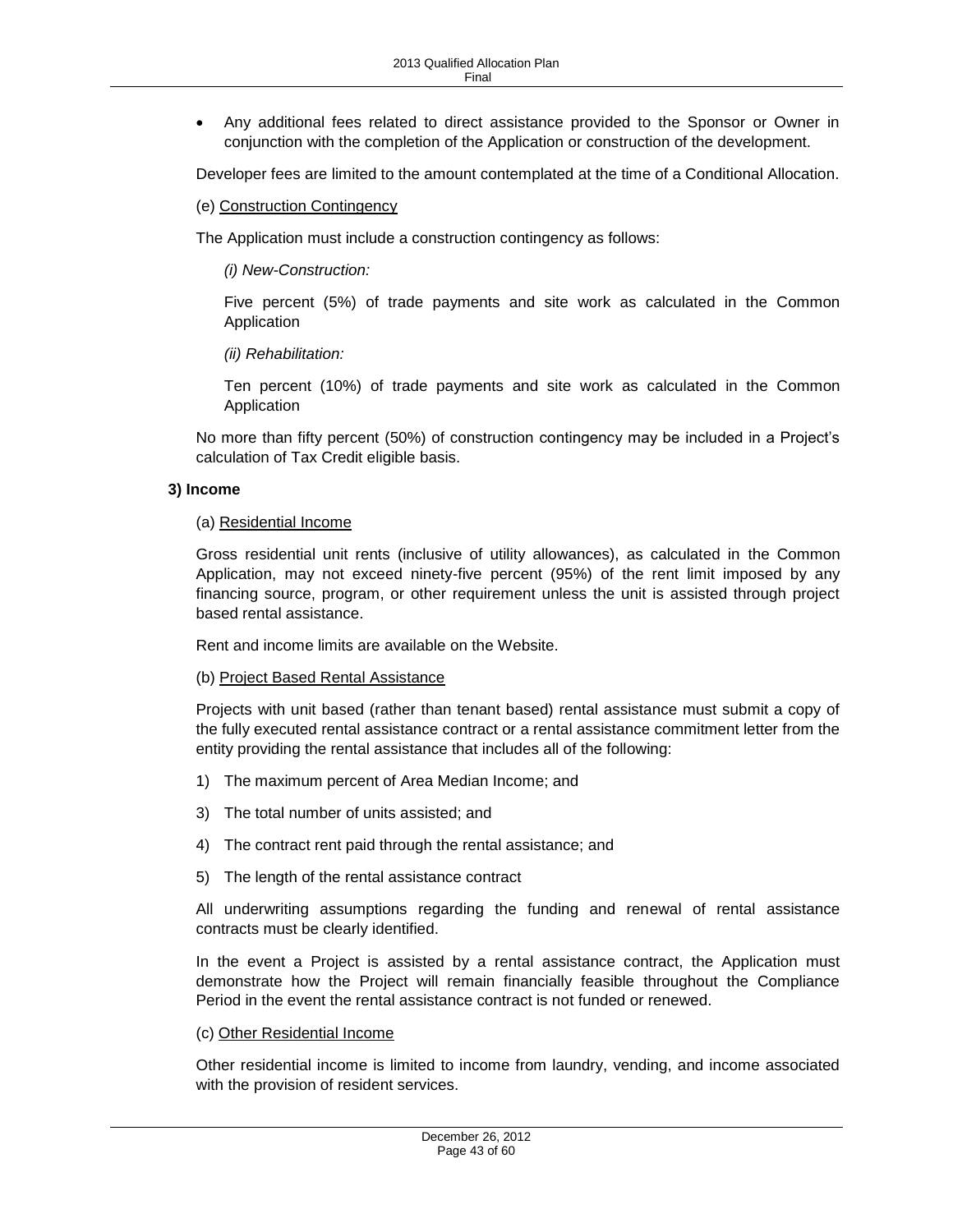Applications reflecting other residential income must describe all assumptions regarding the calculation of this income.

#### (d) Commercial Income

Applications reflecting commercial income must describe all assumptions regarding the calculation of this income and must include all existing leases or letters of intent to occupy commercial space.

#### **4) Expenses**

#### (a) Per Unit Operating Expenses

Annual per unit operating expenses must be adequate and reasonable for the Project type, location, and population served.

Per unit annual operating expenses, excluding taxes, reserves, resident services, and debt service, as calculated by the Common Application, are expected to fall within the following ranges by Project type and set-aside:

| <b>Project Type</b> | City of Chicago   | Chicago Metro     | Other Metro       | Non-Metro         |
|---------------------|-------------------|-------------------|-------------------|-------------------|
| Elderly:            | $$3.600 - $6.000$ | \$2.600 - \$4.400 | \$2.300 - \$4.100 | \$2,000 - \$3,500 |
| Non-Elderly:        | $$3,800 - $6,500$ | $$3,300 - $5,500$ | \$2.600 - \$4.500 | \$2,200 - \$3,800 |

In order to substantiate a deviation from the expected ranges, the Application must include supplemental documentation such as historic operating expenses and any additional details about specific expenses.

The Authority will review and determine the suitability of operating expenses outside of the expected ranges on a case-by-case basis.

### (b) Resident Services

All resident services expenses must be funded from a third-party income stream such as Medicaid, McKinney Vento, or the Veteran's Administration rather than Project income.

### **5) Reserves**

All Projects must meet the following minimum reserve requirements:

#### (a) Replacement Reserve

All Projects must capitalize a per unit replacement reserve in the development budget and fund ongoing per unit annual replacement reserves from operations as follows:

|                                                      | <b>Total Project Units</b> |             |             |              |
|------------------------------------------------------|----------------------------|-------------|-------------|--------------|
|                                                      | 30 or less                 | 31 to 49    | 50 or more  | All Projects |
| Project Type                                         | Capitalized                | Capitalized | Capitalized | Ongoing      |
| New Construction Elderly (including SLF's)           | \$1,500                    | \$500       | \$300       | \$300        |
| New Construction non-Elderly (all units ≤ 2 BR)      | \$1,500                    | \$500       | \$350       | \$350        |
| New Construction non-Elderly (any units $\geq 3$ BR) | \$1,500                    | \$500       | \$400       | \$400        |
| All rehabilitation and other Project types           | \$1,500                    | \$500       | \$400       | \$400        |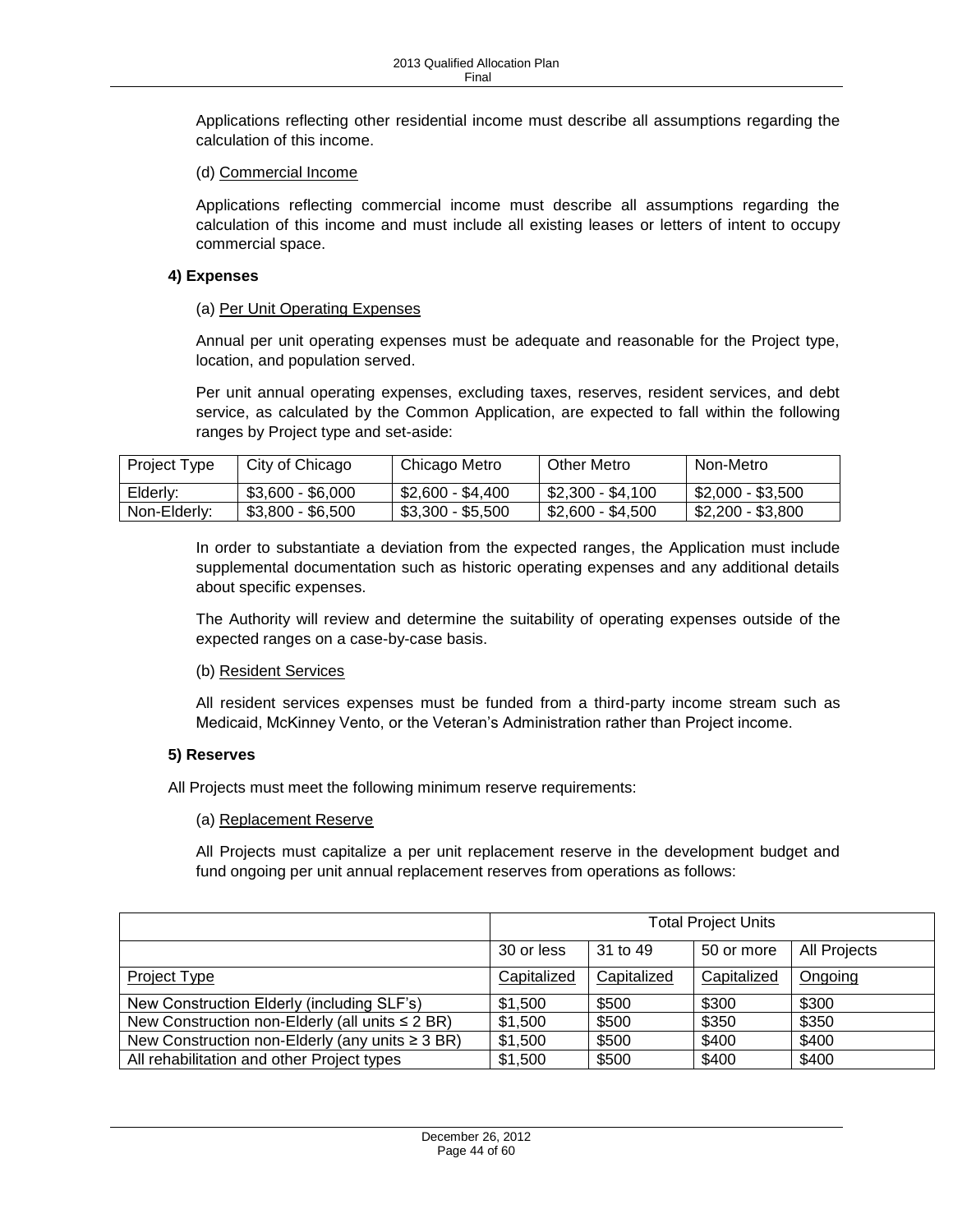#### (b) Real Estate Tax Reserves

All Projects must capitalize real estate tax reserves in the development budget and fund ongoing annual real estate tax reserves from operations.

The development budget must include fifty-five percent (55%) of the estimated annual real estate taxes in the first year of Project operations.

The operating budget must have adequate annual cash flow to capitalize an annual real estate tax reserve sufficient to pay the Project's real estate taxes in the following year.

The Application must include evidence of how construction period and operational period real estate taxes were estimated.

Applications for Projects assuming real estate tax abatements or exemptions for any period of time must include all of the following:

- The calculation of real estate taxes before, during, and after the abatement or exemption; and
- The anticipated date the abatement or exemption becomes effective; and
- The length of the abatement or exemption; and
- A real estate tax attorney's opinion the Project is eligible for the abatement or exemption.

#### (c) Insurance Reserves

All Projects must capitalize insurance reserves in the development budget and fund ongoing annual insurance reserves from operations.

The development budget must include a reserve in the amount of one-hundred and five percent (105%) of the estimated annual insurance expense in the first year of Project operations.

The operating budget must have adequate annual cash flow to capitalize an annual insurance reserve sufficient to pay the Project's insurance expense in the following year.

#### (d) Initial Rent-Up Reserves

The Application must estimate Project income generated between the initial certificate of occupancy and stabilized occupancy based on the absorption information contained in the market study and Project operating expenses including administrative, management, payroll, maintenance, utilities, and debt service payments for the same period and size an initial rentup reserve sufficient to offset any shortfall of income to cover expenses.

#### (e) Other Reserves

The Authority will review all other Project reserves to evaluate their sufficiency and reasonableness.

Projects reflecting additional reserve must describe all of the following for each reserve:

- How the reserve will be used; and
- Who is requiring the reserve; and
- How the reserve will be replenished (if required)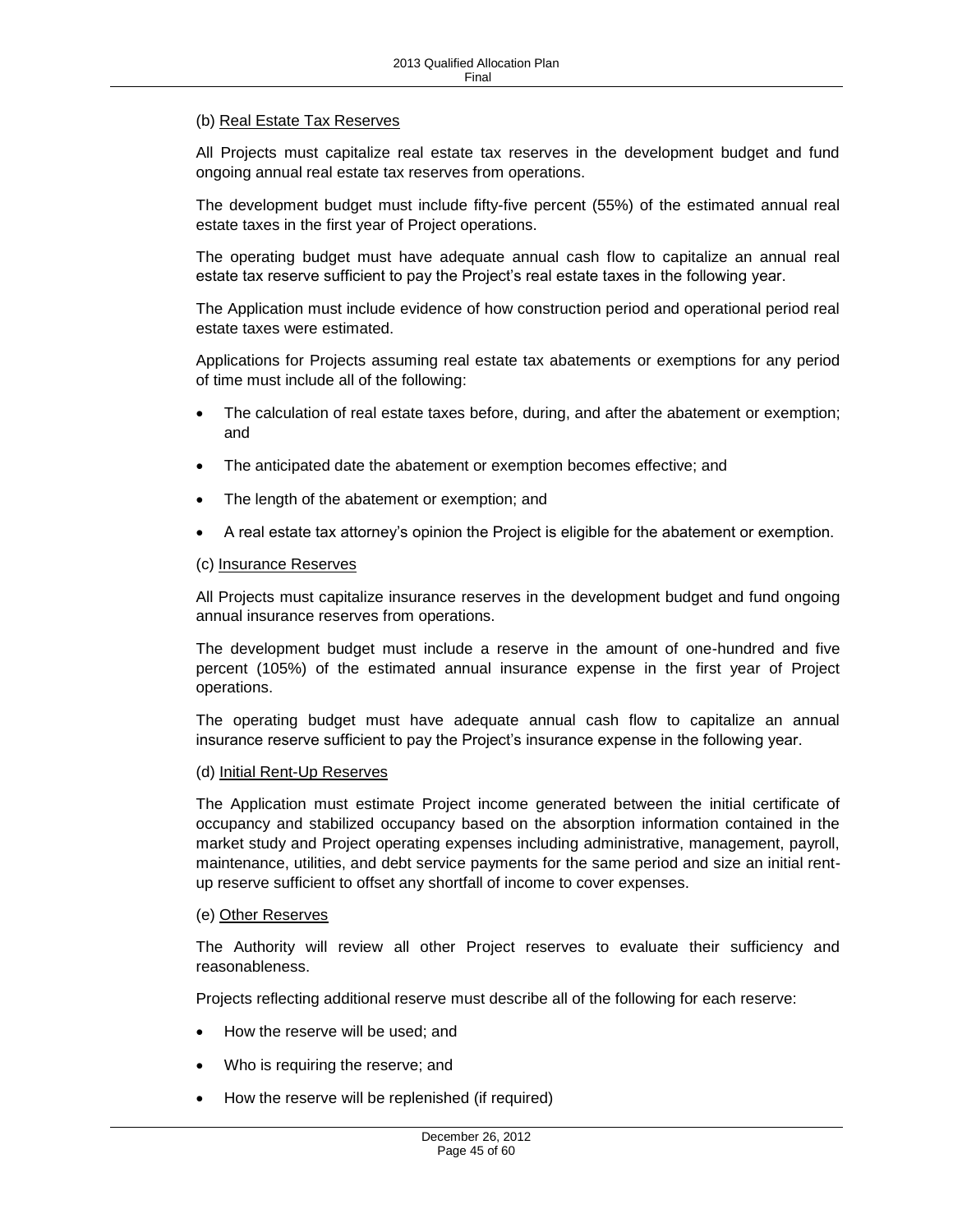### **6) Underwriting Standards**

Projects must demonstrate compliance with the most restrictive underwriting standards and requirements for all Project financing sources for a minimum of the initial fifteen (15) year operating period.

Minimum Authority Tax Credit underwriting standards and requirements are as follows:

#### (a) Debt Service Coverage Ratio

Projects must maintain a Debt Service Coverage Ratio, as calculated by the Common Application, of 1.15.

Project reserves cannot be used to maintain minimum debt service coverage ratios during the initial fifteen (15) year operating period.

#### (b) Cash Flow after Debt Service

Projects must maintain Cash Flow after Debt Service, as calculated by the Common Application, of \$100 per unit per year.

Project reserves cannot be used to maintain minimum Cash Flow after Debt Service requirements during the initial fifteen (15) year operating period.

#### (c) Trending Factors

Authority cash flow trending factors are as follows:

- Annual Increase in real estate taxes: four percent (4%)
- Annual Increase in operating expenses: three percent (3%)
- Annual Increase in income: two percent (2%)

In order to substantiate a deviation from Authority cash flow trending factors, the Application must include documentation such as historic Project operating income and expense audits.

The Authority will review and consider documentation substantiating a deviation from Authority cash flow trending factors on a case-by-case basis.

#### (d) Vacancy Rates

Authority cash flow vacancy rates are as follows:

- Elderly Projects residential income: six percent (6%)
- Non-Elderly Projects residential income: eight percent (8%)
- SLF residential and service income: ten percent (10%)
- Projects with a preference for Supportive Housing Populations for fifty percent (50%) or more of the total units: ten percent (10%)
- Commercial income: fifty percent (50%)

In order to substantiate a deviation from Authority cash flow vacancy rates, the Application must include documentation such as historic Project operating income and expense audits.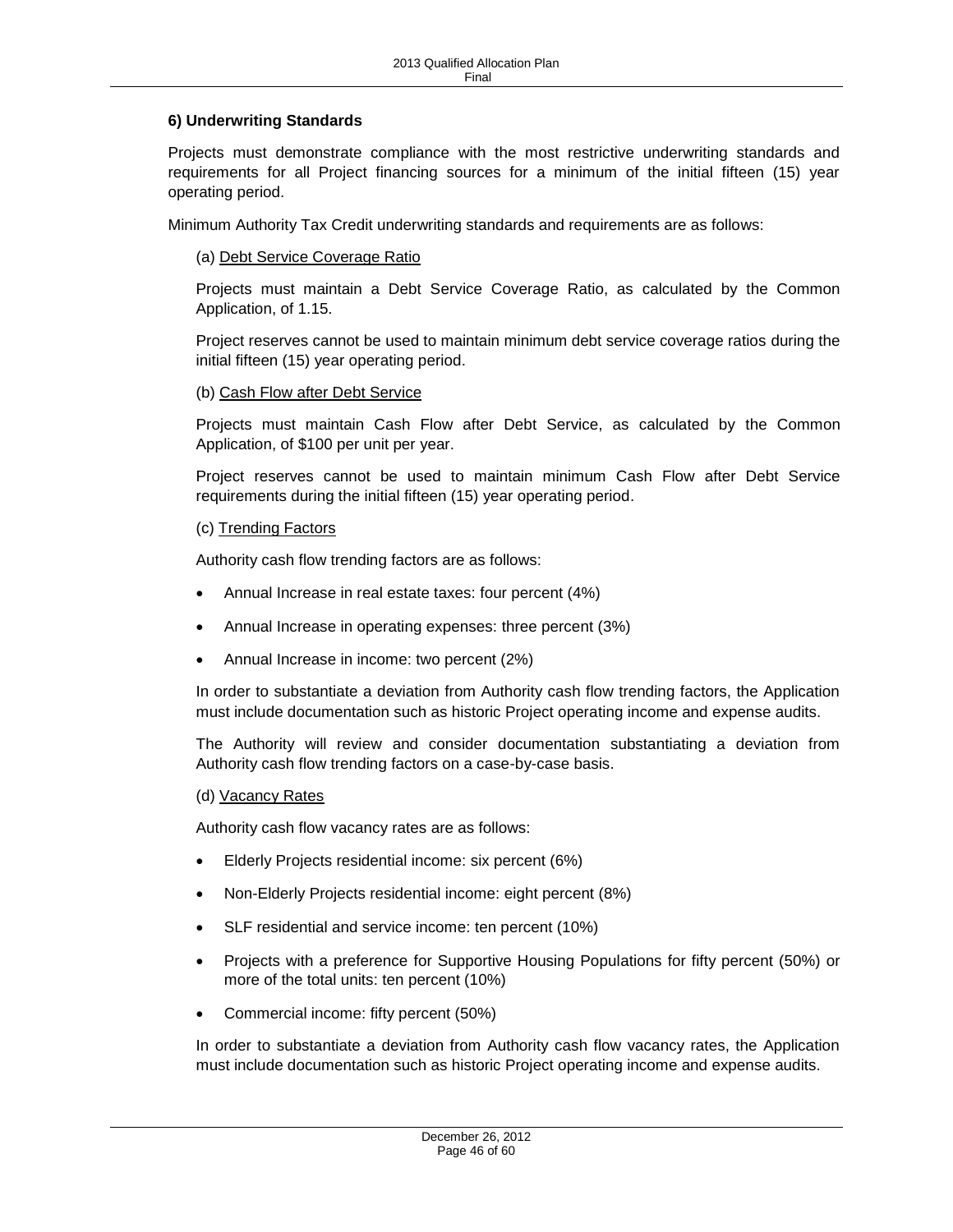The Authority will review and consider documentation substantiating a deviation from Authority cash vacancy rates on a case-by-case basis.

#### (e) Utility Allowances

Projects with any tenant paid utilities must include current documentation detailing the expected monthly per unit tenant utility expenses (the "Utility Allowance") incurred by utility and appliance type.

Tenant paid utility expenses must be appropriate for the unit size, utilities and appliances covered, and Project location.

In the event a single utility covers multiple appliances, such as gas heat and cooking gas, or electric heat and electric lighting, the utility allowance must differentiate utility expenses by appliance.

Utility Allowance documentation can only be demonstrated through one of the following:

- A current Utility Allowance schedule, provided by the governing public housing authority where the Project is located, or
- A utility survey covering one (1) full year that is representative of each unit type within the Project.

In any case where the Project's expected Utility Allowances are less than reflected in the Utility Allowance documentation, the Application must include a detailed description of all differences that will be evaluated on a case by case basis.

Non-essential utilities including telephone, cable television, internet access, etc., are excluded from the Utility Allowance.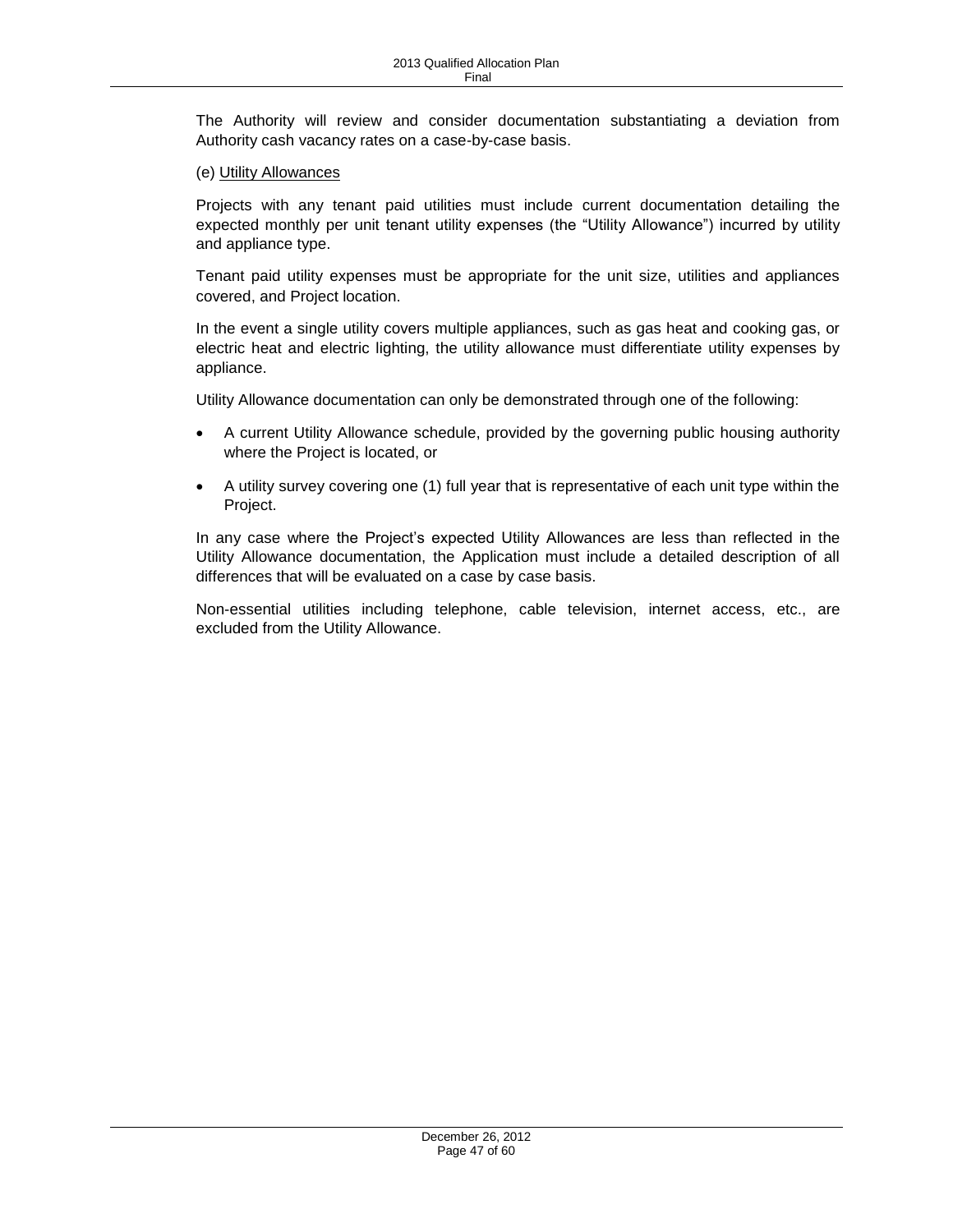# <span id="page-47-0"></span>**XIV) Scoring**

All Applications for Projects seeking Tax Credits through the competitive selection process (9% Tax Credits), must submit the documentation required per the Scoring Checklist found on the Website and detailed below.

Unless otherwise indicated in this QAP, all documentation submitted must be dated within six (6) months of the Application deadline.

Projects receiving an Allocation of 9% Tax Credits will be subject to selected scoring criteria for the duration of the Extended Use Period through incorporation within the Extended Use Agreement.

### <span id="page-47-1"></span>**A) Project Design, Construction, and Amenities**

### **1) Development Amenities**

Projects whose architectural design and construction incorporate a variety of amenities, as evidenced through submission of the Scoring - Development Amenities Certification available on the Website, can earn up to three (3) points as follows:

| <b>Points</b> | <b>Exterior</b><br><b>Amenities</b> | <b>Interior</b><br><b>Amenities</b> | <b>Total Project</b><br><b>Amenities</b> |
|---------------|-------------------------------------|-------------------------------------|------------------------------------------|
|               |                                     |                                     |                                          |
|               |                                     |                                     |                                          |
|               |                                     |                                     |                                          |

| <b>Exterior Amenities</b>                                                                                                                                 | <b>Interior Amenities</b>                                                                     |
|-----------------------------------------------------------------------------------------------------------------------------------------------------------|-----------------------------------------------------------------------------------------------|
| Secured bicycle parking (minimum of eight (8)<br>slots per twenty five (25) units)                                                                        | Exercise / Fitness Center with at least three (3)<br>pieces of equipment per fifty (50) units |
| Full size brick, masonry, pre-cast insulated<br>decorative wall panels, cement board, or a<br>combination thereof, on a minimum of 50% of<br>the exterior | Energy Star-rated ceiling fan with switched light<br>fixture in every living room and bedroom |
| Upgraded, architectural style roof shingles with<br>a minimum warranty of 30 years                                                                        | Microwave oven in every unit                                                                  |
| Full perimeter fencing for multifamily<br>developments or backyard fencing for single<br>family homes                                                     | Computer room equipped with one (1)<br>computer for every ten (10) units                      |
| Screen doors for every unit                                                                                                                               | Day care center                                                                               |
| Two (2) picnic tables and one (1) grill for every<br>twenty-five (25) units                                                                               | Hair salon                                                                                    |
| Covered pavilion / gazebo                                                                                                                                 | Health and wellness center                                                                    |
| Covered driveway at main building entrance                                                                                                                | Library / Reading room                                                                        |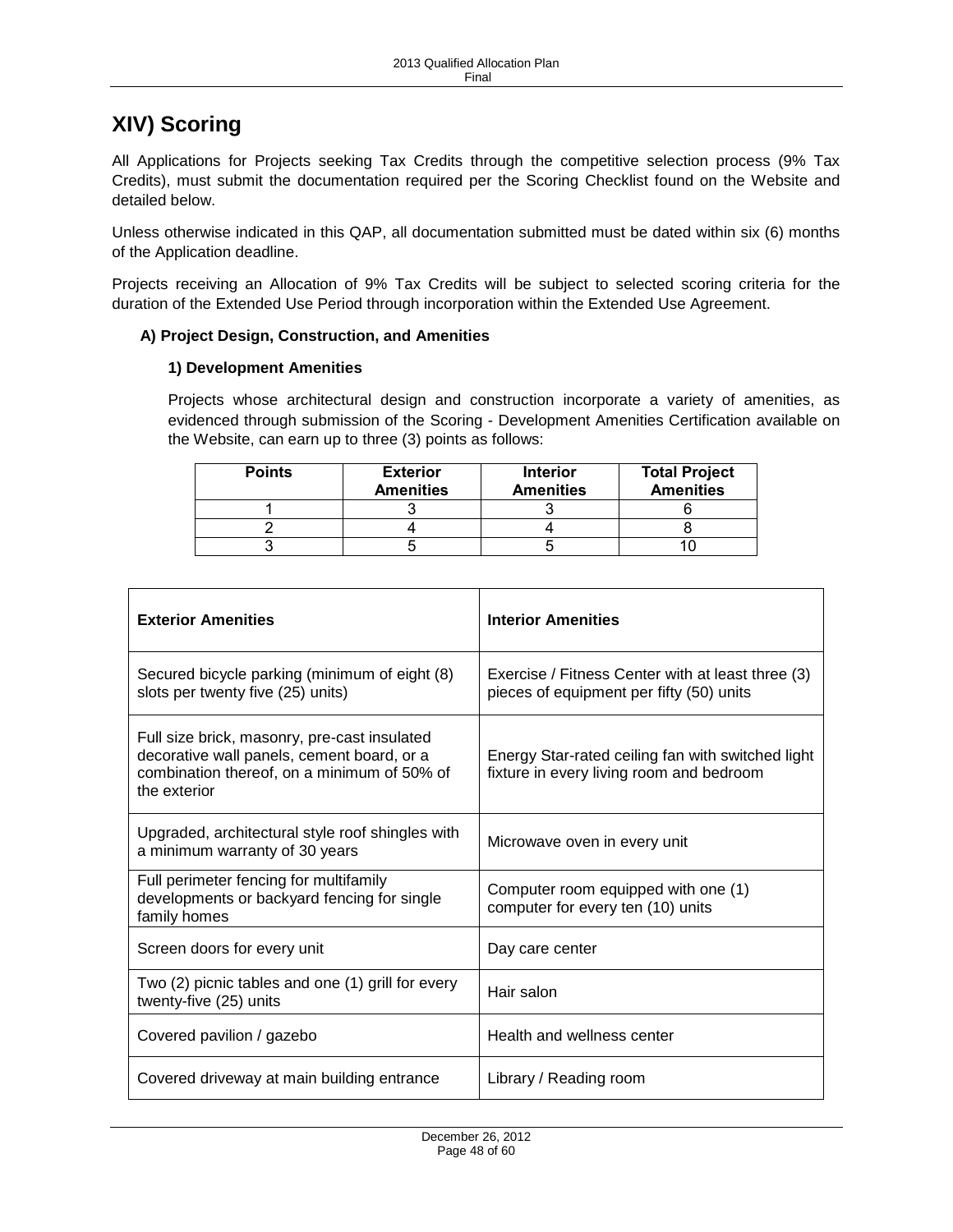| Walking trails with sitting areas                                                            | On-site management office                                        |
|----------------------------------------------------------------------------------------------|------------------------------------------------------------------|
| An equipped sports court (volleyball, tennis,<br>basketball, etc.) for every 100 units       | Trash disposal chutes                                            |
| Garden plots / designated community garden<br>area with a minimum of 15 square feet per unit | Residential units are 15% larger than the<br>minimum requirement |
| Upgraded landscaping, including one tree<br>planted on-site for every ten units              | Porch / patio / balcony for each unit                            |
| 100% native or adaptive landscaping                                                          | Storage space is 25% greater than the<br>minimum requirement     |
| On-site car sharing                                                                          | Energy Star-rated dishwasher in every unit                       |
|                                                                                              | On-site convenience store                                        |

# **2) Green Initiatives**

Projects whose architectural design and construction meet or exceed green initiative standards, evidenced through submission of the Scoring - Green Initiatives Certification, available on the Website, can earn up to four (4) points as follows:

| <b>Points</b> | <b>Green Threshold</b>                                                                                                                                                                                                                                                                                                                                                                                                                                                                 |
|---------------|----------------------------------------------------------------------------------------------------------------------------------------------------------------------------------------------------------------------------------------------------------------------------------------------------------------------------------------------------------------------------------------------------------------------------------------------------------------------------------------|
| 1             | Comply with Section 8.4 Project Data Collection and Monitoring System of the Enterprise<br>Green Communities Criteria 2011;                                                                                                                                                                                                                                                                                                                                                            |
| 2             | Comply with Section 8.4 Project Data Collection and Monitoring System of the Enterprise<br>Green Communities Criteria 2011;<br>-and-<br>Commit to obtaining EPA Energy Star certification                                                                                                                                                                                                                                                                                              |
| 3             | Comply with Section 8.4 Project Data Collection and Monitoring System of the Enterprise<br>Green Communities Criteria 2011;<br>-and-<br>Commit to obtaining EPA Energy Star certification;<br>-and-<br>Commit to obtaining EPA Indoor airPLUS certification                                                                                                                                                                                                                            |
| 4             | Comply with Section 8.4 Project Data Collection and Monitoring System of the Enterprise<br>Green Communities Criteria 2011;<br>-and-<br>Commit to obtaining a sustainable building certification from one of the following:<br>U.S. Green Building Council LEED certification,<br>-or-<br><b>Enterprise Green Communities certification</b><br>-or-<br>ICC 700 National Green Building Standard (NGBS) certification including compliance with<br>Section 704.6.2, third part testing. |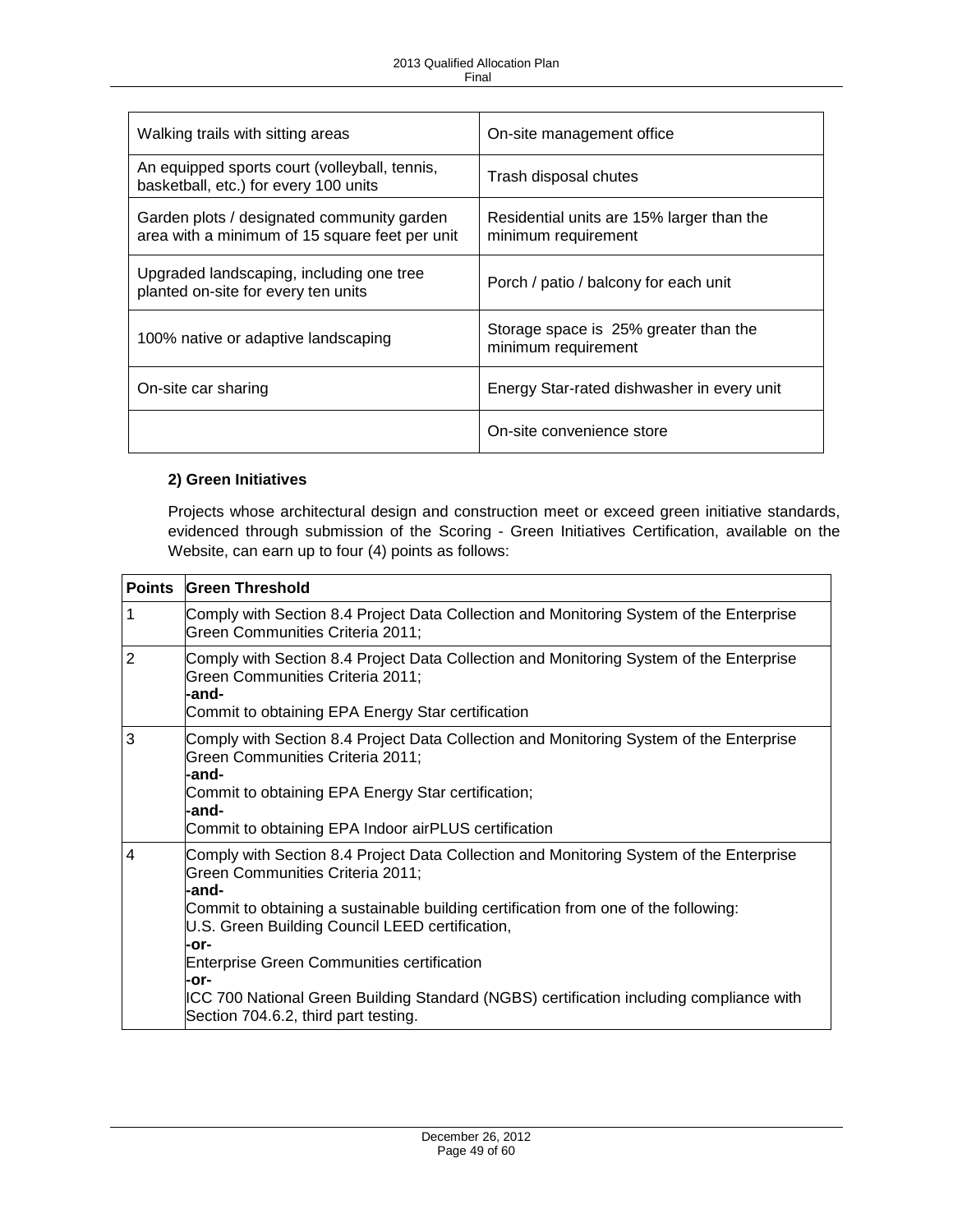# **3) Enhanced Accessibility**

Projects whose architectural design and construction meet or exceed enhanced accessibility standards, evidenced through submission of the Scoring – Enhanced Accessibility Certification, available on the Website, can earn up to three (3) points as follows:

| <b>Points</b>  | <b>Accessibility Threshold</b>                                                                                                                                                                                                                                                                                                                                                            |
|----------------|-------------------------------------------------------------------------------------------------------------------------------------------------------------------------------------------------------------------------------------------------------------------------------------------------------------------------------------------------------------------------------------------|
| 1              | At least ten percent (10.0%) of the total units in the Project are designed for persons with<br>mobility impairments, as defined in ICC/ANSI 117.1-2003 Section 1002 Accessible Units<br>-and-<br>At least two percent (2.0%) of the total units in the Project are designed for persons with                                                                                             |
|                | sensory impairments (not less than one unit), as defined in ICC/ANSI 117.1-2003                                                                                                                                                                                                                                                                                                           |
| $\overline{2}$ | At least ten percent (10.0%) of the total units in the Project are designed for persons with<br>mobility impairments, as defined in ICC/ANSI 117.1-2003 Section 1002 Accessible Units<br>-and-<br>At least two percent (2.0%) of the total units in the Project are designed for persons with<br>sensory impairments (not less than one unit), as defined in ICC/ANSI 117.1-2003<br>-and- |
|                | Projects whose universal design score for all units is at least 50                                                                                                                                                                                                                                                                                                                        |
| 3              | At least ten percent (10.0%) of the total units in the Project are designed for persons with<br>mobility impairments, as defined in ICC/ANSI 117.1-2003 Section 1002 Accessible Units<br>-and-                                                                                                                                                                                            |
|                | At least two percent (2.0%) of the total units in the Project are designed for persons with<br>sensory impairments (not less than one unit), as defined in ICC/ANSI 117.1-2003<br>-and-                                                                                                                                                                                                   |
|                | Projects whose universal design score for all units is at least 75                                                                                                                                                                                                                                                                                                                        |

### **4) Unit Mix**

Projects whose architectural design and construction include multiple bedroom types, evidenced through submission of the Scoring – Unit Mix Certification, available on the Website, can earn up to two (2) points as follows:

| <b>Points</b>  | <b>Elderly Restricted Units</b>                                                                                                                                             |
|----------------|-----------------------------------------------------------------------------------------------------------------------------------------------------------------------------|
|                | The Project's Elderly restricted units consist of two bedroom types, with two bedroom types<br>each making up at least ten percent (10.0%) of the Elderly restricted units; |
| 2              | The Project's Elderly restricted units consist of two bedroom types, with two bedroom types<br>each making up at least twenty (20.0%) of the Elderly restricted units;      |
|                |                                                                                                                                                                             |
| <b>Points</b>  | <b>Non-Elderly Units</b>                                                                                                                                                    |
|                | The Project's Non-Elderly units consist of at least two bedroom types, with two bedroom<br>types each making up at least twenty percent (20.0%) of the Non-Elderly units    |
| $\overline{2}$ | The Project's Non-Elderly units consist of at least three bedroom types, with three bedroom<br>types each making up at least ten percent (10.0%) of the Non-Elderly units   |

Units of a different design or layout containing the same number of bedrooms will not be considered different bedroom types.

For Projects serving both Elderly and Non-Elderly populations, points are not cumulative and are limited to the lowest score by population.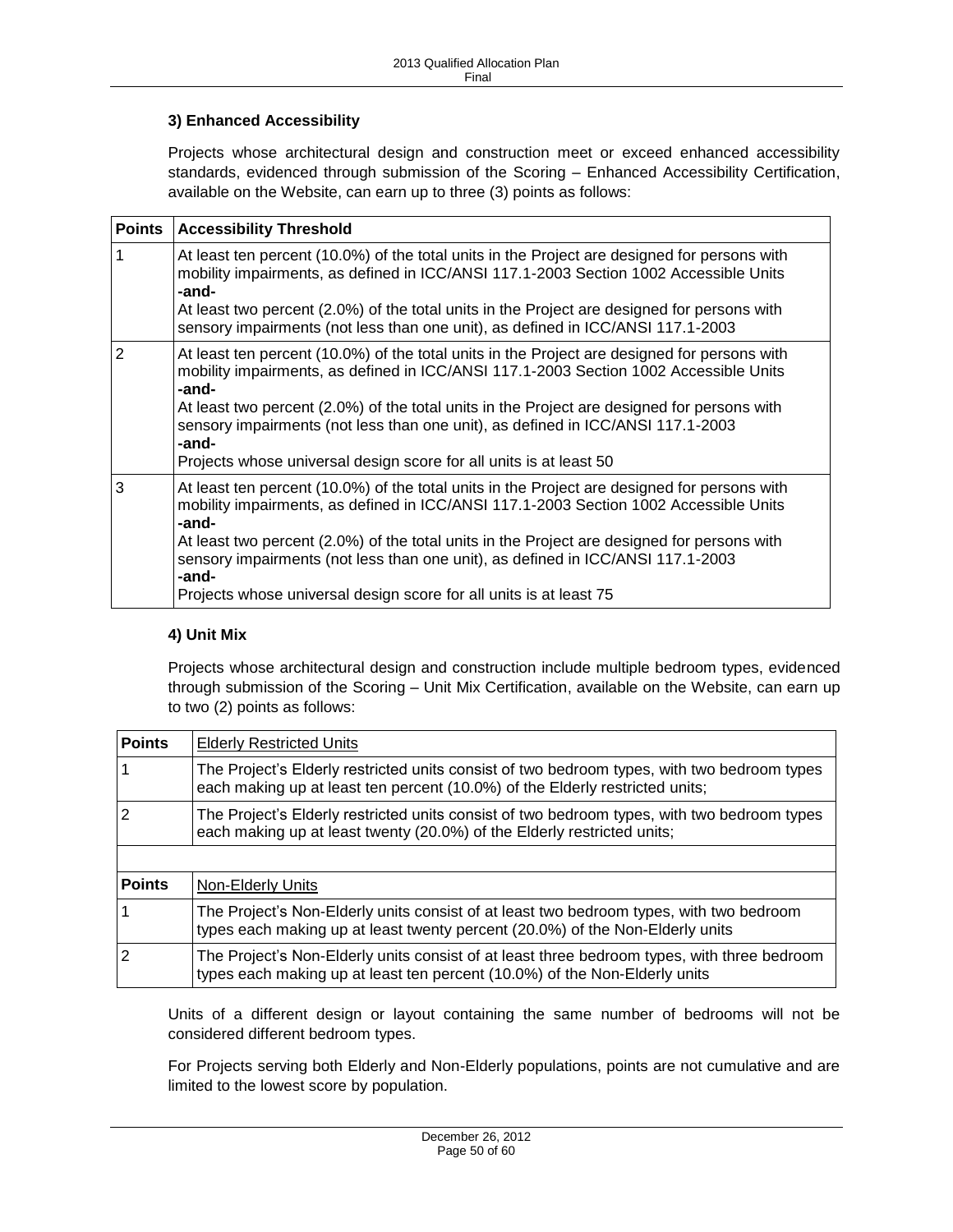# **5) Larger Units**

Projects whose architectural design and construction includes larger units, evidenced through submission of the Scoring – Larger Units Certification, available on the Website, can earn up to three (3) points as follows:

|                | <b>Elderly Restricted Units</b>                                | Non-Elderly Units                                             |
|----------------|----------------------------------------------------------------|---------------------------------------------------------------|
| Points         | Two-bedroom units as a % of Elderly<br><b>Restricted Units</b> | Three-bedroom and larger units as a %<br>of Non-Elderly Units |
|                | $5.0\% - 9.99\%$                                               | $10.0\% - 24.9\%$                                             |
| $\overline{2}$ | $10.0\% - 14.99\%$                                             | $25.0\% - 49.9\%$                                             |
| 3              | $15.0\% - 25.0\%$                                              | 50.0% or more                                                 |

For Projects serving both Elderly and Non-Elderly populations, points are not cumulative and are limited to the lowest score by population.

### **6) Rehabilitation**

Projects that involve the rehabilitation of existing buildings, as evidenced through the Scoring – Rehabilitation Certification available on the Website, can cumulatively earn up to thirteen (13) points as follows

| <b>Points</b>                                                        | Percentage of Hard Residential Construction Costs Attributable to:                                 |  |  |
|----------------------------------------------------------------------|----------------------------------------------------------------------------------------------------|--|--|
|                                                                      | The rehabilitation and conversion of existing non-residential buildings into residential buildings |  |  |
| 1                                                                    | 25.0% - 49.99%                                                                                     |  |  |
| $\overline{2}$                                                       | 50.0% - 74.99%                                                                                     |  |  |
| 3                                                                    | 75.0% or more                                                                                      |  |  |
| The rehabilitation of existing housing                               |                                                                                                    |  |  |
| $\overline{2}$                                                       | 25.0% - 49.99%                                                                                     |  |  |
| 3                                                                    | $50.0\% - 74.99\%$                                                                                 |  |  |
| $\overline{4}$                                                       | 75.0% or more                                                                                      |  |  |
| The rehabilitation of Abandoned and Foreclosed Single-Family Housing |                                                                                                    |  |  |
| 11                                                                   | 25.0% - 49.99%                                                                                     |  |  |
| 12                                                                   | $50.0\% - 74.99\%$                                                                                 |  |  |
| 13                                                                   | 75.0% or more                                                                                      |  |  |

# **7) Historic Significance**

Historically significant Projects can earn one (1) points as follows:

| <b>Points   Historic Significance</b>                                                                                                                                                                   |
|---------------------------------------------------------------------------------------------------------------------------------------------------------------------------------------------------------|
| Project involves historically significant elements as determined by the National<br>Register of Historic Places, a local landmarks jurisdiction, or the Illinois Historic<br><b>Preservation Agency</b> |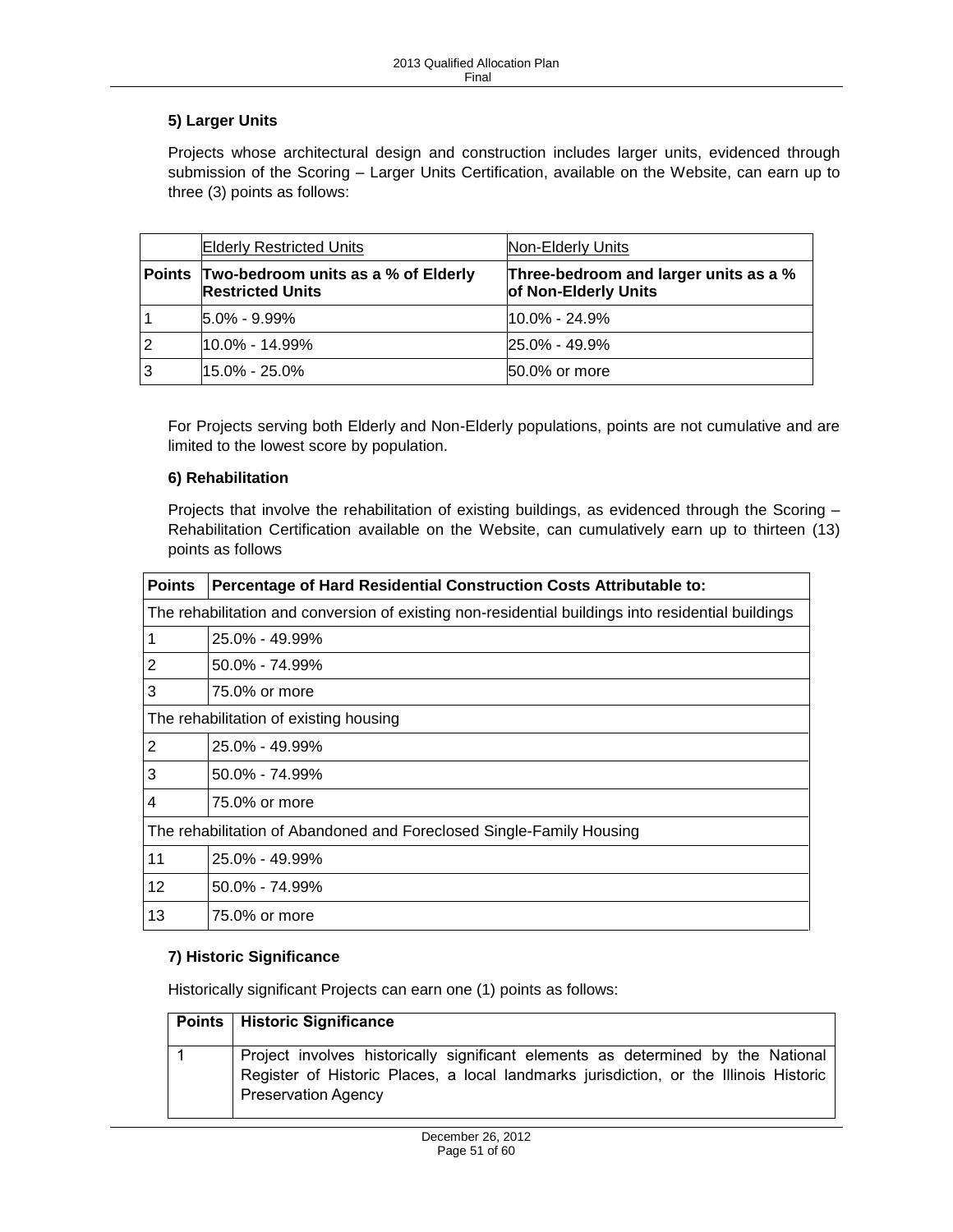Evidenced through submission of all of the following:

- 1) Scoring—Historic Significance Certification, available on the Website
- 2) Documentation confirming the Project contains historically significant elements from at least one of the following:
- The National Register of Historic Places
- A local landmarks jurisdiction
- The Illinois Historic Preservation Agency

### <span id="page-51-0"></span>**B) Site Suitability and Marketability**

### **1) Market Characteristics**

Projects can earn up to three (3) points for market characteristics, estimated through submission of the Scoring—Market Characteristics Certification, available on the Website as follows:

| <b>Points</b>  | <b>Market Characteristics</b>        |
|----------------|--------------------------------------|
| $-3$           | Inferior                             |
| $-2$           | Better than inferior but not average |
| $-1$           | Less than average but not inferior   |
| 0              | Average                              |
|                | Better than average but not Superior |
| $\overline{2}$ | Less than superior but not average   |
| $\overline{3}$ | Superior                             |

In evaluating market characteristics, it is expected the average score will be zero (0), which may increase or decrease based on the following:

- Development type (population, unit mix, and unit sizes);
- Rent-up (Project amenities, rent structure, and marketability / visibility of the Project); and
- Primary market area characteristics (households and population projections, penetration rate, capture rate, and job growth)

A full description of the evaluation characteristics and criteria is included as part of the Authority's Standards for Market Study Review and Professionals available on the Website.

### **2) Neighborhood Assets**

Projects whose Sites have desirable neighborhood characteristics and amenities located within the proximity radius can earn up to nine (9) points as follows:

| <b>Proximity Radius by Set-Aside</b>   |      |  |
|----------------------------------------|------|--|
| City of Chicago                        | 0.25 |  |
| Chicago Metro (AHPAA Opportunity Area) | 0.5  |  |
| Chicago Metro (non-AHPAA)              | 0.5  |  |
| <b>Other Metro</b>                     | 0.75 |  |
| Non-Metro                              | 1 በ  |  |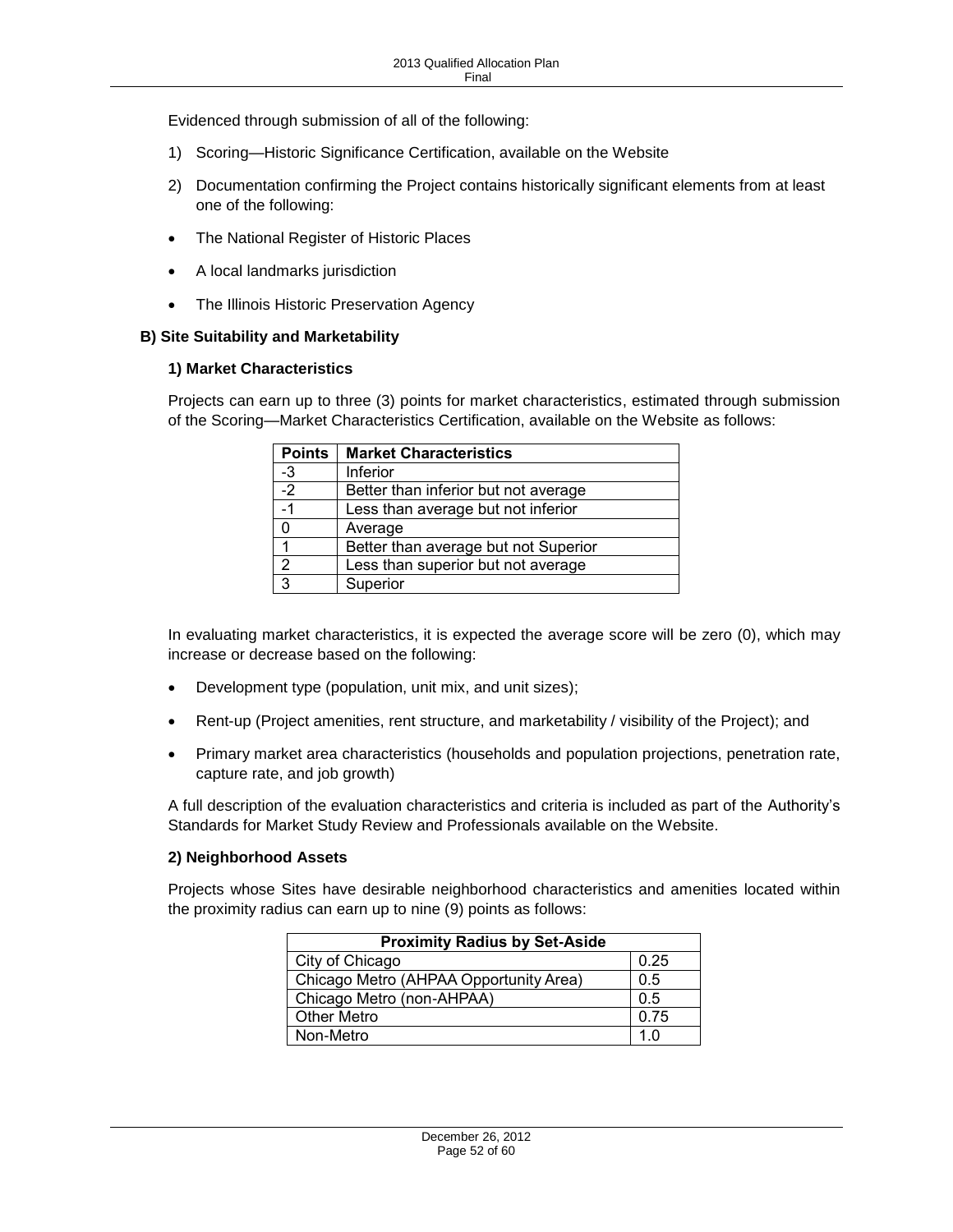| <b>Points</b>  | Category                                       | <b>Threshold</b>                                                                                                                                                                                                                                                                                      |
|----------------|------------------------------------------------|-------------------------------------------------------------------------------------------------------------------------------------------------------------------------------------------------------------------------------------------------------------------------------------------------------|
| $\overline{2}$ | Transit-Oriented<br>Development                | All Project Sites are located within the proximity radius of a fixed route<br>transit stop defined as buses and trains serving local destinations and<br>operating on a schedule beginning no later than 8am and ending no earlier<br>than 6pm, Monday through Friday.                                |
| 1              | Dial-A-Ride                                    | All Project Sites are served by a "Dial-a-Ride" service available to the<br>public at large operating on a schedule beginning no later than 8am and<br>ending no earlier than 6pm, Monday through Friday.                                                                                             |
| 1              | <b>Grocery Stores</b>                          | All Project Sites are located within the proximity radius of a full service<br>grocery store                                                                                                                                                                                                          |
| 1              | <b>Public Schools</b><br>and Senior<br>Centers | Non-Elderly: All Project Sites are located within the proximity radius of a<br>public school. Tuition-based schools and selective enrollment schools do<br>not qualify.<br>Elderly: All Project Sites are located within the proximity radius of a public<br>senior center providing Elderly Services |
| 1              | Recreation                                     | All Project Sites are located within the proximity radius of a public park with<br>playground equipment, park district facility or field house, or a public<br>swimming pool.                                                                                                                         |
| 1              | <b>Health Services</b>                         | All Project Sites are located within the proximity radius of a pharmacy and<br>a doctor's office, health clinic or hospital.                                                                                                                                                                          |
| 1              | Government<br><b>Services</b>                  | All Project Sites are located within the proximity radius of a post office or<br>public library                                                                                                                                                                                                       |
| 1              | Social Services                                | All Project Sites are located within the proximity radius of a NAEYC-<br>accredited daycare, workforce investment center, community college, or<br>job training center                                                                                                                                |

Evidenced through submission of all of the following:

- 1) Scoring Neighborhood Assets Certification, available on the Website
- 2) A map for each Project Site identified on the Address Exhibit tab of the Common Application that contains all of the following:
- Location of the Project Site; and
- Location of the neighborhood assets; and
- The applicable proximity radius around the Project Site

#### **3) Jobs Housing Mismatch**

Projects whose Sites have a minimum number of jobs located within a two (2) mile radius that also demonstrate a need for housing in the vicinity of jobs, as evidenced through submission of the Scoring- Jobs Housing Mismatch Certification, available on the Website, can earn up to two (2) points as follows: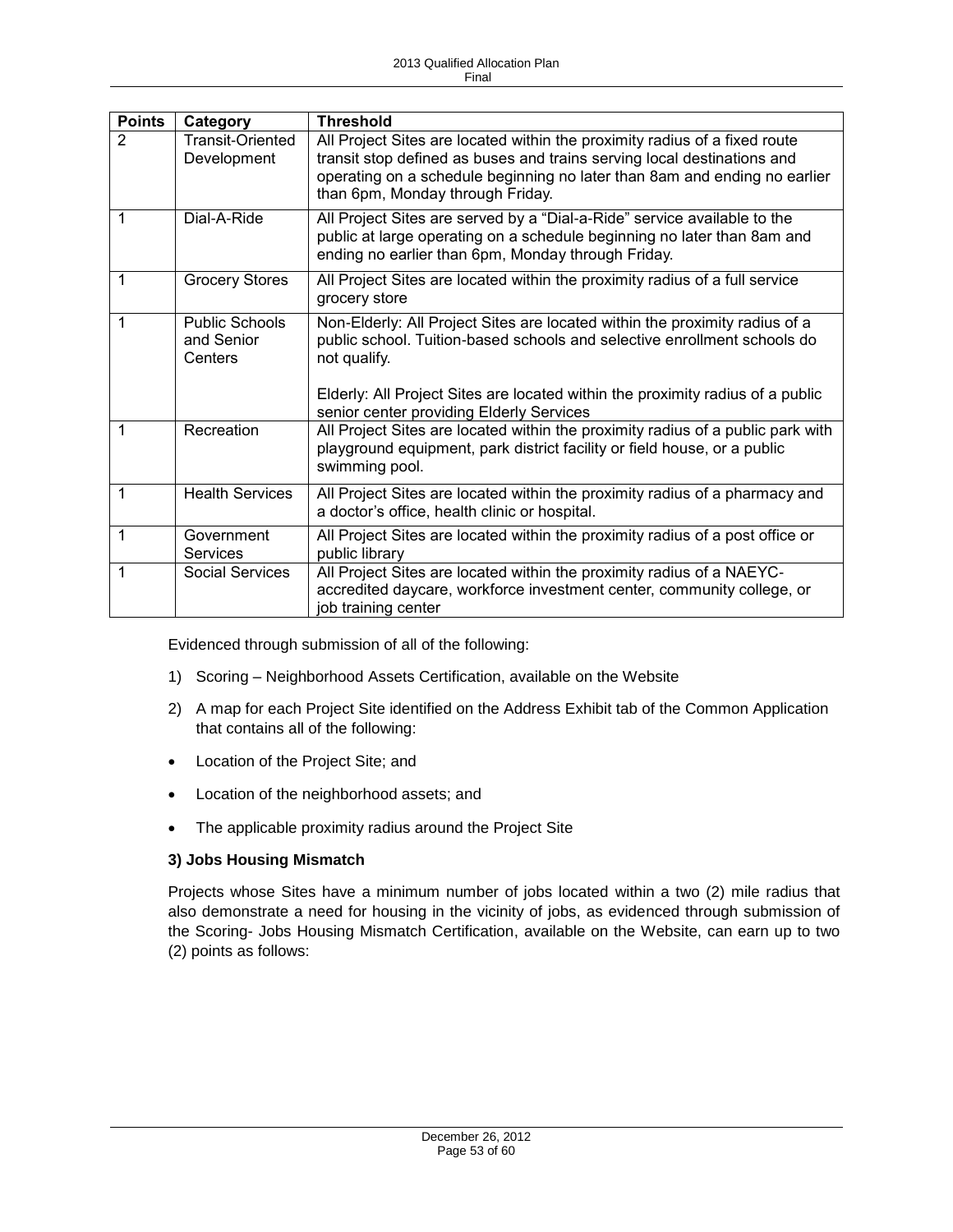| Minimum Jobs within a 2-Mile Radius of the Project |                |                                                                |                    |           |
|----------------------------------------------------|----------------|----------------------------------------------------------------|--------------------|-----------|
| Set-Aside:                                         | Chicago        | Chicago Metro                                                  | <b>Other Metro</b> | Non-Metro |
| Jobs:                                              | 40,000         | 20,000                                                         | 10,000             | 3,000     |
|                                                    | -and-          |                                                                |                    |           |
| <b>Points</b>                                      |                | Percentage of Workers within a 2-Mile Radius whose Home Census |                    |           |
| Tract is more than 10 Miles away                   |                |                                                                |                    |           |
|                                                    | 40.0% - 54.99% |                                                                |                    |           |
| ◠                                                  | 55.0% or more  |                                                                |                    |           |

### **4) Revitalization or Redevelopment Plans**

Projects located within the boundaries of an area covered by a revitalization or redevelopment plan that includes affordable housing policy goals can earn one (1) point as follows:

| <b>Points Community Impact</b>                                                                                                                                                                                                               |
|----------------------------------------------------------------------------------------------------------------------------------------------------------------------------------------------------------------------------------------------|
| Project is located within the boundaries of an area covered by a revitalization or<br>redevelopment plan, commissioned and funded by a public entity, that includes<br>affordable housing policy goals that will be addressed by the Project |

| <b>Revitalization or Redevelopment Plans</b>                                            |
|-----------------------------------------------------------------------------------------|
| <b>Empowerment zones</b>                                                                |
| Tax increment financing districts                                                       |
| Enterprise communities                                                                  |
| Enterprise zones                                                                        |
| AHPAA opportunity area plans                                                            |
| Comprehensive plans                                                                     |
| Land Bank Authority plans                                                               |
| Transit oriented development plans                                                      |
| Interjurisdictional plans                                                               |
| Other locally designated and approved plans subject to<br>Authority review and approval |

Evidenced through submission of all of the following:

- 1) Scoring Revitalization or Redevelopment Plan Certification, available on the Website; and
- 2) Evidence of the public entity's formal adoption of the revitalization or redevelopment plan prior to the Application deadline date; and
- 3) A copy of the revitalization or redevelopment plan; and
- 4) A map clearly delineating the Project Site(s) within the boundaries of the revitalization or redevelopment plan; and
- 5) A letter from the public entity that administers the revitalization or redevelopment plan affirming both of the following: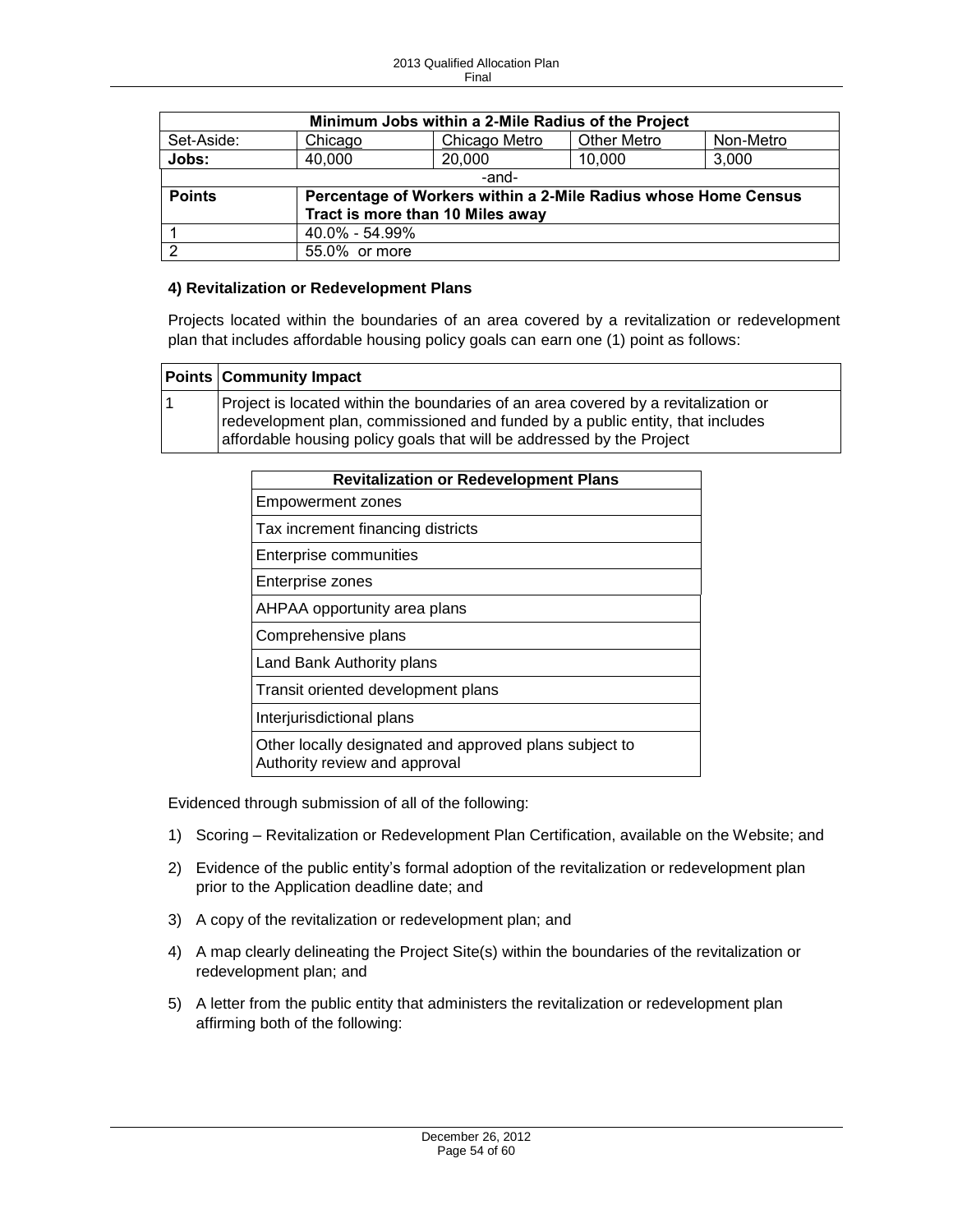- The revitalization or redevelopment plan was commissioned and funded by a public entity; and
- The Project will contribute to the affordable housing policy goals within the revitalization or redevelopment plan.

# <span id="page-54-0"></span>**C) Development Team Characteristics**

### **1) Illinois Based Minority-, Female-, or Persons with Disabilities Participation**

Projects whose Participants' place of business has been located in the State for a minimum of two (2) years that are certified under the Illinois Business Enterprise Program for Minorities, Females, and Persons with Disabilities, can earn up to three (3) points as follows:

| <b>Points</b> | <b>Participant</b>              |  |
|---------------|---------------------------------|--|
|               | <b>General Contracting firm</b> |  |
|               | Architectural firm              |  |
|               | <b>Property Management firm</b> |  |
| -or-          |                                 |  |
|               | <b>All Project Sponsors</b>     |  |

Evidenced through submission of all of the following for each Participant:

- 1) Scoring—Illinois Based Minority Female or Persons with Disabilities Participation Certification; and
- 2) The Secretary of State's Certificate of Good Standing; and
- 3) Current certification from the Illinois Business Enterprise Program for Minorities, Females, and Persons with Disabilities

### **2) Non-profit Corporation Participation**

Projects that involve the participation of a Qualified Non-Profit Corporation can earn up to three (3) points as follows:

| <b>Points</b> | <b>Participation of Qualified Non-Profit Corporation</b>                                                                                                                                                                             |
|---------------|--------------------------------------------------------------------------------------------------------------------------------------------------------------------------------------------------------------------------------------|
|               | Material Participation in the development and operations of the Project through the<br><b>Extended Use Period</b>                                                                                                                    |
| 2             | Ownership interest of at least twenty-five (25%) in the general partner or non-investor<br>member of the Owner that includes a distribution of financial benefits equal to the<br>ownership interest through the Extended Use Period |
|               | Ownership interest of one-hundred (100%) in the general partner or non-investor<br>membership of the Owner through the Extended Use Period                                                                                           |

Evidenced through submission of all of the following:

- 1) Scoring Non-Profit Corporation Participation Certification, available on the Website
- 2) The Qualified Non-Profit Corporation's IRS determination letter; and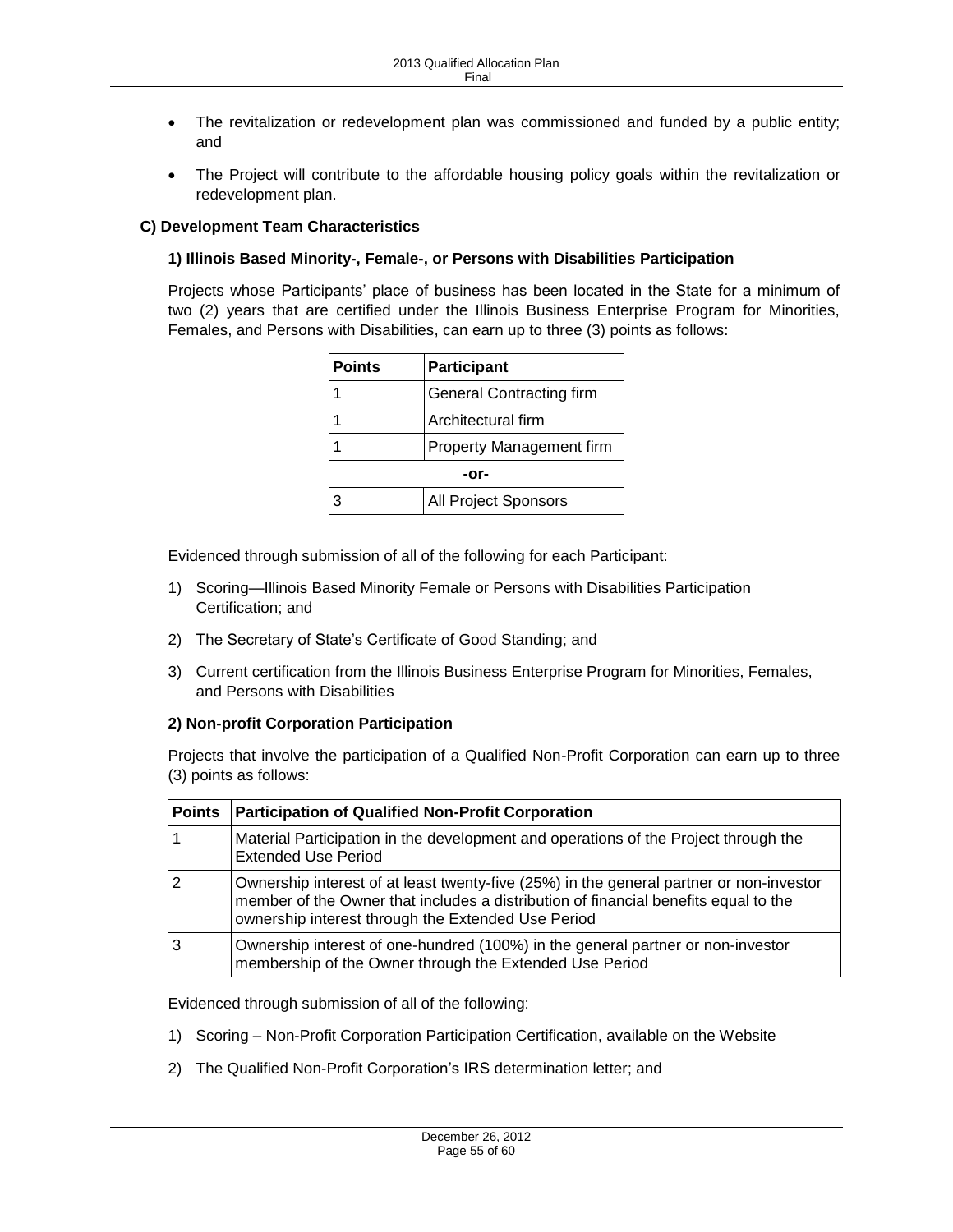- 3) The Qualified Non-Profit Corporation's Articles of Incorporation evidencing the fostering of low-income housing as an exempt purpose; and
- 4) A written narrative detailing the Material Participation of the Qualified Non-Profit Corporation in the Project including the number of hours and corresponding activities that will be undertaken on a quarterly basis.

# **3) Unfavorable Practices**

All Applications must include the Scoring - Unfavorable Practices Certification.

Projects may lose up to nine (9) points if at any time within the past three (3) years a Participant has been involved in a regulated affordable housing Project in which any of the following unfavorable practices apply:

- Record of unsatisfactory performance
- Negative results on any physical inspection
- Failure to provide and maintain amenities
- Failure to provide and maintain services
- Failure to construct or rehabilitate a development according to the governing architectural and construction guidelines
- Failure to comply with any representations made in an Application
- Failure to make satisfactory progress
- Failure to utilize an Authority allocated resource
- Involuntarily revocation of a Tax Credit Reservation
- Record of uncorrected noncompliance
- Filing of an IRS form 8823
- Failure to pay any fee or expense owed the Authority

In the event any of the above unfavorable practices apply to any Participant, the Scoring – Unfavorable Practices Certification must include an explanation of the circumstances surrounding the unfavorable practice as it relates to the role of the Participant.

### <span id="page-55-0"></span>**D) Financial Characteristics**

### **1) Rental Assistance**

Projects with unit based (rather than tenant based) rental assistance ensuring tenants pay no more than thirty (30%) of their income towards rent and utility expenses combined, evidenced through submission of a rental assistance contract or commitment can cumulatively earn up to twenty (20) points as follows: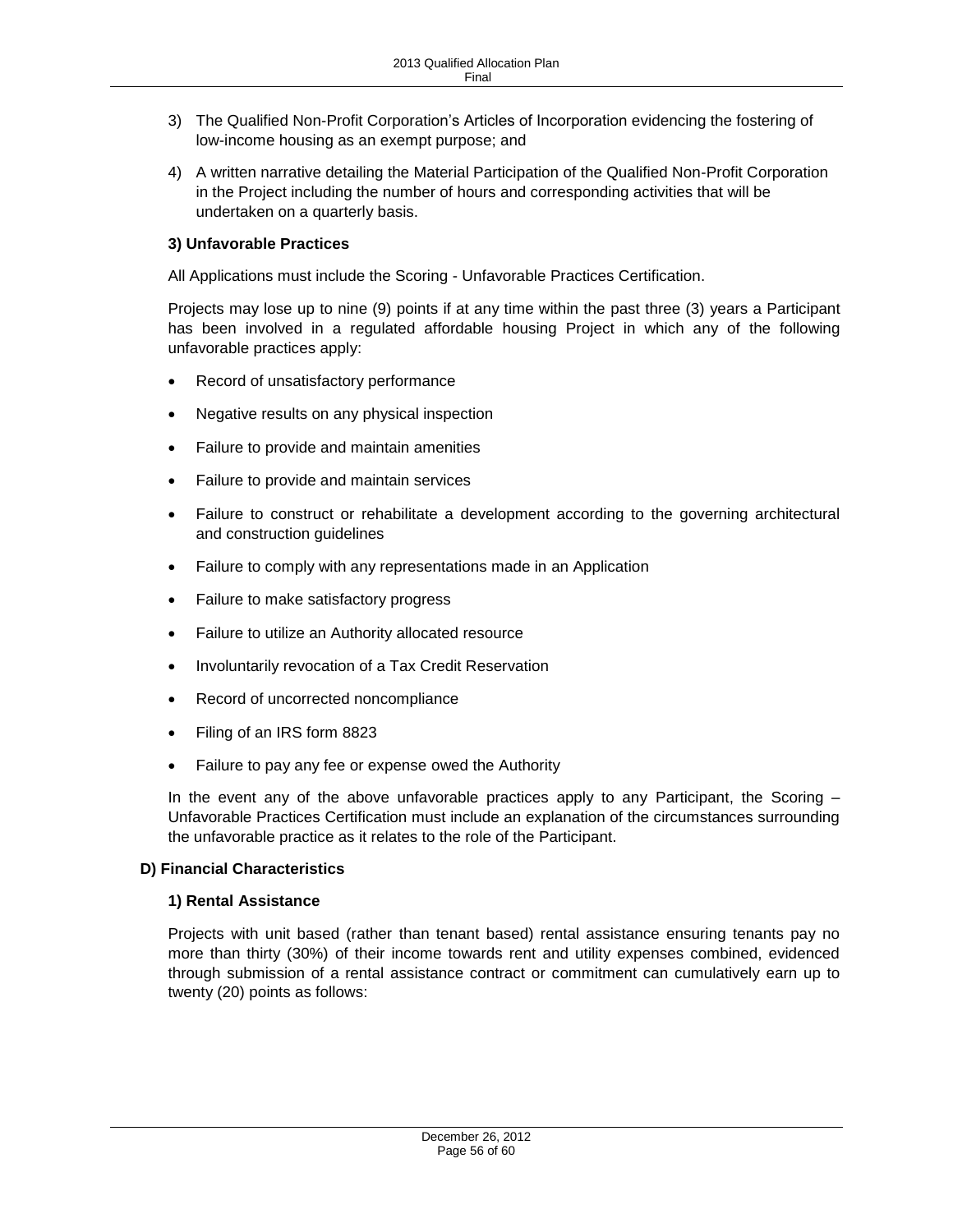|                             |                |                                           | <b>Assistance</b> | <b>State and Federal Rental</b> |                                           | <b>Other Rental Assistance</b> |            |
|-----------------------------|----------------|-------------------------------------------|-------------------|---------------------------------|-------------------------------------------|--------------------------------|------------|
|                             |                | Length of Remaining<br>Assistance (years) |                   |                                 | Length of Remaining Assistance<br>(vears) |                                |            |
|                             |                | $3 - 5$                                   | $6 - 10$          | 11 or more                      | $3-5$                                     | $6 - 10$                       | 11 or more |
| $n$ its                     | 10.0% - 19.99% |                                           | 3                 |                                 |                                           |                                |            |
| <u>sted</u><br><b>Total</b> | 20.0% - 39.99% | 3                                         | 5                 | 8                               |                                           | 3                              |            |
| အ                           | 40.0% - 59.99% | 4                                         | 8                 | 12                              | $\overline{2}$                            |                                |            |
| 'ত<br>వ్                    | 60.0% - 79.99% | 5                                         | 11                | 16                              | 3                                         | 5                              |            |
|                             | 80.0% or more  |                                           | 13                | 20                              | 3                                         |                                |            |

Evidenced through submission of all of the following:

- 1) Scoring Rental Assistance Certification, available on the Website, and
- 2) A copy of the fully executed rental assistance contract or a rental assistance commitment letter from the entity providing the rental assistance that includes all of the following:
- the maximum percentage of Area Median Income; and
- the total number of units assisted by unit type; and
- the length of the rental assistance contract; and
- $\bullet$  the contract rent by unit type.

In no cases can rental assistance be funded from the development budget or operating budget of the Project.

Projects with "Other" forms of rental assistance will be required to fully fund a cash reserve, to be held by the Authority, prior to the issuance of the Extended Use Agreement. In addition, Applications for Projects with "Other" forms of rental assistance must include all of the following:

- the amount of the cash reserve needed to fund the rental assistance; and
- a detailed explanation of how the amount of the cash reserve was calculated.

|                                                                  | <b>Examples of Rental Assistance</b> |
|------------------------------------------------------------------|--------------------------------------|
| State and Federal                                                | Other                                |
| Section 8                                                        | Employer assistance                  |
| McKinney-Vento                                                   | Developer assistance                 |
| Section 811 PRAC Contract                                        | Municipal assistance                 |
| <b>Bridge Rental Subsidy Program</b>                             |                                      |
| Rural Development- Rural Rental Assistance                       |                                      |
| Veterans Affairs Supportive Housing (VASH)                       |                                      |
| <b>Rental Housing Support Program</b>                            |                                      |
| Veterans Affairs Per-Diem                                        |                                      |
| Other State or Federal sources as determined by the<br>Authority |                                      |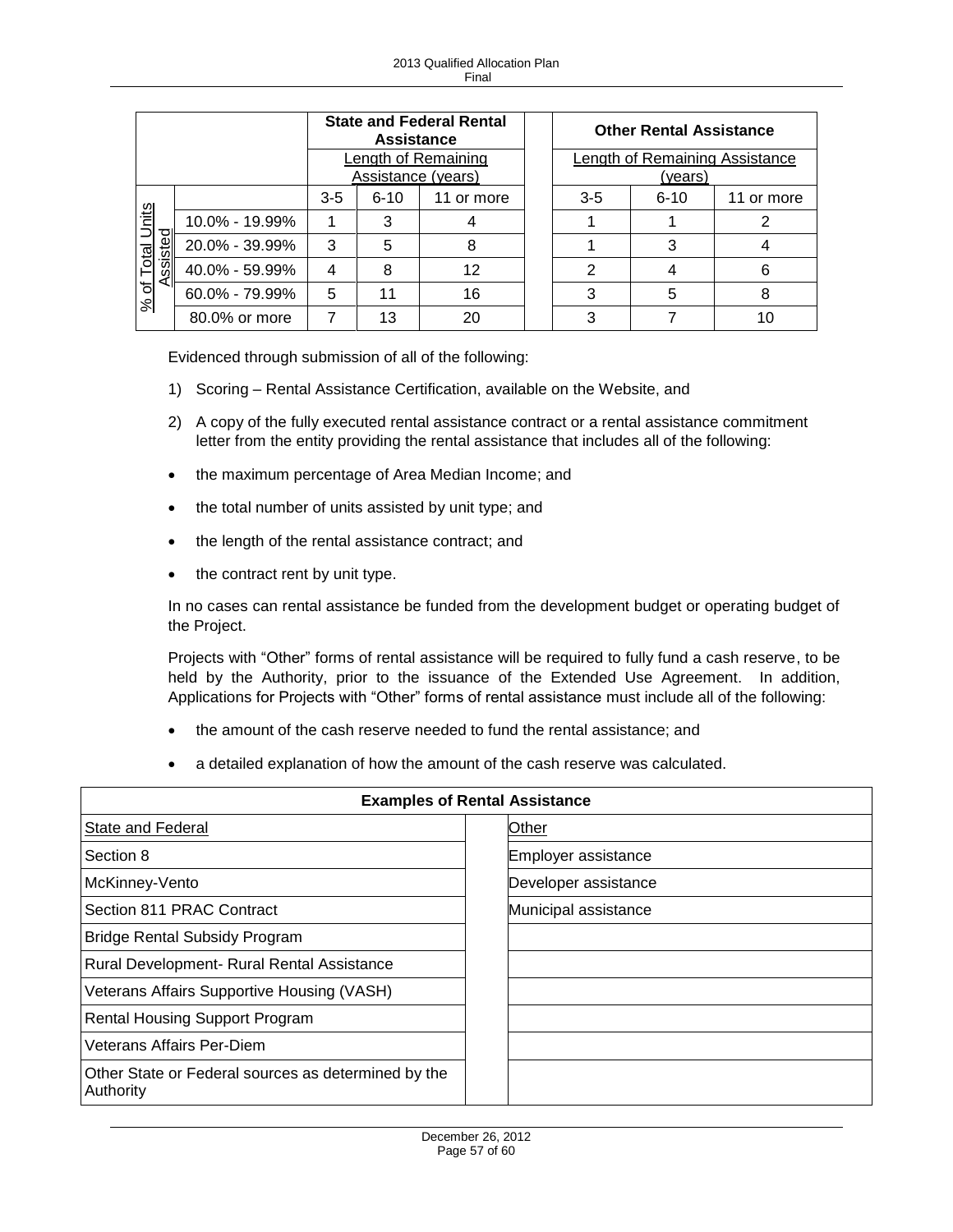### **2) Leveraging Authority Resources**

Projects whose budgets include leveraging resources that are available during the construction period to pay for expenses reflected in the development budget and remain in the Project after construction (ie. permanent financing), as evidenced through submission of the Scoring— Leveraging Authority Resources Certification, available on the Website, can earn up to five (5) points as follows:

|   | Points   Leveraging Resources as a % of the<br>total Project budget |
|---|---------------------------------------------------------------------|
|   | $5.00\% - 9.99\%$                                                   |
| 2 | $10.0\% - 29.99\%$                                                  |
| 3 | $30.0\% - 49.99\%$                                                  |
| 4 | $50.0\% - 69.99\%$                                                  |
| 5 | 70.0% - 100%                                                        |

| <b>Leveraging Resources</b>                    | Non-Leveraging Resources                                                       |
|------------------------------------------------|--------------------------------------------------------------------------------|
| Funds provided by a non-Authority source       | Funds generated by Authority allocated resources<br>$(i.e. tax-credit equity)$ |
| Authority funds with a market rate of interest | Authority funds with a non-market rate of interest                             |
|                                                | Loans that are repaid from Authority allocated<br>resources (ie. bridge loans) |
|                                                | A seller's financing note                                                      |
|                                                | Funds from a Project Participant including deferred<br>developer fees          |

# <span id="page-57-0"></span>**E) Housing Policy Goals and Objectives**

### **1) 30 Percent (30%) Area Median Income Housing**

Projects providing units restricted to households with incomes at or below 30% of Area Median Income, evidenced through submission of the Scoring – 30 Percent AMI Housing certification, available on the Website, can earn up to ten (10) points as follows:

| <b>Points</b>                   | 30% AMI units as a % of the total Project units |
|---------------------------------|-------------------------------------------------|
| 1                               | 4.99% or less*                                  |
| $\overline{2}$                  | $5.0\% - 9.99\%$                                |
| 4                               | $10.0\% - 14.99\%$                              |
| 7                               | 15.00% - 19.99%                                 |
| 10                              | 20.0% or more                                   |
| * Must be at least one (1) unit |                                                 |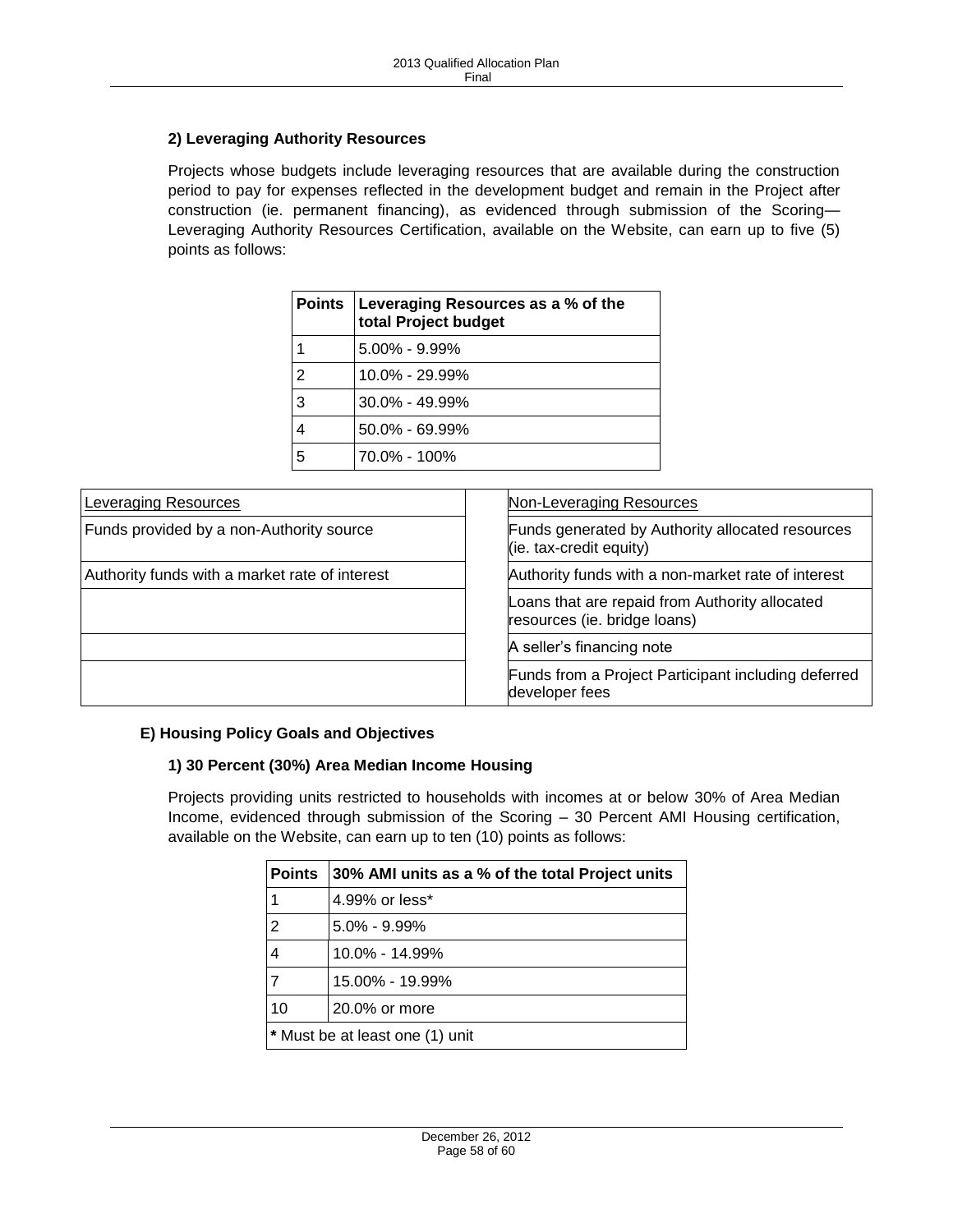### **2) State Referral Network Units**

Projects that include State Referral Network Units, evidenced through submission of the Scoring – State Referral Network Units certification, available on the Website can earn points as follows:

| <b>Points</b>                   | State Referral Network Units as a % of the total<br><b>Project units</b> |
|---------------------------------|--------------------------------------------------------------------------|
|                                 | 4.99% or less*                                                           |
| $\overline{2}$                  | $5.0\% - 9.99\%$                                                         |
| $\overline{4}$                  | 10.0% - 14.99%                                                           |
| $\overline{7}$                  | 15.00% - 19.99%                                                          |
| 10                              | 20.0% or more                                                            |
| * Must be at least one (1) unit |                                                                          |

Note: Projects seeking points in this category should carefully review the definition of State Referral Network Units and understand the requirements and implications.

### **3) State-Administered Operating Subsidy or Rental Assistance**

Projects containing units that are not assisted by a rental assistance contract that certify a willingness to accept future State-administered operating subsidies or project-based rental assistance, should it be made available, evidenced through submission of the Scoring – State Administered Operating Subsidy or Rental Assistance certification, available on the Website can earn points as follows:

| Points Units certified to accept state-administered operating<br>subsidy or rental assistance as a % of total Project<br>units |
|--------------------------------------------------------------------------------------------------------------------------------|
| Up to 25.0%                                                                                                                    |

State-administered operating subsidies or project-based rental assistance may include, but is not limited to, the newly revised Section 811 for Persons with Disabilities Program, the Rental Housing Support Program, or the Illinois Division of Mental Health Bridge Subsidy Program.

State-administered operating subsidies or project-based rental assistance cannot be assumed to be available at the time of Application and would likely house the same population as State Referral Network Units.

### **4) Veterans Housing**

Projects providing housing for veterans can earn up to four (4) points as follows:

|   | <b>Points Scoring Threshold</b>                                                                                                    |
|---|------------------------------------------------------------------------------------------------------------------------------------|
| 2 | Project has a Veteran's Administration (VA) commitment for the provision of<br>onsite social services; or                          |
| 3 | Project has a commitment for Veteran's Administration Supportive Housing<br>(VASH) Vouchers for 50% or more of the total units; or |